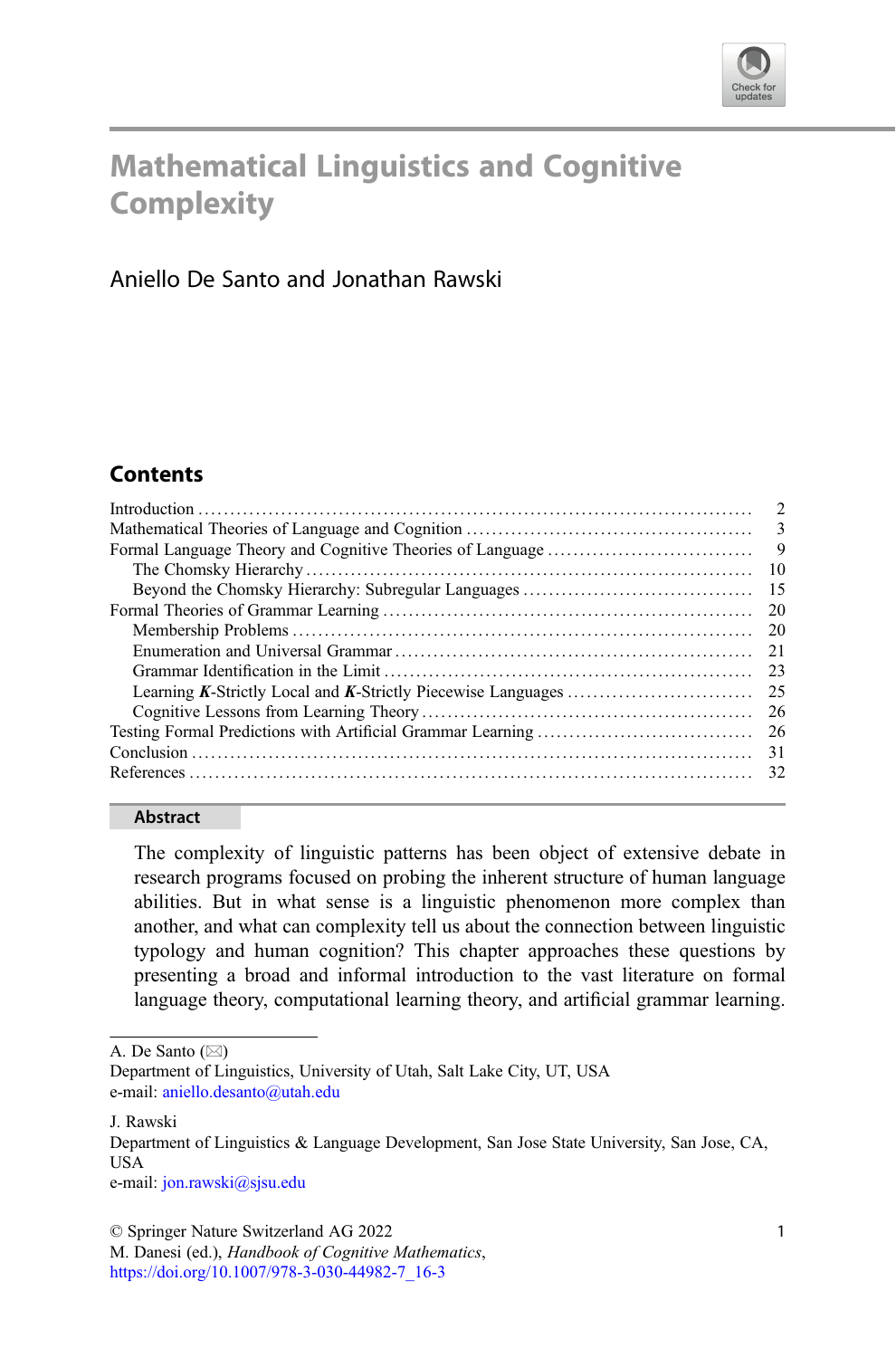In doing so, it hopes to provide readers with an understanding of the relevance of mathematically grounded approaches to cognitive investigations into linguistic complexity, and thus further fruitful collaborations between cognitive scientists and mathematically inclined linguist and psychologist.

#### Keywords

Formal Language Theory · Complexity · Simplicity · Learnability · Artificial Language Learning

## Introduction

Questions about the complexity of linguistic patterns have always played a central role in research programs focused on probing the inherent structure of human language abilities. In fact, even a quick glance at recent research in (psycho) linguistics will reveal an abundance of references to concepts like complexity, simplicity, economy, often associated with *computational* processes within the language system. But in what sense is a linguistic phenomenon more complex than another? Most times, these appeals to complexity characterizations lack precise, unambiguous definitions, and are more often than not expressed in the form of general verbal theories. This reliance on intuitive notions over proper formalization is not just a problem in linguistics and psycholinguistics, but it seems to be widespread in the psychological sciences at large. In contrast, this chapter aims to highlight the plethora of insights that come from grounding theories of linguistic cognition on the firm foundation provided by rigorous mathematical formalization.

Mathematical characterizations allow researchers to spell out the assumptions (e.g., about available resources, mechanisms, and representations) and implications of their theories, before testing them in experimental settings or computer simulations (Kaplan, [2011;](#page-34-0) Martin & Baggio, [2019](#page-35-0); Guest & Martin, [2021](#page-33-0)). A focus on transparency and lack of ambiguity is fundamental in the study of complex and often opaque cognitive abilities, which can only be observed indirectly through behavior. Importantly thought, there are risks in computational models themselves. Kaplan [\(1995](#page-34-0)), for instance, warns against the "compelling temptations or seductions" one risks to fall into when applying computational methodologies to cognitive questions without explicitly laying out an underlying theoretical stance. That is, it is possible to adopt computational models and focus on their ability to exploit observations about the data to make new (sometimes correct) predictions about expected behavior.

However, if these models are themselves opaque and ill-understood – that is, employed without an understanding of what *causal* relations connect the way these models generalize from observed data to new predictions – there is little they actually contribute to the cognitive study of language (Newell, [1973;](#page-35-0) Kaplan, [1995;](#page-34-0) Martin & Baggio, [2019](#page-35-0)). What seems to be desirable is to leverage wellunderstood mathematical approaches, which can make causal predictions about what is expected of one's theory, by specifying the relation between the assumptions of the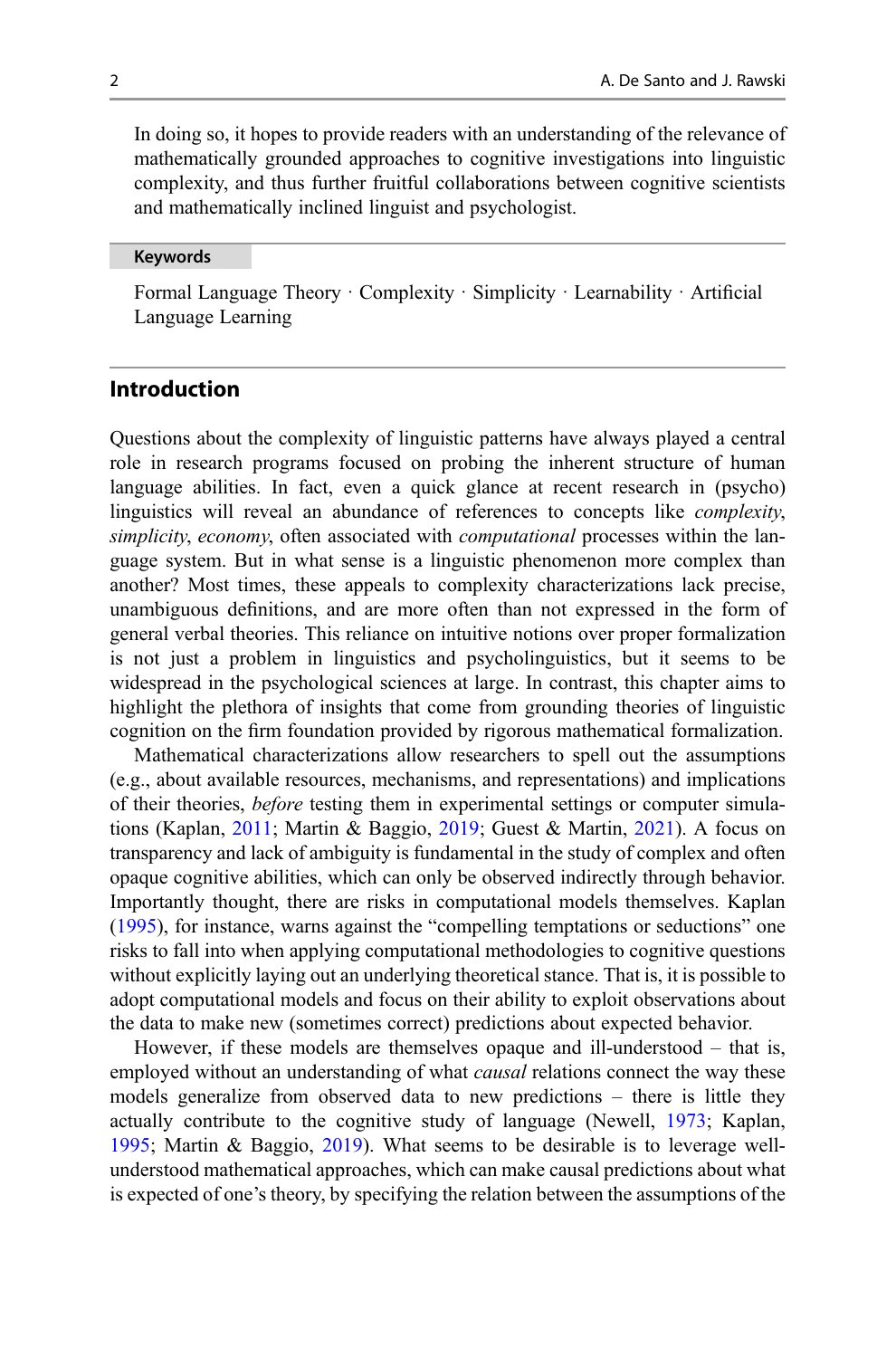<span id="page-2-0"></span>theory and the observed data in an explanatory fashion (Boone & Piccinini, [2016;](#page-32-0) Levy & Bechtel, [2013;](#page-34-0) Guest & Martin, [2021\)](#page-33-0).

The present chapter explores the contributions of the mathematical theory of computation in developing questions of this type. First, the chapter discusses the role computability theory played in the radical transformation underwent by the cognitive sciences, psychology, philosophy, and linguistics at the beginning of the twentieth century (Miller, [2003](#page-35-0); Núñez et al., [2019](#page-35-0)). In line with this, the complexity of linguistic patterns is then approached from the perspective of Formal Language Theory (FLT). The abstractness and rigor of this framework allows for explicit hypotheses on the relation between linguistic phenomena (typological and experimental) and the cognitive mechanisms underlying human linguistic abilities. Formal Language Theory has a rich history with respect to its interactions with formal linguistics, and it has been leveraged in a wide variety of experimental studies probing human linguistic abilities – within and across linguistic domains, as well as for comparative studies of animal communication systems (Reber, [1967;](#page-36-0) Rogers & Pullum, [2011;](#page-36-0) Hauser et al., [2002;](#page-33-0) Fitch & Hauser, [2004](#page-33-0); Rogers & Hauser, [2009;](#page-36-0) Fitch et al., [2012;](#page-33-0) Udden et al., [2009,](#page-36-0) [2020;](#page-36-0) Levelt, [2020](#page-34-0); Wilson et al., [2020](#page-37-0), a.o.). Importantly, the reader will not find an in-depth review of the variety of results sparkled by this line of research across multiple fields (psycholinguistics, evolutionary linguistics, neurolinguistics, animal cognition, among many). Instead, the goal of the chapter is to clarify the way Formal Language Theory identifies necessary components of the patterns under analysis, and how such characterizations of pattern complexity are then reflected in predictions about the hypothesis space of learning mechanisms. A detailed discussion of the relation between formal languages, grammars, and the ties between typology and learnability is thus followed by a formal characterization of the learning problem. With the formal apparatus in place, the chapter concludes with an overview of the ways these characterizations can be used to test precise experimental predictions in an Artificial Grammar Learning framework, while avoiding common fallacies of such experiments.

Through a formal but accessible overview of these topics, the chapter guides readers to an understanding of foundational and state-of-the-art concepts in formal language theory, how they are influenced (and were influenced) by linguistic insights, and how they can be used to inform our understanding of linguistic cognition – thus providing the reader with the tools to successfully explore and evaluate existing experimental results on language complexity and learnability.

## Mathematical Theories of Language and Cognition

The cognitive sciences owe much to the painstaking work of mathematicians in the beginning of the twentieth century – which set the stage for a variety of commonplace concepts and terminology as understood in cognition today: computation, process, algorithm, and so on. It is often tempting to conceive of these as metaphors. However, as Pylyshyn notes in his discussion of the nature of cognition and of cognitive theories, "the kinds of theories cognitive scientists entertain are intimately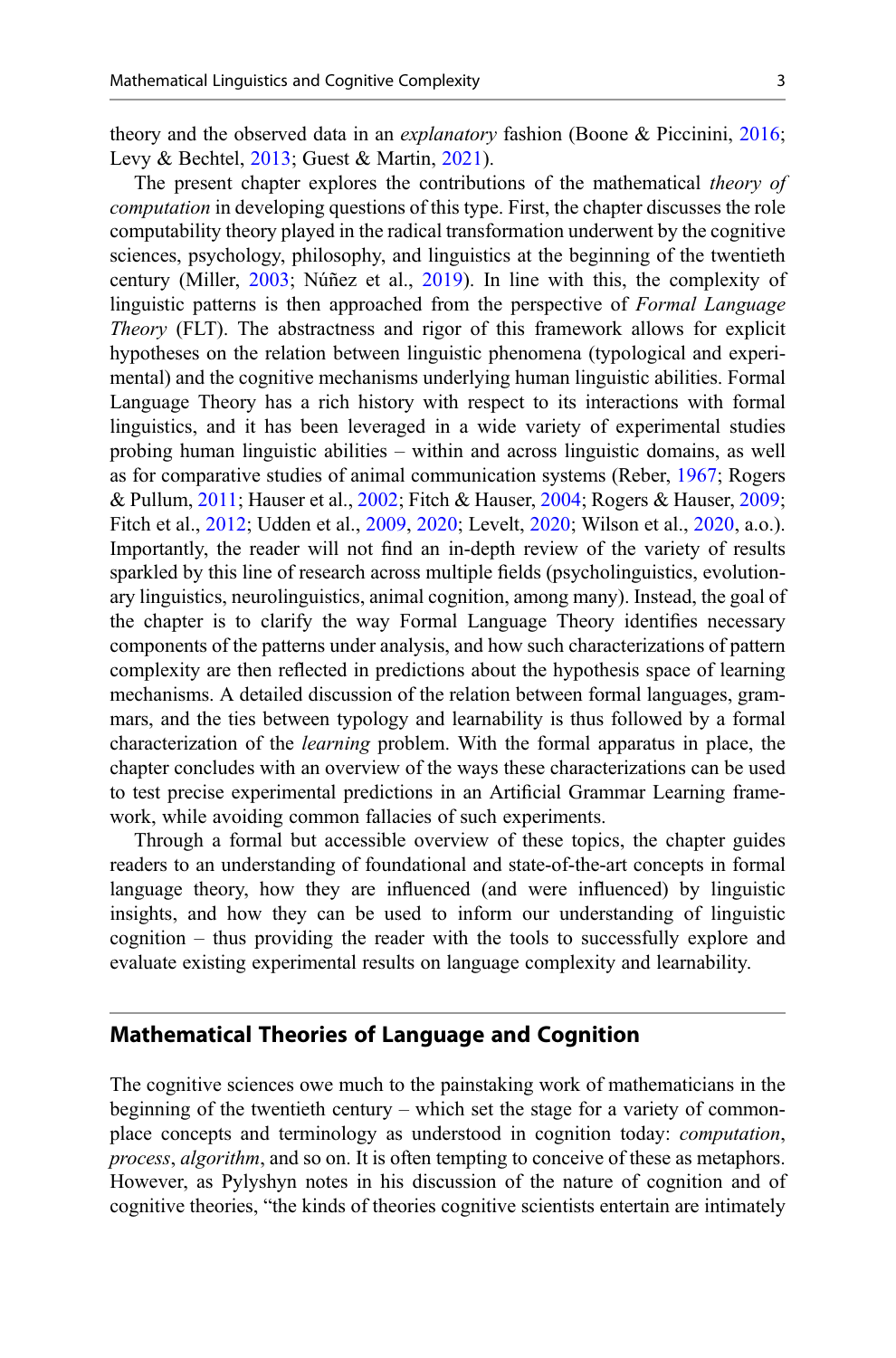related to the set of tacit assumptions they make about the very foundations of the field of cognitive science. In cognitive science the gap between metatheory and practice is extremely narrow" (Pylyshyn, [1984\)](#page-35-0).

With this in mind, what is the contribution of mathematical formalization to the study of cognition, and language in particular? Niyogi ([2006\)](#page-35-0) distinguishes between mathematical and computational descriptions, and points out that

Mathematical models with their equations and proofs and computational models with their programs and simulations provide different and important windows of insight into the phenomena at hand. In the first, one constructs idealized and simplified models but one can now reason precisely about the behavior of such models and therefore be sure of one's conclusions. In the second, one constructs more realistic models but because of the complexity, one will need to resort to heuristic arguments and simulations. In summary, for mathematical models the assumptions are more questionable but the conclusions are more reliable – for computational models, the assumptions are more believable but the conclusions more suspect. (Niyogi, [2006,](#page-35-0) p. 43)

In this sense, it is important to disentangle the notion of computation in cognition from computational models of cognition. The development of a theory of computation came from an attempt to resolve a period of intense upheaval in the scientific and mathematical world: Cauchy's ([1821\)](#page-32-0) methods for solidifying the calculus, Whitehead and Russell's [\(1912](#page-37-0)) axiomatic method in Principia Mathematica, the Hilbert program (Hilbert, [1928\)](#page-34-0) to prove the consistency and foundational security of mathematics, and Carnap's proposals for logically reconstructing science in an experience (Carnap, [1928\)](#page-32-0) are some examples of the first work along these lines. Hilbert, in particular, was interested in salvaging classical mathematics from the paradoxes of set theory.

I should like to eliminate once and for all the questions regarding the foundations of mathematics, in the form in which they are now posed, by turning every mathematical proposition into a formula that can be concretely exhibited and strictly derived, thus recasting mathematical definitions and inferences in such a way that they are unshakable and yet provide an adequate picture of the whole science. (Hilbert, [1928,](#page-34-0) p. 464)

Alan Turing's attempt to untangle this problem simultaneously produced what was effectively the first mathematical model of cognition, in the form of a theory of computation. His paper On computable numbers, with an application to the Entscheidungsproblem introduced several concepts and results that are fundamental to the modern study of computation (Turing, [1937](#page-36-0), [1938](#page-36-0)). In his words, "We may compare a man in the process of computing a real number to a machine which is only capable of a finite number of conditions" (Turing, [1937\)](#page-36-0). Turing conceived of a mathematical model of the cognitive phenomenon under study (now known as a Turing machine), and the range of tasks or behaviors it could possibly achieve (computably enumerable functions). Notably, Turing's second result was negative: there are some mathematical propositions which cannot be solved or performed mechanically by a machine possessing such universality.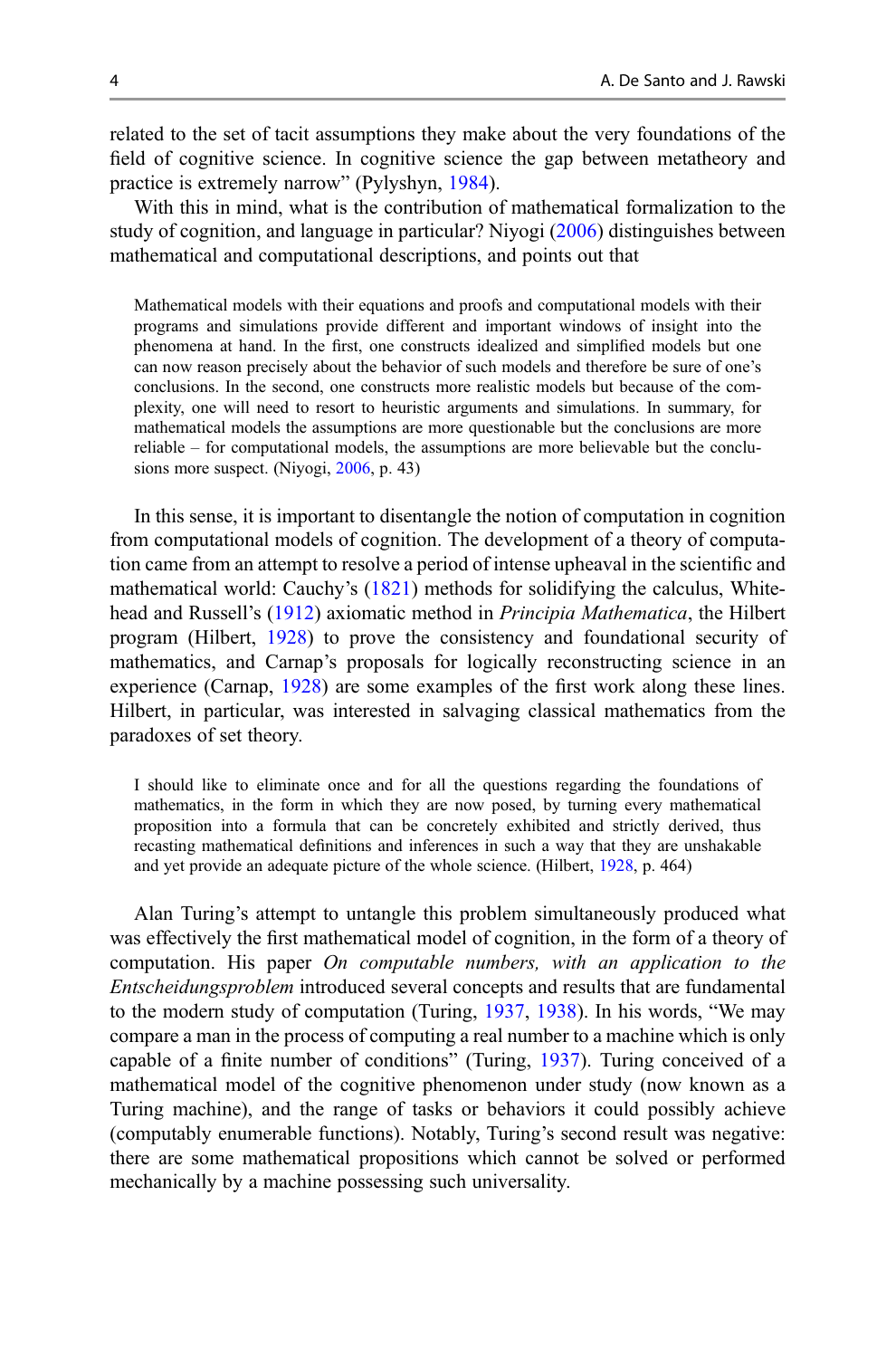Via these two results, Turing attempted to rigorously analyze the scope of "mechanical" intelligent processes or behaviors. Via explicit mathematical precision, Turing proved that there exist possible tasks, problems, or behaviors where the result is completely certain, but where no amount of mechanically intelligent processing will give that right result for every possible input. What does such a formal cognitive result provide? One could think of infinitely many other informal or intuitive definitions that could then be plausibly tested with experiments. The formal approach necessarily supersedes them all (van Rooij  $\&$  Baggio, [2021\)](#page-36-0).

The importance of mathematical negative results is well put by Turing himself, who clarified that his results "are mainly of a negative character, setting certain bounds to what we can hope to achieve purely by reasoning. These, and some other results of mathematical logic, may be regarded as going some way toward a demonstration, within mathematics itself, of the inadequacy of 'reason' unsupported by common sense" (Turing, [1954](#page-36-0)). Turing explicitly hypothesized that limits of human reasoning have consequences for building theories of cognition, and concluded that theories of unconscious mental capacities must accompany the overt capacities that can be governed by conscious reasoning.

With Turing's discovery, more and more equivalent models of computation emerged. Consequently, Kleene [\(1952](#page-34-0)) transformed these results into the computability thesis: there is an objective notion of effective computability independent of a particular formalization. What has come to be known as the *Church-Turing thesis* states that a function on the positive integers is effectively calculable if and only if it is computable. More broadly it is the thesis that anything computable can be computed with a Turing machine or its equivalents (e.g., Church's lambda calculus). As the universality of computation emerged, the rigor and analytic transparency underlying the work became increasingly apparent.

The discovery of computational limits immediately transformed fields like biology and behavioral sciences, and facilitated the creation of the new field of Cognitive Science – which incorporated the study of computation as one of its pillars. Perhaps the most well-known case of the transformation in biology is the representation of the storage structure of DNA, discovered by Rosalind Franklin and later built on by James Watson and Francis Crick. The computability thesis demonstrated that a sequence or string of symbols from a fixed finite alphabet is the basis for all computations, since any program can be viewed as a string. The genetic discovery stated that DNA can be stored as strings over an alphabet of four symbols: A, G, T, and C, representing four nucleotides which are read by a particular type of computer (Searls, [2002](#page-36-0)). This is just one of the myriad ways that biological processes may be viewed as computation (see Brenner, [2012;](#page-32-0) Danchin, [2008](#page-32-0), for more examples).

A large implication of Turing's and Church's insights, as Kleene showed, was that there must be a distinction between the computation and the device doing the computing. This distinction is obvious to anyone who writes programs, but can also be seen in things like traffic signals, maps of a city, or blueprints to a building. Consider this recent statement regarding the distinction in molecular biology: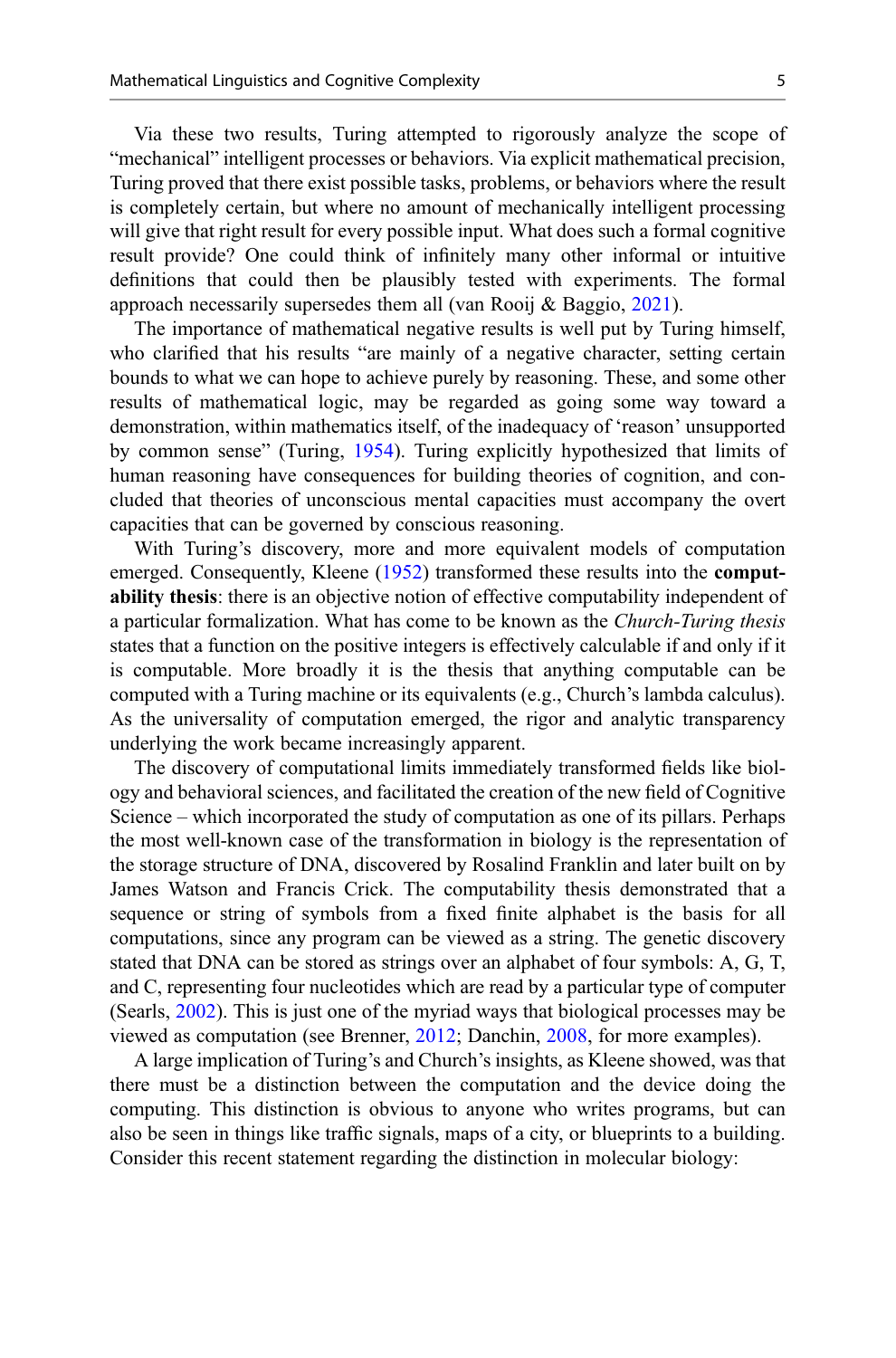If constraints exist as to what sorts of modules and linkages can generate effective and robust behaviours, then fewer possibilities will need to be considered. The tool-kit of modules and of the linkages between them that operate in cells may thus be limited, reducing the complexity of the problem that has to be solved. [...] We need to know how information is gathered from various sources, from the environment, from other cells and from the shortand long-term memories in the cell; how that information is integrated and processed; and how it is then either used, rejected or stored for later use. The aim is to describe how information flows through the modules and brings about higher-level cellular phenomena, investigations that may well require the development of new methods and languages to describe the processes involved. (Nurse, [2008](#page-35-0), p. 425)

This statement mirrors almost exactly Marr's ([1982\)](#page-35-0) methodological separation of the different levels at which one must understand a particular cognitive faculty (vision, in his case), now widely adopted in cognitive science. Marr distinguished a computational level, a representations and algorithmic level, and an implementation level (Marr et al., [1991](#page-35-0)). The computational level specifies as precisely as possible a statement of the problem under study (e.g., the nature of the function from an input to an output). The algorithmic level defines what representational systems are used, and how to manipulate their outputs. Crucially, Marr considered representation to be a key element for understanding computation, but put it at the same level as algorithms. Finally, the implementation level specifies how the information-processing model is meant to be solved biologically by cells, synapses, neuronal circuits, etc.

The importance of this separation between the system and its substrate cannot be understated. Independence between software programmers and hardware designers allows unprecedented progress in each area, with the knowledge that the formal links between them are guaranteed to still exist. In the same way, Marr's adoption of this framework allowed cognitive scientists to isolate the processes of cognition, all the while knowing that there was a biological substrate at a more refined level of description. It also allowed neuroscientists to understand what exactly the cell-tocell interactions and circuit behaviors they observed and theorized about were supposed to be doing.

A linguistically relevant and generally successful example of the computational independence in Marr's framework comes from the study of systems that learn. Just as a computability theory studies a human in the process of computing a real number, a learning theory studies a human in the process of mapping a finite set of experiences to a real number, which represents some finite description of potentially infinite data that the human may not ever see. The particular characteristics of such a learning system will be explained more in the sections to follow. Just like with computability, negative results again arise when one looks at the full scope of learnability from a formal and analytical perspective. Just as with computation itself, there are distinctions between what is effectively learnable, and what is effectively unlearnable.

In the cognitive study of language, what is often called the "logical problem of language acquisition" (Hornstein & Lightfoot, [1981](#page-34-0)) is the observation that "there is no free lunch – no way to generalize beyond the specific training examples, unless the learner commits to some additional assumptions" (Mitchell, [2017,](#page-35-0) p. 4). Given a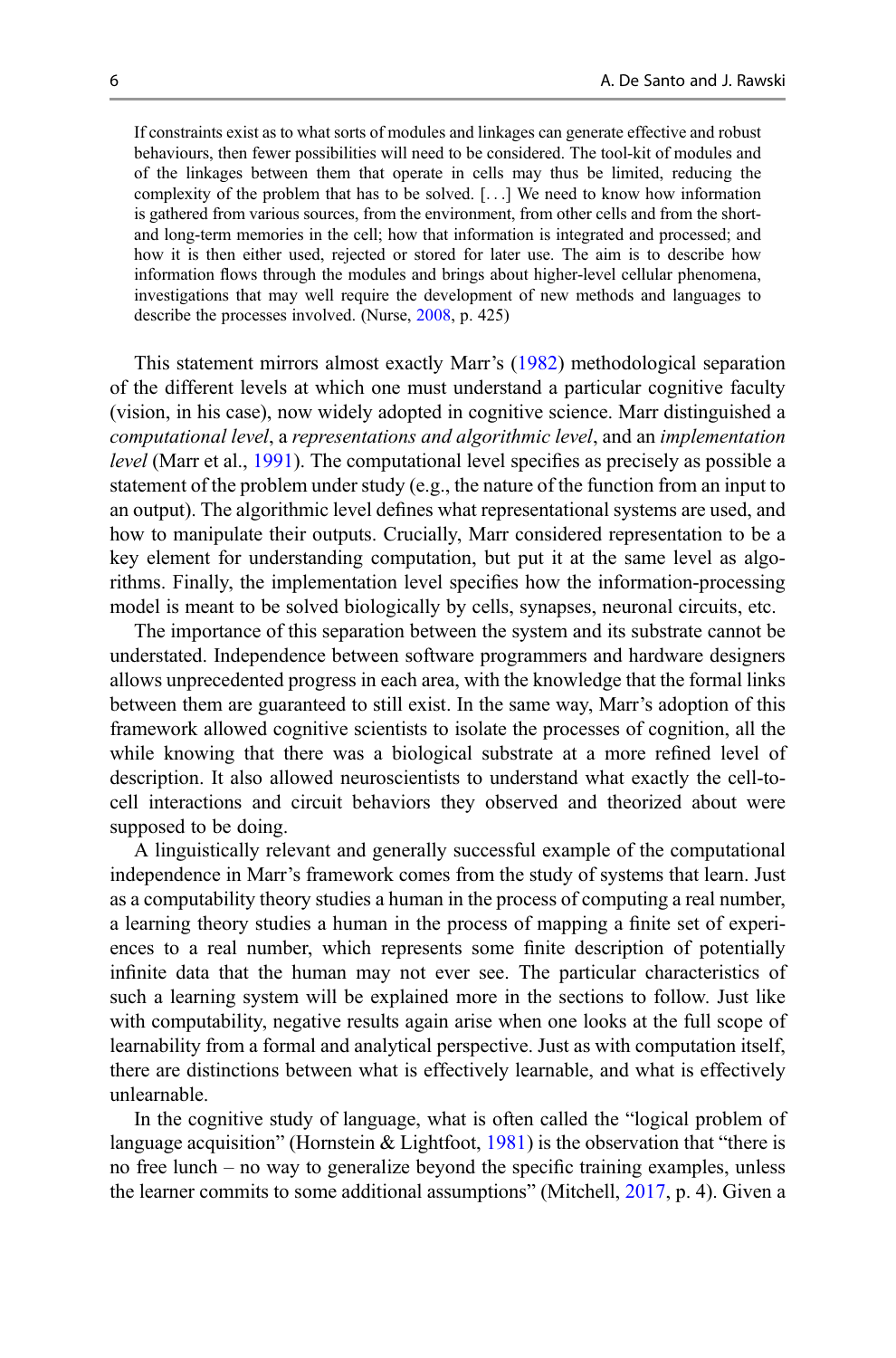finite set of observations, there are an infinite number of possible generalizations consistent with them. This is true for every problem that can be abstracted as inducing generalizations from data. Thus, in order to arrive at a single, "correct" generalization, learners must be constrained in specific ways. Such constraints must exist a priori of the hypothesis space of the learner, and are thus separate from the observed data. Note that this is a logical inevitability of learning theory. The controversy is in where such priors must reside. A connectionist assumes that the biases correspond to the features defining the topology of a "neural" network. A behaviorist might assume constraints on the way generalizations are made. A nativist would say they reside in a priori categories, mechanisms, and constraints.

This perspective is a longstanding pillar of the field of ethology which gained a new strength after assaults by early twentieth-century behaviorism, thanks to the newfound appreciation for the limits of reasoning and abilities. Eric Lenneberg, a crucial influence on the biological study of language, championed the idea of structural limits in learning since the early 1950s. In his "Biological Foundations" of Language," Lenneberg noted that "there is no possible way in which we could think of a device, natural or artificial, that is freed from all structural information" (Lenneberg, [1967](#page-34-0), p. 394). Like Turing, Lenneberg understood the importance of hypothesis classes for learning, noting that "within the limits set, however, there are infinitely many variations possible. Thus the outer form of languages may vary with relatively great freedom, whereas the underlying type remains constant" (Lenneberg, [1967,](#page-34-0) p. 374). Compare this to a later statement by the language acquisition researcher Lila Gleitman [\(1990](#page-33-0)), that "the trouble is that an observer who notices everything can learn *nothing*, for there is no end of categories known and constructible to describe a situation." Applying this same concept to the biological substrate of a learning system, the cognitive scientist Gallistel ([1999\)](#page-33-0) notes that

Adaptive specialization of mechanism is so ubiquitous and so obvious in biology, at every level of analysis, and for every kind of function, that no one thinks it necessary to call attention to it as a general principle about biological mechanisms [...] From a biological perspective, the idea of a general learning mechanism is equivalent to assuming that there is a general purpose sensory organ, which solves the problem of sensing. (Gallistel, [1999](#page-33-0), p. 1179)

Thus, any debate that exists regards the properties of the innate constraints required for learning, not the *existence* of such innate constraints themselves. In real-world environments, an almost limitless number of distinct possible situations may occur. Thus, theories of the cognitive capacity of learning focus on the general properties of the significant generalization aspect: any learned behavior or task or function must be *productive* – effective in novel situations, not just those identical to what has already been experienced.

Suppose, adapting an example from Valiant ([2013\)](#page-36-0) which is probably familiar to many schoolchildren in the USA, that a child is playing a game at a county fair. In front of the child is an unreasonably large container with millions of plastic gaming chips, each one labeled with a different number. The child can reach in and draw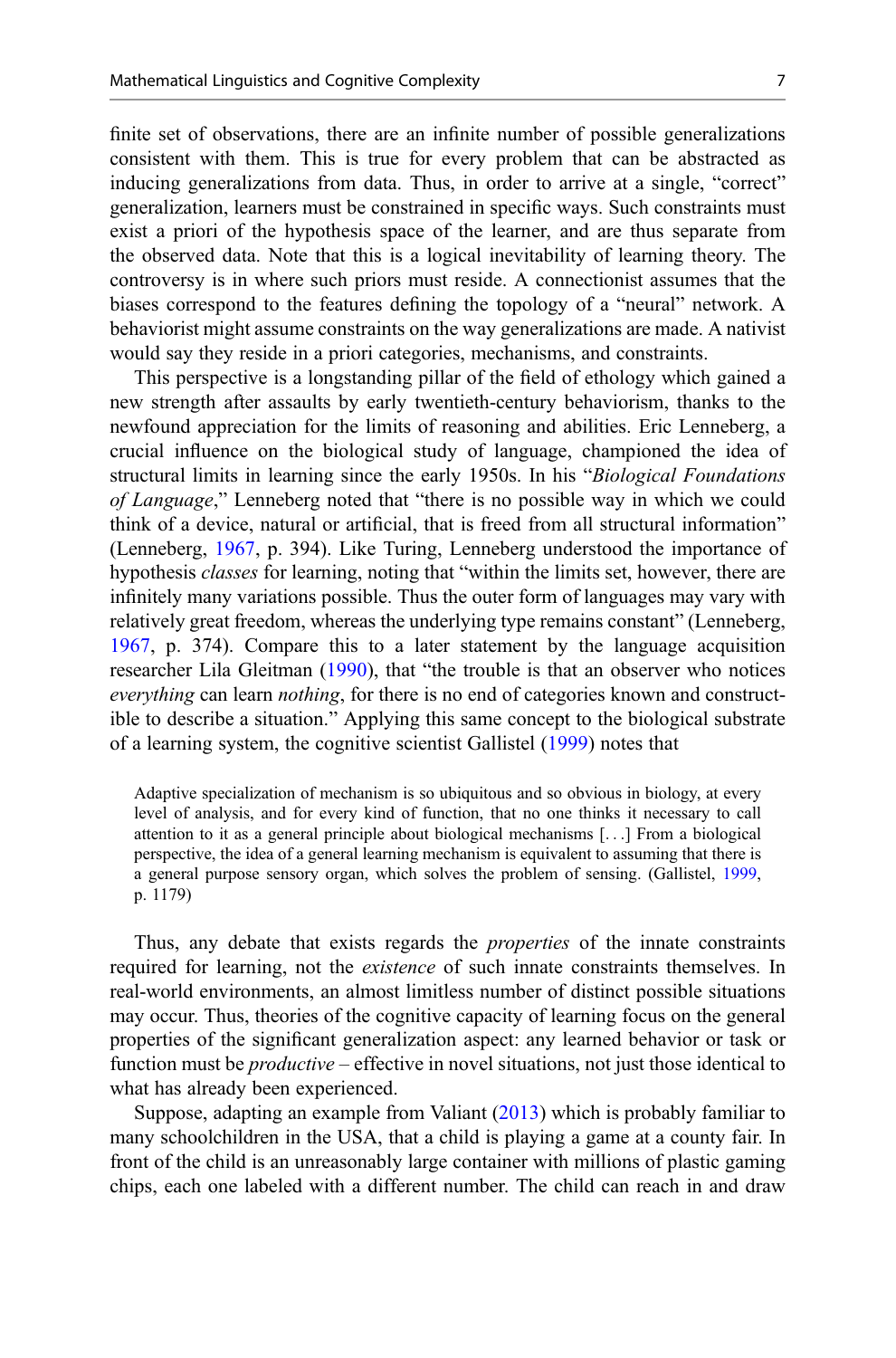10 chips at random, and they must guess which numbers occur at least once among all the remaining chips. Will the child be able to win, or should an adult interfere to stop them from being scammed?

It should be immediately obvious that if the child approaches the game with no assumptions at all, there is no way to win. Why? As Valiant explains, there is a possibility that every chip has a unique number. In this case, any 10 chips the child draws will never enable them to identify numbers on the remaining chips. At the opposite extreme, if the game operator tells the child that all the chips are identical, then a single sample gives the child complete knowledge about all the remaining chips. With this constraint, the child can never lose. There are many other interesting scenarios between these two extremes.

This game may seem absurd and trivial, but as Valiant ([2013\)](#page-36-0) notes, it is precisely the mathematical perspective that allows us to abstract away from the absurd particulars. Which possible constraints on a child/learner ensure that its algorithm is verifiably correct, effective, and feasible? Or, put another way, "We should somehow specify additional constraints on the generating process. But which con-straints are plausible?" (Schmidhuber, [2002](#page-36-0)). As Valiant ([2013\)](#page-36-0) discusses, generalizing from a small number of types to an arbitrarily large set of types shows that the amount of evidence required to guarantee that a target hypothesis is chosen grows exponentially. A learning framework where the ability to generalize depends on exponentially many examples in terms of the number of types is completely infeasible, not to mention unrealistic. It is no surprise that the child "feels it all as one great blooming, buzzing confusion" (James, [1910\)](#page-34-0).

However, humans learn language and many other abilities from incredibly small, distributionally skewed samples, even in cases where the number of possible distinguishable individual words and phrases is gigantic (Yang, [2013\)](#page-37-0). Perhaps one could constrain the algorithm to learn from a set of examples that are *polynomial* in the number of types *n*. A learner which needs *n* or  $n^2$  or even  $n^3$  examples will learn more feasibly than a learner which relies on exponential data like  $2^n$ . After seeing  $n$  examples, the learner should be able to generalize to a set with greater than  $n$  members. As Valiant [\(2013](#page-36-0)) notes, varying the conditions on an algorithm's evaluation can mean the nature of the county fair chip game guarantees a loss or win, every time. Robust evaluation means the child does not even have to waste money trying hypotheses, nor does an experimenter have to make a group of participants play the game. The lessons for learning experiments here are powerful.

The distinction between computational and mathematical approaches outlined at the beginning of this section may seem odd, now that computation has been shown to be an analytically rigorous mathematical theory. Historically however, the term computational has drifted to encompass the sense outlined in the beginning, that of constructing a specific program and running specific simulations on a phenomenon of interest to see if the system effectively calculates or learns the behavior in question. The argument presented here and in the rest of the chapter is that the general analytical results are uniquely privileged. Practically, they make it possible to avoid redundant simulations or experiments, by clarifying a priori when a problem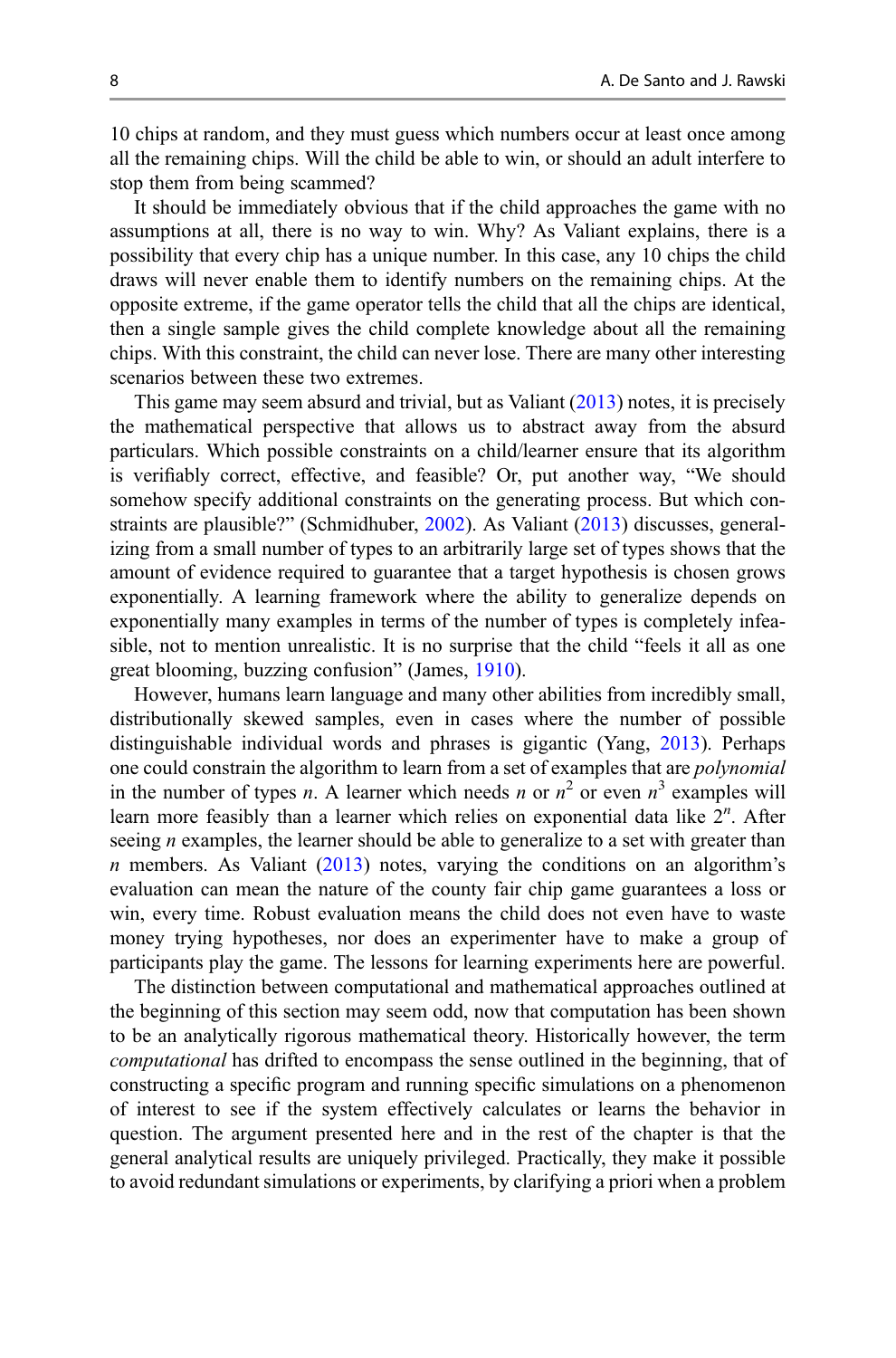<span id="page-8-0"></span>will never work given specific resources. Or to find out that in fact the problem was trivially solvable on the conditions one set forth.

This distinction is particularly relevant nowadays, as the fields of Artificial Intelligence (AI) and Cognitive Modeling come more and more to prominence, while surprisingly straying from an analytic relationship to the broader cognitive sciences. The computer scientist Weizenbaum has a more critical view.

[AI practitioners] simply mistake the nature of the problems they believe themselves to be "solving". As if they were benighted artisans of the seventeenth century, they present "general theories" that are really only virtually empty heuristic slogans, and then claim to have verified these "theories" by constructing models that do perform some tasks, but in a way that fails to give insight into general principles [...] Furthermore, such principles cannot be discovered merely by expanding the range of a system in a way that enables it to get more knowledge of the world. Even the most clever clock builder of the seventeenth century would never have discovered Newton's laws simply by building ever fancier and more intricate clocks! (Weizenbaum, [1976,](#page-36-0) p. 196)

In line with this, the work reviewed in this chapter wants to underline how, if one strives for a successful theory of cognitive abilities, interpretable formalization cannot be ignored. Mathematical rigor provides a clarity of purpose and a guard against uncertainty, that is unique in the natural sciences. Thus, it is by necessity complementary to empirical studies of phenomena in cognition (Niyogi & Berwick, [1996;](#page-35-0) Niyogi, [2006\)](#page-35-0). The advantages of this approach have been clear since Euclid: take a system, decompose it into its parts, idealizing when necessary and to varying degrees, and understand what consequences those choices have. This approach might force researchers to slow down, and sometimes produce unsatisfying or counterintuitive results. But, as demonstrated by its adoption in field after field, this is a framework that provides a level of insight that could not be attained otherwise. The remainder of this chapter attempts to showcase the ways in which this kind of formalization can enlighten the study of language, of learning, and of linguistic cognition at large.

## Formal Language Theory and Cognitive Theories of Language

The previous section discussed in depth how computational concepts and mathematical tools have been fundamental in theory development in the larger cognitive sciences. In this sense, the study of human linguistic cognition has suffered from the same issues of other psychological sciences. That is, privileging establishing effects of linguistic behavior over a search for deep explanatory principles (Cummins, [2000\)](#page-32-0). This might be partially due to skepticism for high level abstraction, and a belief that mathematical formalization leads to losing track of the *real* empirical facts. Moreover, some of the resistance against formalization seems to come from confusing highly specified *formal* theories, with narrative theories enriched with technical jargon and complex mathematical notation. In contrast to these views, the rest of this chapter aims at exemplifying how it is possible to draw useful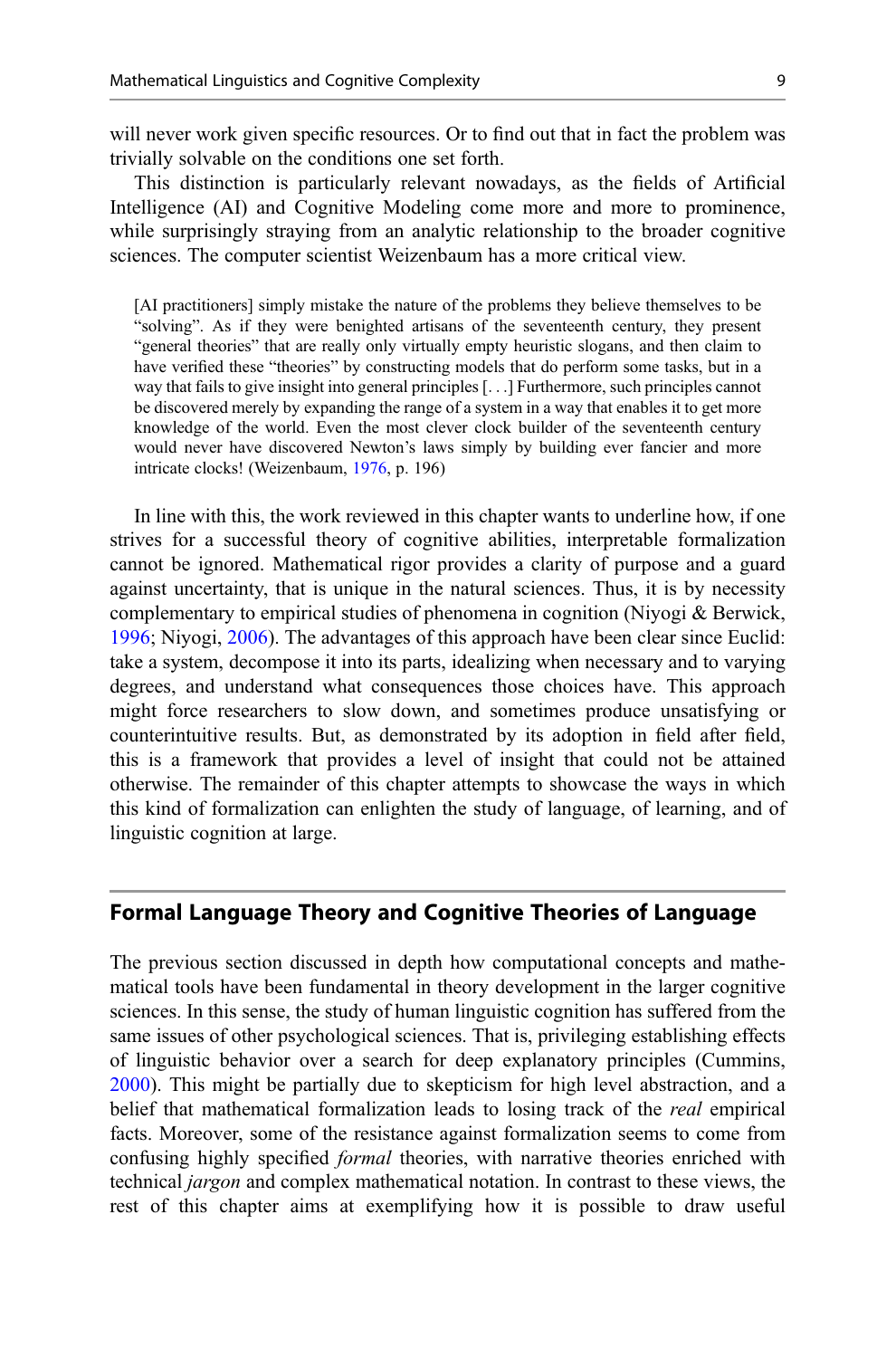generalizations about linguistic cognition, by evaluating language patterns in terms of (a specific notion of) computational complexity.

When motivated and understood, precise formal characterizations are fundamental to the study of linguistic objects, as they allow for the development of theories that are falsifiable and explanatory: they not only aim to account for certain sets of data and to make predictions about which kind of data are to be expected, but are able to offer transparent explanation as to the relation between data and predictions (Martin & Baggio, [2019](#page-35-0); van Rooij & Baggio, [2021](#page-36-0); van Rooij & Blokpoel, [2020;](#page-36-0) Guest & Martin, [2021](#page-33-0)).

Focusing on the computational properties of linguistic processes allows researchers to take a step back from framework-specific analyses and ask precise questions about the nature of the generalizations observed in natural languages. In line with this, this chapter takes a particular stance on the complexity of linguistic patterns grounded in formal language theory (FLT). While FLT is extensively studied in the more formal subareas of computer science, it has a long history in generative linguistics – starting with Noam Chomsky and Marcel Schützenberger's early work (Chomsky & Schützenberger, [1959](#page-32-0); Chomsky, [1959](#page-32-0)), based on the results by Alan Turing and Emil Post discussed in the previous section (Church, [1936a](#page-32-0), [b](#page-32-0), [1937;](#page-32-0) Turing, [1937,](#page-36-0) [1938](#page-36-0); Post, [1944](#page-35-0)). Crucially, this approach allows for the unambiguous specification of the set of requirements for a specific cognitive theory, by focusing on the fundamental primitives of the cognitive ability under study characterized in terms of functions from a particular input to a corresponding output. The rest of this section is dedicated to intuitively illustrate these ideas about linguistic complexity and their relevance to the formulation of cognitively sound theory of language.

## The Chomsky Hierarchy

The best known formal language theoretical concept in linguistics is probably that of the so-called Chomsky-Schützenberger Hierarchy (Chomsky, [1959\)](#page-32-0). Under this view, languages are characterized as unbounded sets of strings, constructed from a finite vocabulary (or alphabet)  $\Sigma$ , and well-formed according to some underlying property. For example, one could imagine a language  $L_a$  that only allows sequences of a:

$$
L_a = \{a, aa, aaa, aaa, \ldots\}
$$

The properties of a language are fully encoded in the (finite) *grammar* that can generate it (Chomsky, [1959;](#page-32-0) Post, [1944](#page-35-0)). According to the computability thesis, every grammar can be viewed as a function, so the focus turns to the properties of particular types of functions. Such a function may map strings to binary values such as 0 or 1. One could also consider other functions that take strings as input and return various values, depending on the desired properties of the grammar under study. For example, a grammar can be made stochastic by replacing the binary mapping with a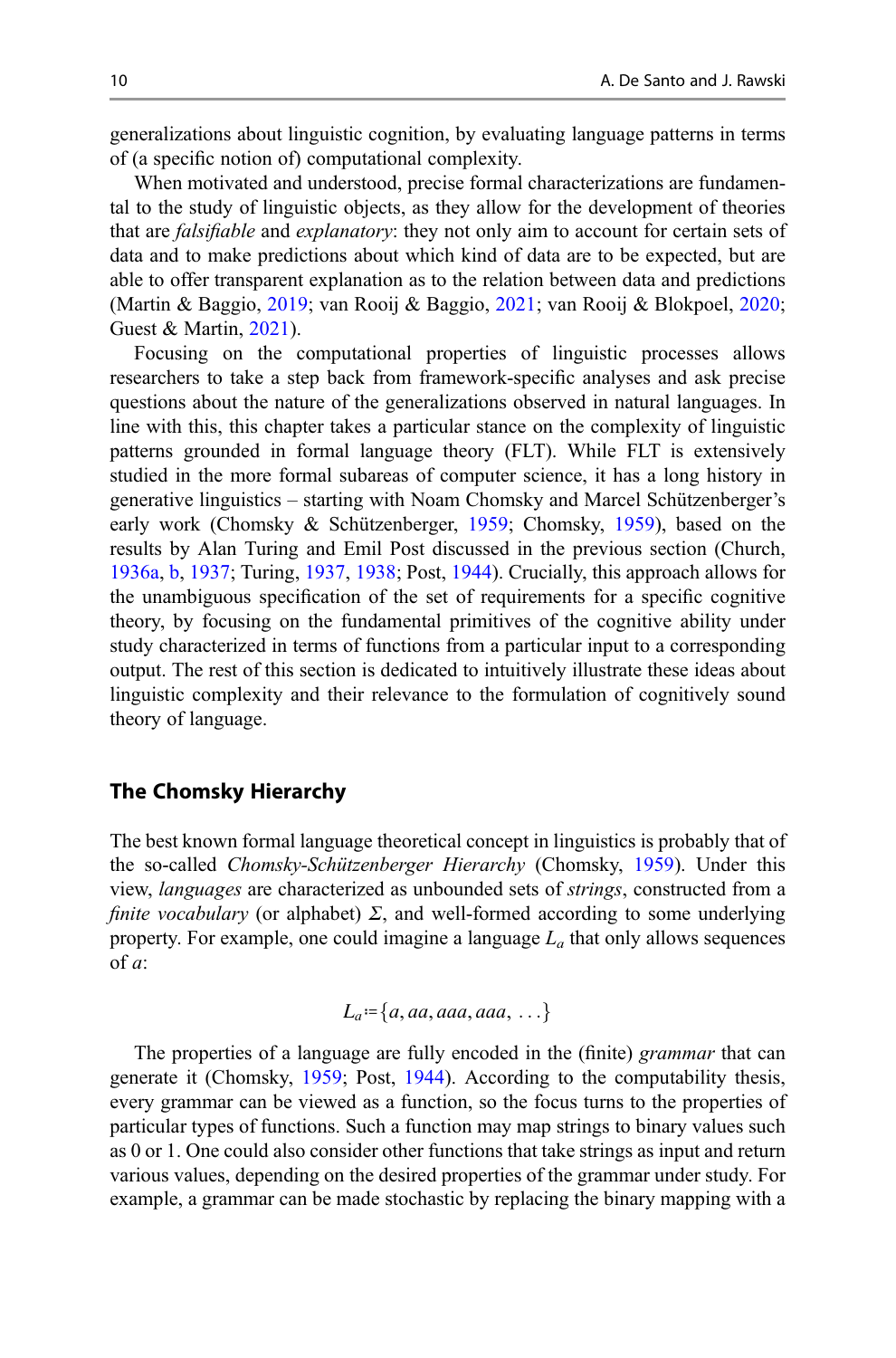| Function                                | Description                 | Linguistic Correlate           |
|-----------------------------------------|-----------------------------|--------------------------------|
| $f: \Sigma^* \to \{0, 1\}$              | Binary classification       | (Well-formedness)              |
| $f: \Sigma^* \to \mathbb{N}$            | Maps strings to numbers     | (Well-formedness)              |
| $f: \Sigma^* \to [0, 1]$                | Maps strings to real values | (Gradient classification)      |
| $f: \Sigma^* \to \Delta^*$              | Maps strings to strings     | (Single-valued transformation) |
| $f: \Sigma^* \to \mathcal{P}(\Delta^*)$ | Maps strings to stringsets  | (Multi-valued transformation)  |
|                                         |                             |                                |

<span id="page-10-0"></span>Table 1 Grammars as functions. (Adapted from Rawski and Heinz ([2019\)](#page-35-0))



Fig. 1 The Chomsky Hierarchy (including mildly context sensitive languages), and classical placement of linguistic sub-modules

mapping to real values between 0 and 1, or to represent linguistic transformations by changing strings to strings, or strings to trees, and so on (see Table 1).

The use of such string sequences is not a claim that the literal content of linguistic experience is a string. However, this notion of generation presupposes a mapping between the strings belonging to a language and specific structural descriptions with respect to a grammar.

For a class of grammars to have linguistic interest, there must be a procedure that assigns to any pair  $(\sigma, G)$ , where  $\sigma$  is a string and G a grammar of this class, a satisfactory structural description of the string  $\sigma$  with respect to the grammar G. In particular, the structural description should indicate that the string  $\sigma$  is a well-formed sentence of the language  $L(G)$  generated by G, where this is the case. If it is, the structural description should contain grammatical information that provides the basis for explaining how  $\sigma$  is understood by the speakers who have internalized the grammar; if it is not, the structural description might indicate in what respects  $\sigma$  deviates from wellformedness. (Chomsky & Schützenberger, [1959,](#page-32-0) p. 119)

Thus, this approach highlights fundamental properties of the language patterns in terms of formal requirements on their generative devices, and has been extensively adopted in the attempt to define the class of *possible* natural languages. In this respect, the Chomsky-Schützenberger Hierarchy characterizes linguistic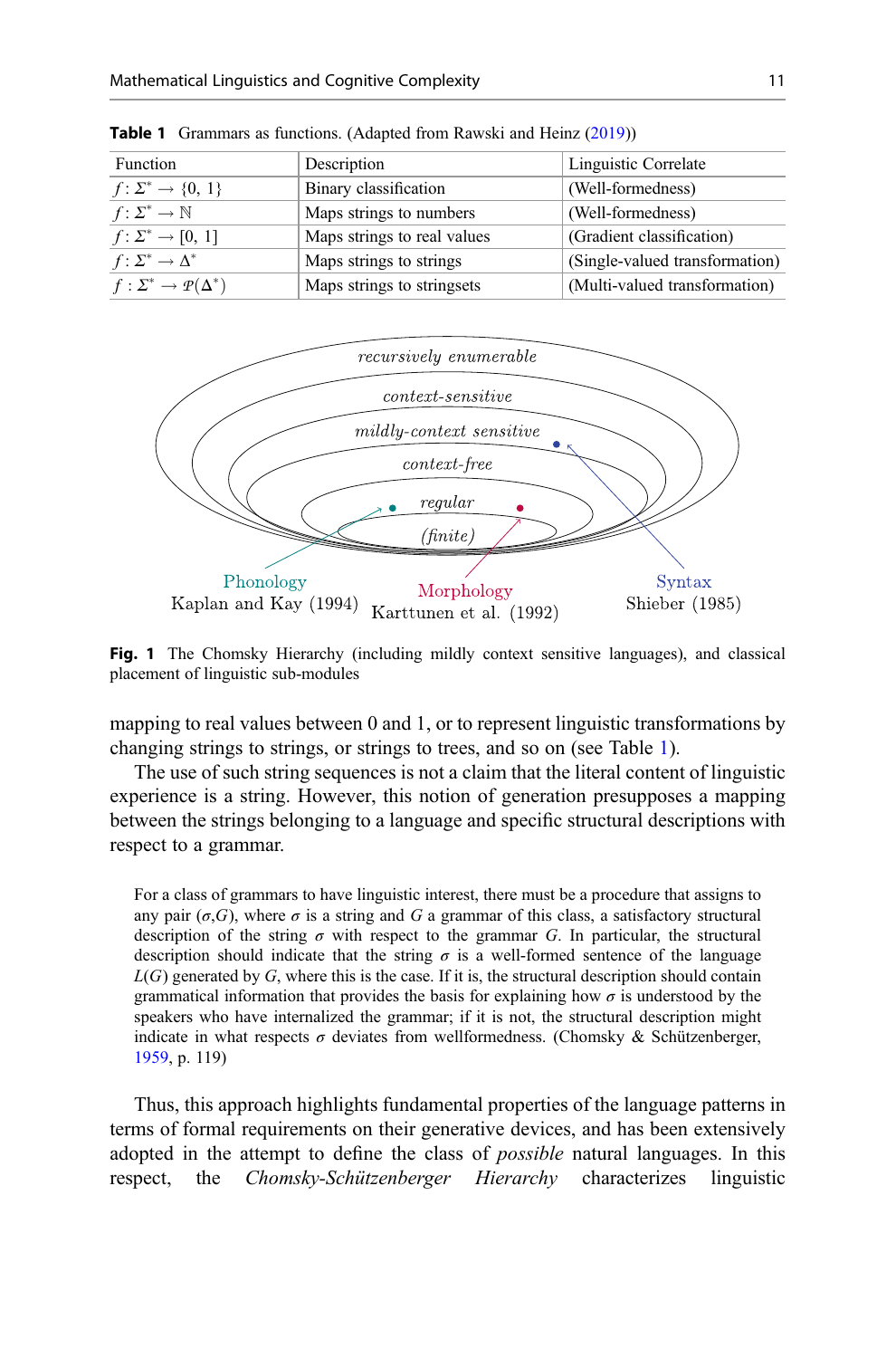

Fig. 2 Graphical representation of a generic pushdown automaton

dependencies in a hierarchy of nested regions based on the complexity of their grammars (Fig. [1\)](#page-10-0).

The Chomsky Hierarchy as originally formulated distinguishes four regions of complexity – recursively enumerable, context-sensitive, context free, and regular – based on the constraints put on the types of grammars that each region allows. Recursively enumerable languages (also, computably enumerable) correspond to those languages that can be defined by a Turing machine (see Turing ([1937](#page-36-0)) for the original formulation, and Hopcroft et al.  $(2001)$  $(2001)$  for a technical but accessible introduction). While the debate on the relevance of Turning machines to cognitive science and theory of mind is vast (McCulloch & Pitts, [1990;](#page-35-0) Piccinini & Bahar, [2013;](#page-35-0) Pylyshyn, [1984;](#page-35-0) Putnam, [1967;](#page-35-0) Sprevak, [2010,](#page-36-0) a.o.), this particular class seems to be of little interest from the perspective of establishing a cognitive theory of human linguistic abilities, as all languages that can be defined by some formal grammar fit into it. Given this generality, recursively enumerable languages offer the weakest (almost trivial) condition to the complexity allowed to natural language, and thus lack a precise specification of essential computational requirements.

[This] condition, on the other hand, has no interest. We learn nothing about a natural language from the fact that its sentences can be effectively displayed, i.e., that they constitute a recursively enumerable set. The reason for this is clear. Along with a specification of the class F of grammars, a theory of language must also indicate how, in general, relevant structural information can be obtained for a particular sentence generated by a particular grammar. (Chomsky, [1959](#page-32-0), p. 138)

A more interesting class in connection to the study of natural languages has been, historically, that of context-free languages. Context-free languages (CFL) can be recognized by a context-free grammar, which inherently imposes some kind of hierarchical organization on the string. It is possible to decide whether a string belong to a CFL or not via a specific machine called *pushdown automaton* (PDA; automata in the plural). A PDA is a machine equipped with a finite number of states, and enriched with a memory mechanism knows as a stack which keeps track of information about the string. The information in the stack guides the transitions of the machine, together with the current state and information from the input.

Figure 2 represents a PDA with two states:  $q_0$  and  $q_1$ . Of these, only  $q_1$  corresponds to an ending state (double circled): the machine succeeds in recognizing a string  $\sigma$ , iff it is in an ending state when the last symbol in  $\sigma$  is received. Arrows between states symbolize possible transitions. These are annotated as  $x, y/z$ , such that x represents the symbol that triggers the transition (e.g., from  $q_0$  to  $q_1$ ). Stack usage is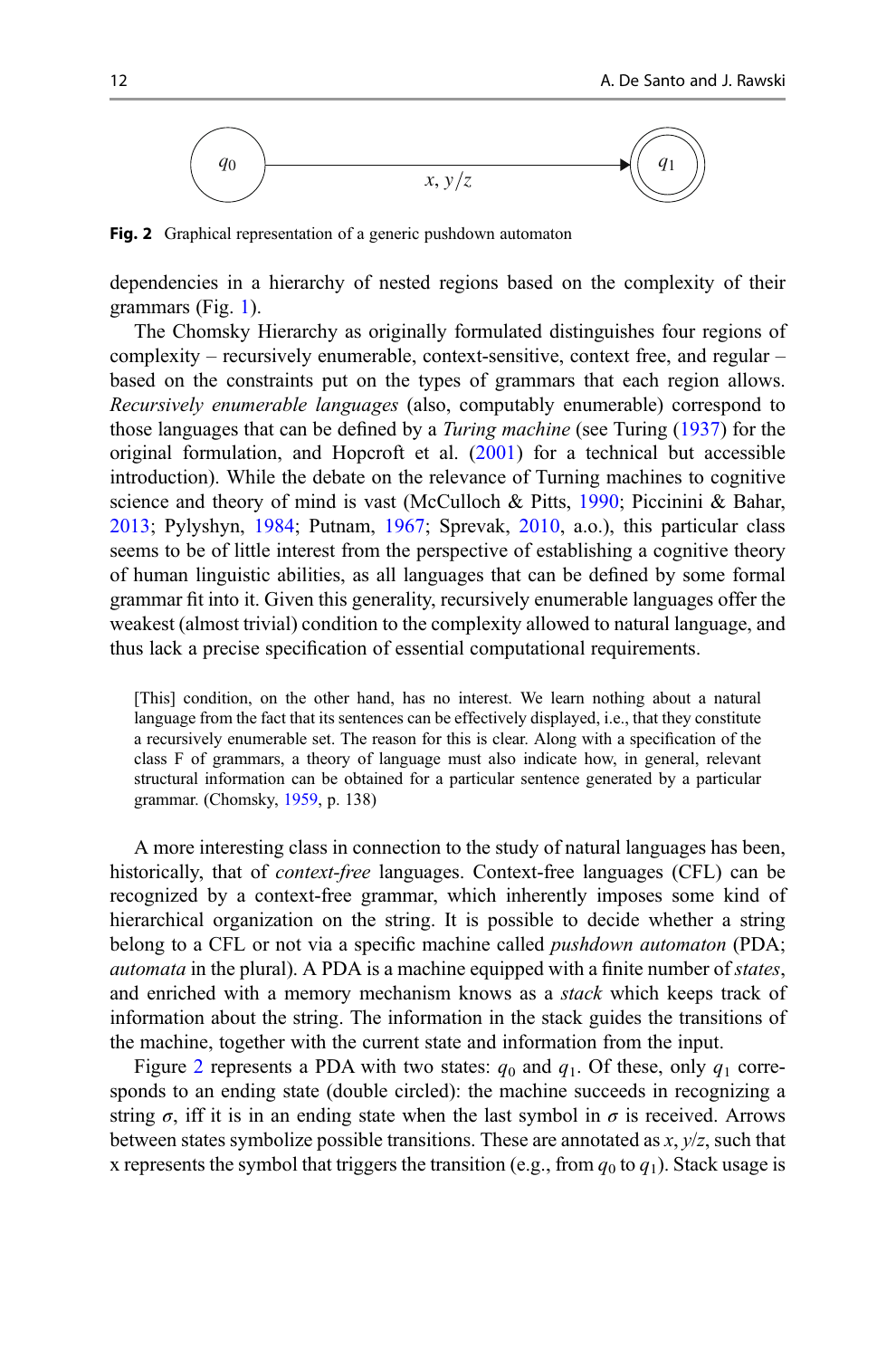

Fig. 3 A pushdown automaton for the language  $a^n b^n$ 



Fig. 4 A finite state automaton for the language  $a^m b^n$ 

instead represented by  $y/z$ : in order to transition the top of the stack needs to match  $y$ , which is then replaced by z.

A classical example of a CFL language is  $a^n b^n$  – which only allows for a contiguous sequence of  $a$ 's, followed by a contiguous sequence of  $b$ 's of exactly the same length (i.e., the number of  $a$ 's and  $b$ 's must be identical and equal to  $n$ , where  $n$  is an arbitrary integer). A PDA that accepts all and only the strings in this language is in Fig. 3, where  $\varepsilon$  represents the empty string. The idea is that the machine stays in  $q_0$  as long as the input string contains a's, and uses the stack to keep track of how many of these it sees. The first  $b$  then acts as a trigger, and the PDA keeps accepting b's only as long as the stack contains  $a$ 's to match them off.

Consider now the class of regular languages. These are languages that can be described by machines consisting only of a finite number of internal states: finite state automata (FSA). These devices can only keep track on a limited amount of information, and thus they cannot recognize languages with patterns that rely on information about the full length of a string. For instance, consider the FSA in Fig. 4. This automaton recognizes strings belonging to the language  $a^m b^n$ : that is, a contiguous number of a's followed by a contiguous number of b's. Importantly, in contrast to the CF language  $a^n b^n$ , here there is no need to keep track of how many  $a$ 's and  $b$ 's are in the string. All the device needs is the ability to recognize that once a  $b$  is seen in the string, no  $\alpha$  is allowed to follow – thus, these devices rely on limited, local memory of recent events in order to make decisions.

The expressivity of the machines associated to each level of the Chomsky Hierarchy has been used extensively to debate the positioning of linguistic dependencies with respect to regions of complexity. For instance, Chomsky [\(1957](#page-32-0)) argued that the syntax of English's center embedding constructions cannot be captured by finite state devices, an argument which would then place the upper bound for the expressivity of English syntax beyond regular (in fact, syntactic dependencies in natural language have since then been placed even outside the CF region, see, e.g., Shieber, [1985](#page-36-0); Kobele, [2006,](#page-34-0) a.o.). Similar complexity claims can be made for other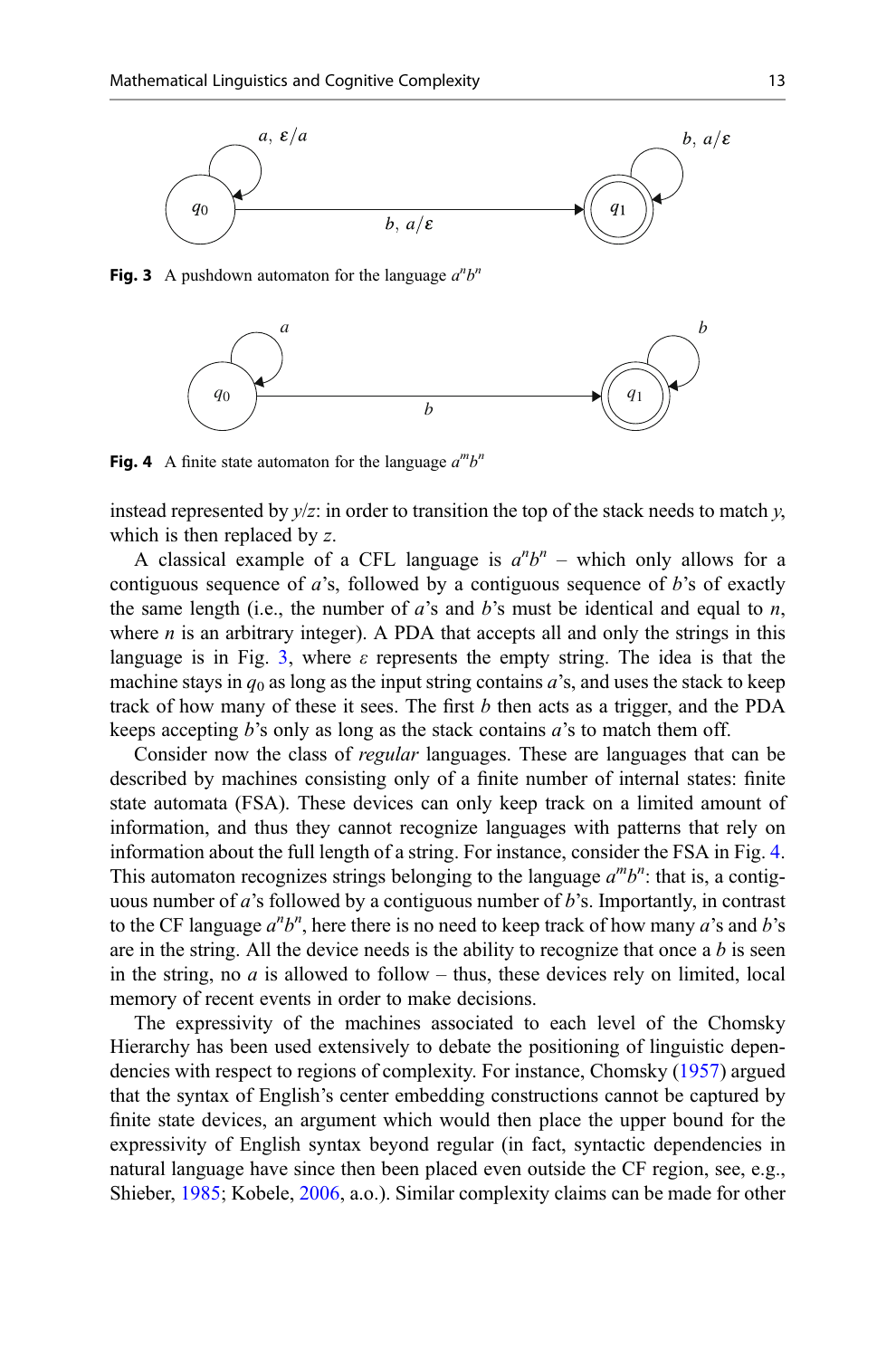domains of linguistics (Karttunen et al., [1992;](#page-34-0) Kaplan & Kay, [1994](#page-34-0), see Fig. [1](#page-10-0)). Note that this reference to linguistics domains should not be interpreted as making any commitment to the modularity of linguistic cognition, as it is merely referring to the study of different types of linguistic data (cf. Fodor, [1983\)](#page-33-0).

While a detailed discussion of the accuracy of these claims is beyond the scope of this chapter, complexity characterizations outlined by the Chomsky hierarchy allow researchers to draw a connection between attested linguistic patterns and the expressivity of the machinery that can be used to evaluate them. In doing so, these classes provide a measure of descriptive adequacy for linguistic theories based on the typology of observed linguistic phenomena. In fact, these complexity claims have direct consequences for any theoretical framework that affirms domain-specific generalizations – if we aim for theories that are both sufficiently expressive and restrictive enough to account for existing natural language patterns and nothing else. That is, it is desirable to have theories that account for the distribution of linguistic patterns across natural languages and that do not predict the existence of unattested patterns.

Consider for instance the case of theories of phonology – for example, Optimality Theory  $(OT)$  – evaluated against the assumption that phonological transformations from underlying to surface forms are regular (Kaplan & Kay, [1994](#page-34-0)). Under this view, the regular region sets up an upper bound to the computational expressivity of phonology: that is, we do not expect to find natural language phonological patterns that require supra-regular machinery. In this sense, a certain amount of work has been done to translate OT grammars to regular relations, showing that the interaction of very simple OT constraints can yield non-regular patterns (Frank & Satta, [1998\)](#page-33-0). If one subscribes to the idea that a theory that is over-expressive is undesirable, complexity characterizations then highlight the shortcomings of OT, and may suggest ways in which the theory could be restricted in order to reduce overgeneration.

From a cognitive perspective however, the reader might still be (reasonably) wondering whether such an approach is offering us any truly valuable insight. Do the formal characterizations outlined so far allow us to make any precise conjecture about cognitive mechanisms? In fact, there are several reasons to believe that the Chomsky hierarchy as presented so far is too opaque to make precise claims about essential attributes of linguistic cognition (Rogers & Pullum, [2011](#page-36-0); Jäger & Rogers, [2012;](#page-34-0) Rogers et al., [2013](#page-36-0)). One of the main shortcomings of the division in regions as discussed above is the fact that it presupposes very specific types of recognition mechanisms (grammar, automata, etc.):

Classes of the Chomsky hierarchy provide a measure of the complexity of patterns based on the structure of the mechanisms (grammars, automata) that can distinguish them. But  $[\ldots]$ these mechanisms make judgements about strings in terms of specific analyses of their components. When dealing with an unknown mechanism, such as a cognitive mechanism of an experimental subject, we know nothing about the analyses they employ in making their judgements, we know only that they can or cannot make these judgements about strings correctly. (Jäger & Rogers, [2012](#page-34-0), p. 1961)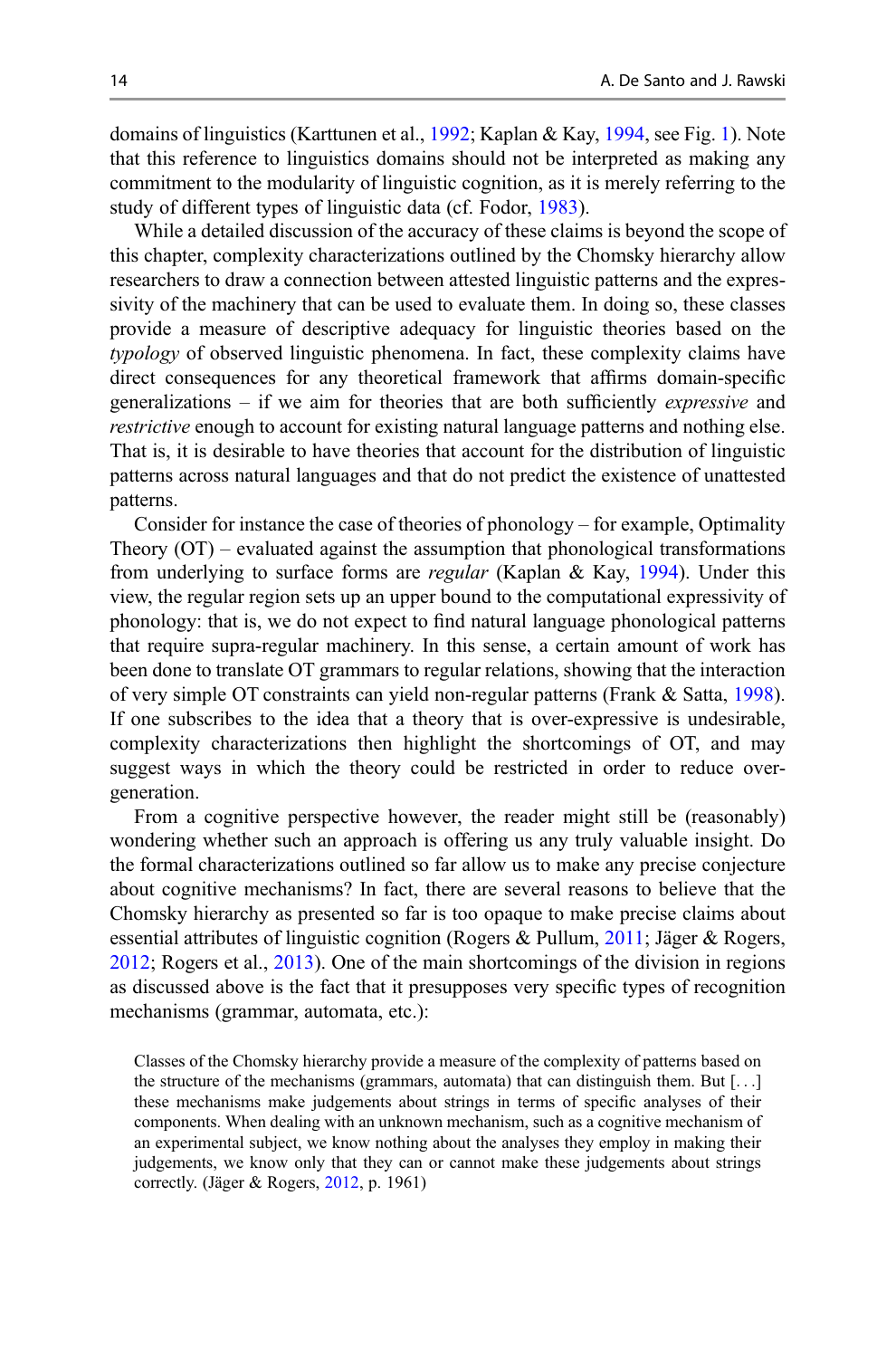What does this imply? Consider again the case of a PDA for context-free languages. By characterizing the  $a^n b^n$  language in terms of a PDA, one could be tempted to assume that a memory stack is needed in order to recognize such language, and thus set it up as a cognitive primitive. However, there are multiple alternative mechanism that can recognize that language, which have little in common beyond the general idea that keeping track of information about the length of a string is required to distinguish patterns in the language. What seems necessary as a good basis for a fruitful investigation of the relation between computational complexity and linguistic cognition is a way to isolate essential properties of a pattern that must be detected by any device able to recognize such a pattern – while also minimally separating it from properties of patterns of different complexity. These desiderata seem in line with the call to theory development in psychology as described, for example, by van Rooij and Baggio [\(2021](#page-36-0)):

Generally, psychological theories of capacities should be (i) mathematically specified and (ii) independent of details of implementation. The strategy is precisely to try to produce theories of capacities meeting these two requirements, unless evidence is available that this is impossible, e.g., that the capacity cannot be modeled in terms of functions mapping inputs to outputs. (van Rooij & Baggio, [2021](#page-36-0), p. 7)

Note that the second argument does not imply uninterest in the connection between abstract cognitive processes and their physical implementation. What it remarks instead is the importance of isolating core primitives of the mental abilities under study, that must *necessarily* be relevant to any system implementing them. These issues are addressed by focusing on descriptive characterizations of complexity classes (Rogers & Pullum, [2011](#page-36-0)).

#### Beyond the Chomsky Hierarchy: Subregular Languages

Recent formal language theoretical work on the expressivity of linguistic patterns has focused a fine-grained hierarchy of sub-classes which regular languages can be divided into (McNaughton & Papert, [1971](#page-35-0); Brzozowski & Knast, [1978](#page-32-0); Eilenberg, [1974;](#page-32-0) Pin, [1986](#page-35-0); Thomas, [1997\)](#page-36-0). Crucially for the points made above, languages in this subregular hierarchy have been characterized in terms on logics, highlighting those properties of a pattern that do not depend on the structure of specific recognition mechanisms (see Fig. [5\)](#page-15-0). These are descriptive characterizations that focus on the information necessary to distinguish strings (or, more generally, structures) that present a certain pattern from strings that do not (Rogers & Pullum, [2011\)](#page-36-0). As the hierarchical classification is based on this type of fundamental information, any device able to recognize members of a class will have to be at least sensitive to such information. Moreover, *subregular* languages have been extensively studied from a variety of alternative perspectives – including those of grammars and automata. Thus, although they do not *presuppose* any particular recognition mechanism, they provide abstract characterizations of possible mechanisms that allow generalizations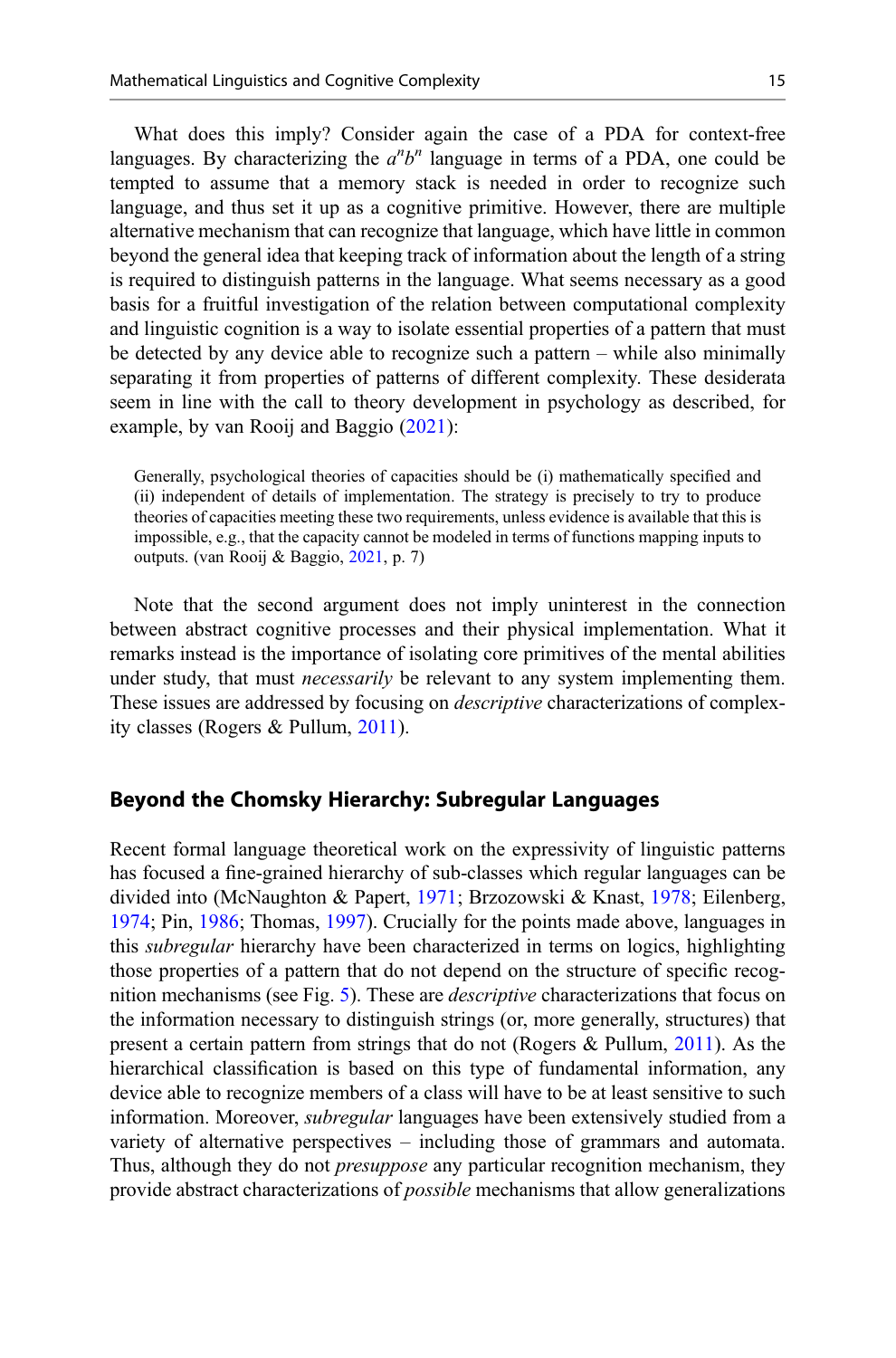<span id="page-15-0"></span>

Fig. 5 Classes in the subregular hierarchy, aligned according to their subsumption relations, sensitivity to adjacency vs precedence, and corresponding logical definability, following (Heinz, [2018\)](#page-34-0)

about the cognitive processes involved in the recognition of specific patterns over others.

Overviewing the abundance of work leveraging subregular classes for detailed analyses of linguistic patterns is beyond the scope of this chapter (but see Heinz & Idsardi, [2013;](#page-34-0) Chandlee, [2014;](#page-32-0) Heinz, [2018](#page-34-0); Jardine, [2015;](#page-34-0) McMullin, [2016](#page-35-0); Graf, [2017;](#page-33-0) Aksënova et al., [2016;](#page-31-0) Strother-Garcia, [2019;](#page-36-0) De Santo & Graf, [2019](#page-32-0); Graf & De Santo, [2019;](#page-33-0) Vu, [2020](#page-36-0), a.o. for an overview of results across linguistic domains). Here the interest is in exemplifying how this classification emphasizes core properties of linguistic dependencies. A formal introduction to the properties of all subregular classes is thus burdensome and not necessary, as a purely intuitive understanding of the properties behind the simplest of such classes should be sufficient to outline the main insights of the approach.

Consider Strictly Local  $(SL_k)$  languages, at the base of the hierarchy. These languages comprise patterns that exclusively rely on symbols immediately *adjacent* to each other in a string. An  $SL_k$  language can be fully defined by a finite set of allowed (or disallowed) contiguous *substrings* of symbols of length  $k$ . For instance, the string *abcd* contains the following substrings of length 2:  $ab$ ,  $bc$ , and  $cd$ . To understand how this can be applied to the study of linguistic patterns, consider now the phenomenon of intervocalic voicing in Northern Italian. In this variety, the alveolar fricatives [s] and [z] occur in what is known as complementary distribution: only [z] can occur within two vowels (Bertinetto  $\&$  Loporcaro, [2005\)](#page-32-0). Thus *casa* (home) can only be pronounced as [kaza] and not [kasa]. This can be captured by forbidding sequences of three symbols, where [s] appears within two vowels: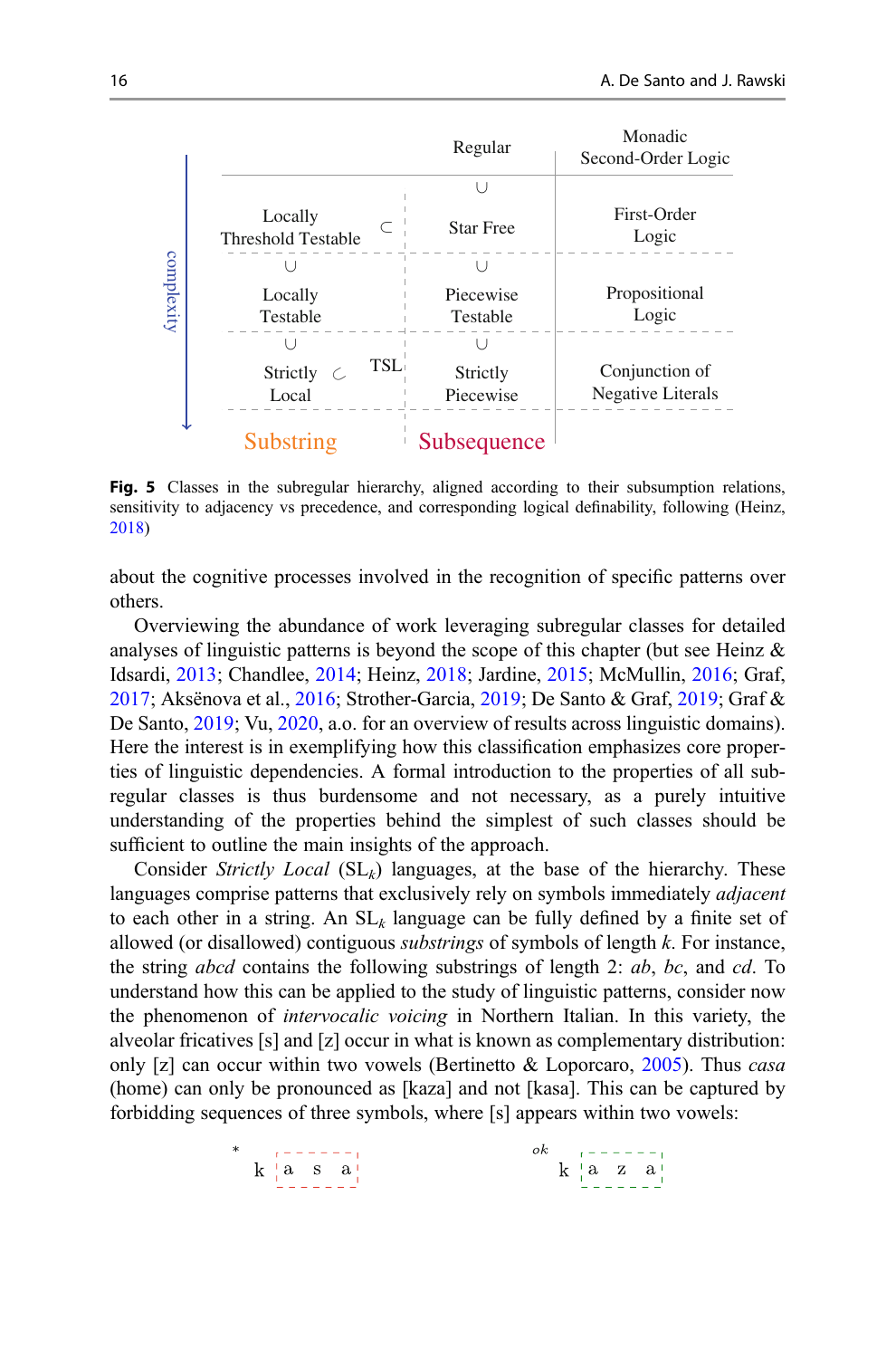Assuming that the vowel inventory of the language is  $\Sigma = \{a, e, i, u, o\}$ , the pattern is fully licensed by listing all the trigrams (contiguous substrings of length 3) that are forbidden from occurring within a string of the language:

$$
L_{\text{vocalic}} = \{ \text{asa, ese, isi, oso, usu, ase, asi, aso, asu, esa, \ldots} \}
$$

Note that here the vowels are treated as independent symbols in the alphabet, but it would be equally possible to list trigrams that refer to more abstract properties of such symbols (e.g., being a vowel). What is crucial is that whatever cognitive mechanism is in charge of distinguishing [kaza] from [kasa] only needs to keep track on three adjacent symbols at the time. Generally, the core information a system sensitive to  $SL_k$  patterns needs to capture is immediate adjacency between k symbols in a string (its k-factors). Sensitivity to substrings of finite length distinguishes strictly local languages from other classes in the hierarchy, as for example those that rely on precedence instead of adjacency between symbols.

Strictly piecewise  $(SP_k)$  languages distinguish patterns based on *subsequences* of symbols of length  $k$ : that is,  $k$  symbols within a string, with arbitrary intervening material between them (Fu et al., [2011\)](#page-33-0). Consider again the string abcd. The subsequences of length 2 in it are:  $ab$ ,  $bc$ , and  $cd$ ,  $ac$ ,  $ad$ , and  $bd$ . While SL languages can easily describe a variety of local phenomena in natural languages (like the voicing example described above), human languages present an abundance of nonlocal patterns (also commonly referred to as long-distance dependencies). For instance, Aari (an Omotic language of south Ethiopia) shows a case of unbounded sibilant harmony: sibilants within a word must agree in *anteriority*, independently of which other symbols occur within them (Hayward, [1990\)](#page-33-0). This pattern is clearly outside of the expressivity of SL languages, as it is based on the relations between nonadjacent symbols. SP languages can easily account for such a phenomenon however, by relying on precedence relations between segments – for instance, by forbidding the occurrence of  $\lceil 3 \rceil$  followed by  $\lceil s \rceil$  anywhere else in the string (so banning \*zs as a subsequence).

\*---1<br>  $\begin{bmatrix} 8 & -1 \\ 3 & 12 & 12 \\ 1 & -1 & 12 \end{bmatrix}$  e  $\begin{bmatrix} 1 & 1 & 1 \\ 1 & 1 & 1 \\ 1 & -1 & 12 \end{bmatrix}$  e  $\begin{bmatrix} 1 & 1 & 1 \\ 1 & 1 & 1 \\ 1 & -1 & 1 \end{bmatrix}$  e

As in the case for the local processes captured by SL languages, the ability to keep track of finite-length subsequences is the necessary component of any mechanism able to detect strictly piecewise patterns.

The fine (and growing) granularity of the hierarchy also allows for a variety of distinctions that could be missed otherwise. Consider once again the nonlocal pattern in Aari. A different way of characterizing it is via the class of tier-based strictly local (TSL) languages (Heinz et al., [2011](#page-34-0)). This class has no access to the precedence operator, as in SP languages. How can it then capture dependencies between non adjacent segments? The intuition is that the class relies on a notion of relativized locality: a TSL dependency is a dependency that is nonlocal in the input string, but local over a special structure called a *tier*. A tier is defined by considering only a subset of the segments of the input string as relevant, and then evaluating strings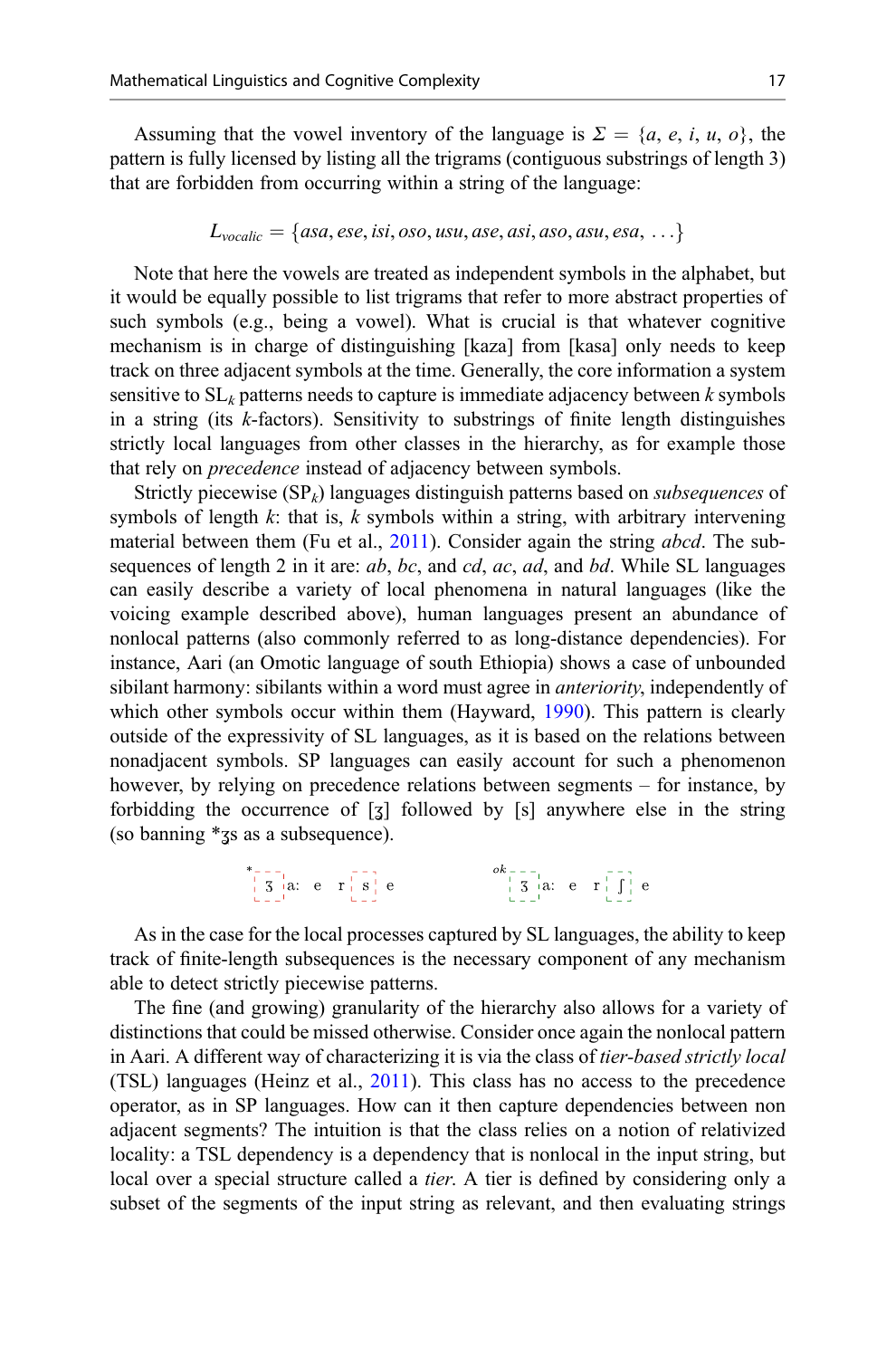based on substrings of length  $k$  allowed (or, alternatively, not allowed) on the tier. For Aari, it is possible to enforce long-distance sibilant harmony (in anteriority) by projecting from the input a tier T that only contains sibilants, and ban adjacent  $*_{\text{3}}$ and  $*_{s3}$  on T.



The reader might now wonder if the existence of equivalent characterizations of long-distance harmony defeats the whole purpose of this section, as it seems to bring us back to multiple alternatives for the same process. Note however that the difference between TSL and SP is deep. In order to understand how, assume that in Aari the harmony requirement stands unless there is an [r] occurring somewhere in the string between the two sibilants (i.e., [r] acts as an harmony blocker). Under a TSL analysis, this can be captured by making [r] a tier segment, thus disrupting immediate adjacency between the sibilants. However, SP languages are unable to capture this, as  $\overline{3}$  is a subsequence in the string independently of which segments intervene between the two symbols.

Thus, while TSL and SP share some of the patterns they can encode, they do so in fundamentally different ways. Understanding the trade-off between TSL's relativized locality and SP's use of precedence makes it possible to once again conceive of patterns that unambiguously belong to one class or the other. Characterizing local and nonlocal patterns in terms of SL, SP, or TSL languages then allows for the study of properties of these patterns without a priori assumptions about the structure of the cognitive mechanisms that distinguish them.

Importantly, as mentioned a few times before, this is an approach that relies on the exploration of attested linguistic phenomena in order to establish an *upper bound* to the complexity of natural languages. That is, claiming that natural language phonology has the expressive power of TSL languages does not imply that every phonological dependency has to be TSL – there could be an abundance of SL patterns – nor that every conceivable TSL pattern should be attested. It is instead a claim about the general properties of the language system, which allows to make precise predictions about what kind of patterns should *not* be expected (e.g., patterns that require the full power of regular languages). A common objection to this type of approach is that not every human language has been studied in detail, and that it is unreasonable to make generalizations based on patterns that have not been encountered. For example, McCollum et al. argue that "naive estimates of frequency counts or literature reviews are not a reasonable evidential basis for concluding that a particular type of phenomenon is categorically Impossible" (McCollum et al., [2020,](#page-35-0) p. 23). To approach this issue from a different perspective, consider now a somewhat extreme case:  $flying$ pigs. While the modern taxonomy of animal species is vast, it is hard to claim that we have categorized every species ever existed (in fact, novel species keep being "discovered"; McGregor et al., [2020\)](#page-35-0). However, the cumulative understanding of Earth's biodiversity makes a theory which discards the possibility of a species like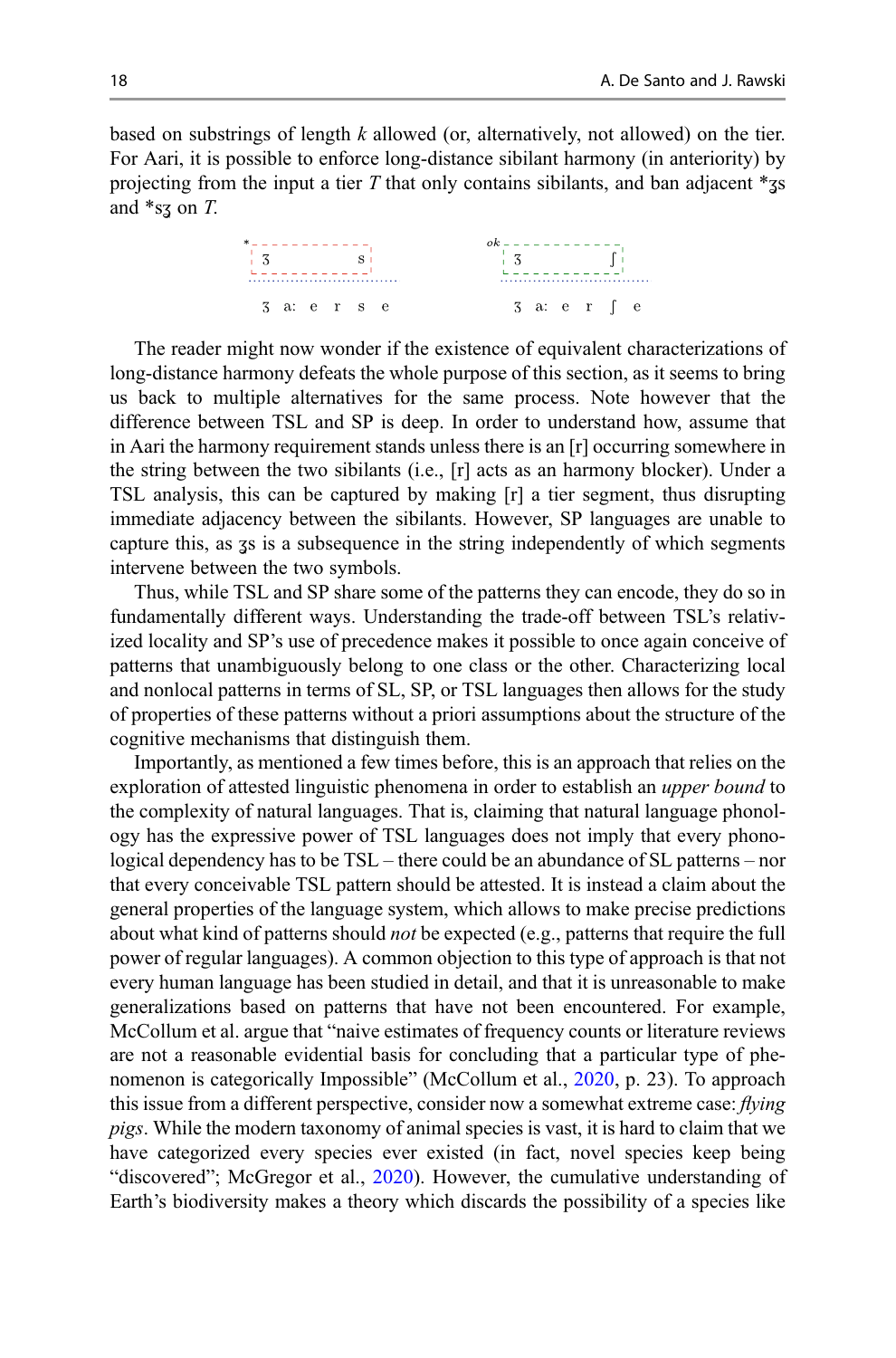flying pigs more *plausible* than a theory which assumes every conceivable species just waiting to be found. Note that the more constrained theory is also the one that would be more informative *should* flying pigs actually exist, as it predicted their nonexistence based on a precise set of biological/evolutionary constraints. The limited nature of the data available to an observer in order to formulate a comprehensive theory is thus a problem common to all empirical investigation.

The problem that we cannot deduce (or even straightforwardly induce) theories from data is a limitation, or perhaps an attribute, of all empirical science [...] Still, one may abduce hypotheses, including computational-level analyses of psychological capacities. Abduction is reasoning from observations (not limited to experimental data; more below) to possible explanations [...] It consists of two steps: generating candidate hypotheses (abduction proper), and selecting the "best" explanatory one (inference to the best explanation). (van Rooij & Baggio, [2021,](#page-36-0) p. 9)

The ability to formulate hypotheses from available observations that then lead to explanatory predictions is, as discussed above, a core component of any plausible theory of cognitive capacities. In this sense, the goal of the formal approach outlined here is not to rule out phenomena as categorically impossible. A formal analysis of attested patterns in terms of their complexity serves to make precise, explanatory generalizations about expected empirical phenomena. Should a phenomenon that exceeds a formerly assumed upper bound arise, it would have no consequence of the characterizations of previously encountered phenomena, and it would directly point to what kind of information was deemed to be beyond the scope of the theory by the previous upper bound.

Finally, while the discussion so far has focused on leveraging typological data about linguistic patterns to formulate analyses in terms of their formal complexity, the claim is that such characterizations inform our idea of language and cognition. It is thus reasonable to wonder whether and how these characterizations are reflected in linguistic behavior (Reber, [1969](#page-36-0); Levelt, [2020;](#page-34-0) Uddén et al., [2020;](#page-36-0) Fitch & Hauser, [2004;](#page-33-0) Öttl et al., [2015\)](#page-35-0). A shift from typology to behavioral experiments would also offer observations about complexity patterns that are distinct from typological attestation. In this sense, a possible hypothesis is that more complex patterns should lead to longer processing time – as exemplified, for instance, by self-paced reading experiments (cf. Chesi & Moro, [2014,](#page-32-0) [2015\)](#page-32-0). Importantly however, there is nothing in the formal arguments per se that support such a hypothesis, as theories of processing have once again to make assumptions about the structure of the underlying mechanism. A different route is to instead investigate how the boundaries assumed by different formal classes influence humans' abilities to *learn* patterns of different complexity. The rest of the chapter is thus focused on exploring the relations between complexity bounds and learning hypotheses, and discuss how the fine-grained insights of the subregular hierarchy can inform experimental explorations of human cognitive biases.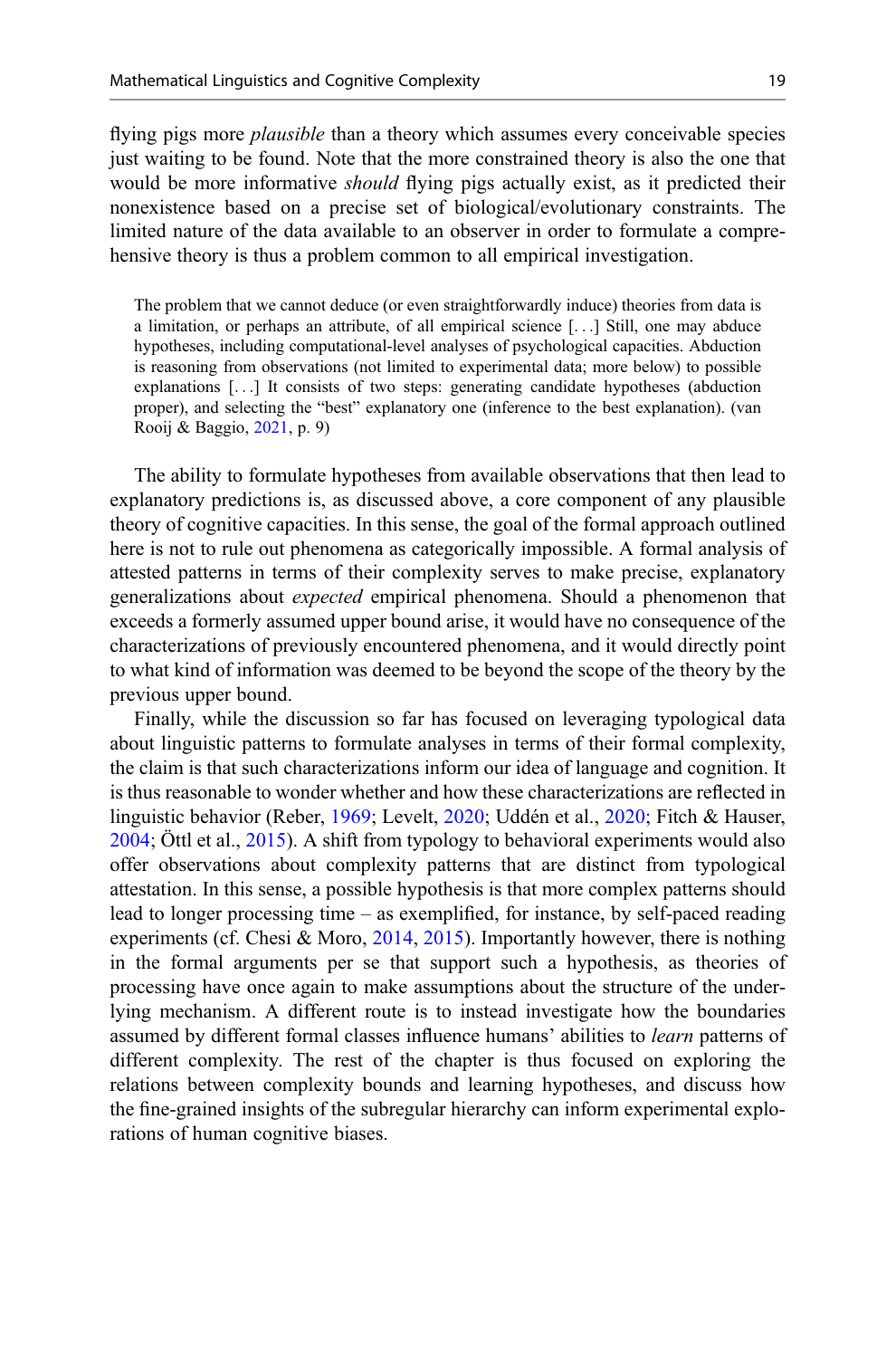## Formal Theories of Grammar Learning

In the section "[Mathematical Theories of Language and Cognition](#page-2-0)," the general problem of induction was posed as a facet of the general mathematical study of cognition. Learning theories provide rigorous definitions of what learning means and ask, under those definitions: What can be learned, how so, and why? In this respect, determining which definitions are "correct" or "best" for a given scenario is a core issue.

Learnability results are foundationally important results for all branches of language science, because they are independent (yet characteristic) of particular theories and perspectives. Specifically, learning theories provide nontrivial conditions of explanatory adequacy on any theories of natural language.

For a class of languages to be the natural languages, the class must be learnable by children on the basis of the kind of linguistic exposure typically afforded the young. Call this the learnability condition on the class of natural languages. Formal learning theory is an attempt to deploy precise versions of the learnability condition in the evaluation of theories of natural language. In the present context, such a theory will specify (a) the kind of linguistic input available to children, (b) the process by which children convert that experience into successive hypotheses about the input language, and (c) the criteria for "internalization of a language" to which children ultimately conform. From (a)-(c) it should be possible to deduce (d) the class of languages that can be internalized in the sense of (c) by the learning mechanism specified in (b) operating on linguistic input of the kind characterized in (a). Such a theory is correct only if (d) contains exactly the natural languages. (Osherson  $\&$ Weinstein, [1983,](#page-35-0) p. 37)

What makes a class of languages learnable? These results have permeated almost every theory of language, and indeed every problem of learning related to structure. This section presents a well-known evaluation framework and discusses its extensions and consequences. Readers interested in an in-depth discussion of these results may refer Heinz [\(2016](#page-34-0)) and Niyogi [\(2006](#page-35-0)), as well as Heinz and Rawski [\(forthcom](#page-34-0)[ing\)](#page-34-0) for a history of learnability in linguistics.

#### Membership Problems

Central to a mathematical formulation of language learning, as Niyogi ([2006](#page-35-0)) notes, is that children are not exposed directly to grammar. They get "exposure to the expressions of their language, along with extragrammatical and nonlinguistic cues, yet they reliably acquire a grammar that provides a compact encoding of the ambient language they are exposed to in a particular linguistic community." Mathematically, this basic question of whether some expression in a language is well-formed according to a given grammar is called the membership problem.

The concept of the membership problem allows us to clearly formulate a definition of learning. In particular, is there a learning algorithm  $\Lambda$  which takes as input a finite subset of data  $D$  of the possible acceptable forms of a language  $S$ , and returns a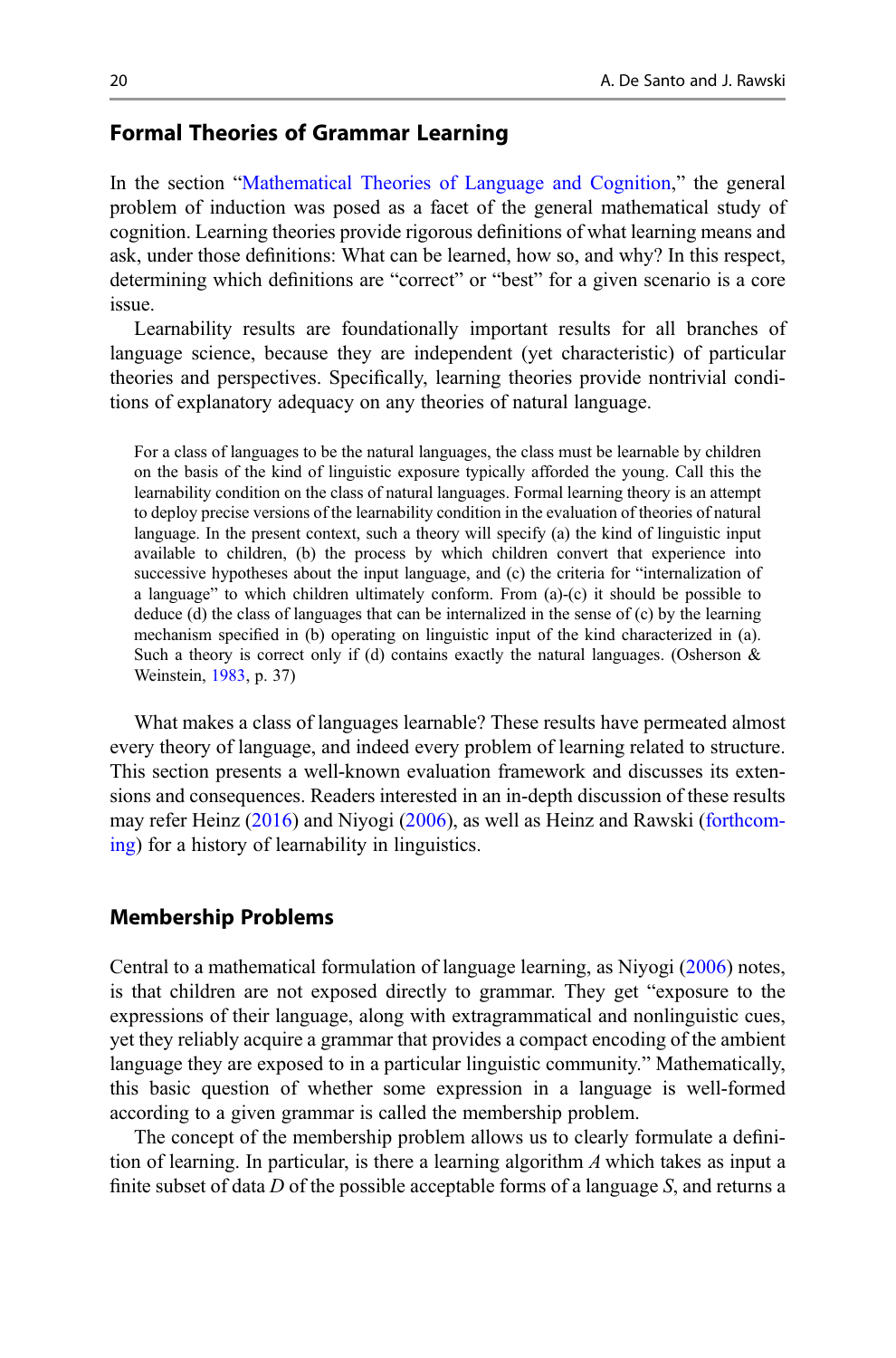grammar which solves the membership problem  $M$  for the target language? Formalizing in this way means that each of the objects  $A, D, S, M$  can be studied independently or in combination with the others, at various levels of abstraction. It is always crucial that learners acquire a grammar, not a language. This is simply because, mathematically, grammars are of finite size, while the extensions of the grammars may be functionally infinite in size.

Under this inductive view, learners are functions from experience to grammars, which are themselves functions. This characterization of learners is precise but broad, since any inductive learning procedure is a function from experience to grammars. Mirroring the discussion in section "[Mathematical Theories of Language](#page-2-0) [and Cognition](#page-2-0)," this includes connectionist (Rumelhart & McClelland, [1986\)](#page-36-0), Bayesian (Griffiths et al., [2008](#page-33-0)), and innatist (Wexler & Culicover, [1980;](#page-37-0) Berwick, [1985;](#page-32-0) Niyogi, [2006](#page-35-0)) approaches, among others.

Learning theory is also concerned with "the circumstances under which these hypotheses stabilize to an accurate representation of the environment from which the evidence is drawn. Stability and accuracy are conceived as the hallmarks of learning" (Osherson et al., [1986\)](#page-35-0). How difficult is it for a learner to arrive at a generalization, and what role does the evidence a learner receives play? There are several general statements one can make (Heinz,  $2016$ ). Learners exposed only to *positive* evidence (only elements of the target language) have a harder task than those given both positive and negative evidence (both elements in and outside of the language). Learners having access to inaccurate, mislabeled, or "noisy" evidence have a harder task than those given accurate evidence. Learners who may query an oracle or teacher about acceptability of a form have access to more information than those who cannot. Requiring that a learner exactly selects the right target grammar is a stricter condition than requiring them to select an approximately correct target grammar (see Heinz, [2016,](#page-34-0) for further discussion on the variety of learning paradigms and their consequences for theories of cognition).

## Enumeration and Universal Grammar

Does every possible language have a solution to the membership problem? As the reader may have already intuited, another consequence of the computability thesis is that most languages have no solution to the membership problem. Why can a learner not just entertain any possible grammar, moving one by one until a grammar is selected which works?

This problem may be formulated concretely by understanding enumeration. A set S is enumerable, or countable, if its members can be arranged in an ordered list where each member will eventually be encountered. Formally, there is a function  $f$  which maps positive integers to members of S such that f is *onto*, that is, for every element s in the co-domain there is some x in its domain such that  $f(x) = s$ . For example, consider this list of natural numbers: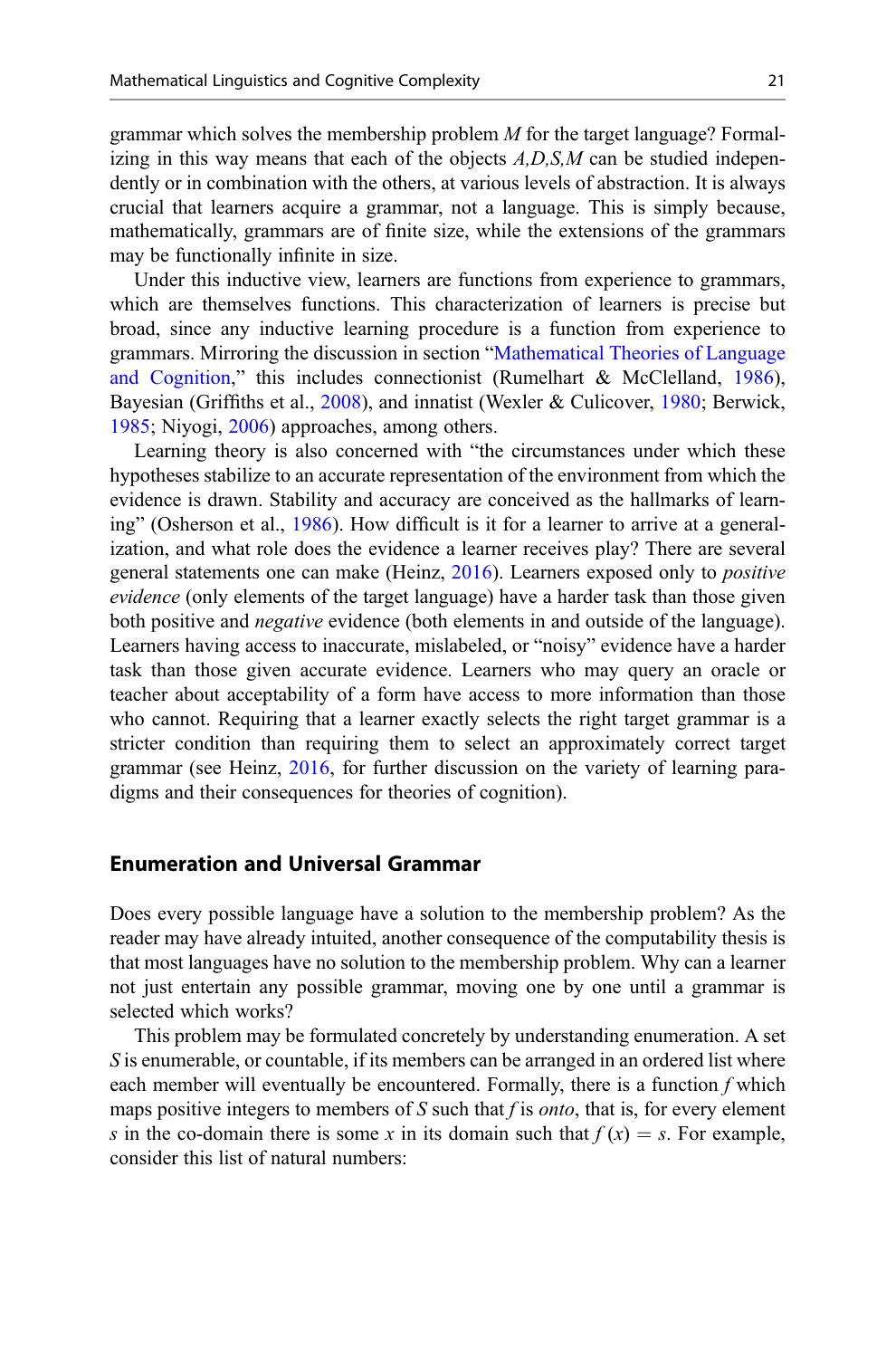$$
1, 2, 3, 4, 5, 6, \ldots
$$

Every positive natural number in the list will appear in some finite amount of time. Every element can be enumerated – a number can be assigned to it by a function which gives the value *n* to each positive *n*th integer. Now consider a different list of natural numbers:

$$
1, 3, 5, \ldots, 2, 4, 6, \ldots
$$

For this list, it is impossible to assign an index to any even numbers: they will not all be encountered in a finite amount of time. In an acceptable list, each item must appear sooner or later as the *n*th entry, for some finite *n*.

It is immediately obvious that the set  $\Sigma^*$  of all strings over an alphabet  $\Sigma$  is enumerable. The usual way to enumerate strings in  $\Sigma^*$  is to order them by length and then alphabetically within strings of the same length, as shown below over the alphabet  $\Sigma = \{a, b, c\}.$ 

> $0 \rightarrow \varepsilon$  $1 \rightarrow a$  $2 \rightarrow b$  $3 \rightarrow c$  $4 \rightarrow aa$  $5 \rightarrow ab$  $6 \rightarrow ac$ ...

However, what about languages or stringsets, the subsets of the powerset  $P(\Sigma^*)$ ?<br>call that a nowerset is the set of all subsets of a set S, or the set of all languages in Recall that a powerset is the set of all subsets of a set S, or the set of all languages in the case of  $\Sigma^*$ . An argument from Georg Cantor ([1892\)](#page-32-0) demonstrates that the powerset of any countable set is uncountable, meaning there is no way to properly enumerate the members of that set. This has immediate and far-reaching consequences for learnability. Any learning algorithm that solves the membership problem is of finite length. This means it can be written as a finite string, and is an element of  $\Sigma^*$ . Consequently, there are at most countably many languages S which have programs which solve the membership problem of S. But there are uncountably many languages (elements of  $P(\Sigma^*)$ ), so most languages have no solution to the member-<br>ship problem. Consequently, any possible learning framework whose target lanship problem. Consequently, any possible learning framework whose target language S is non-enumerable, or uncomputable, will never have a solution. The learning algorithm cannot ultimately return a grammar which solves the membership problem for S.

It is now apparent that learnable languages must come from a well-defined class, and that pure tabula rasa learning is impossible. As mentioned previously, this forms what in the cognitive study of language is often called the "logical problem of language acquisition." Necessary, a priori restrictions on the hypothesis class of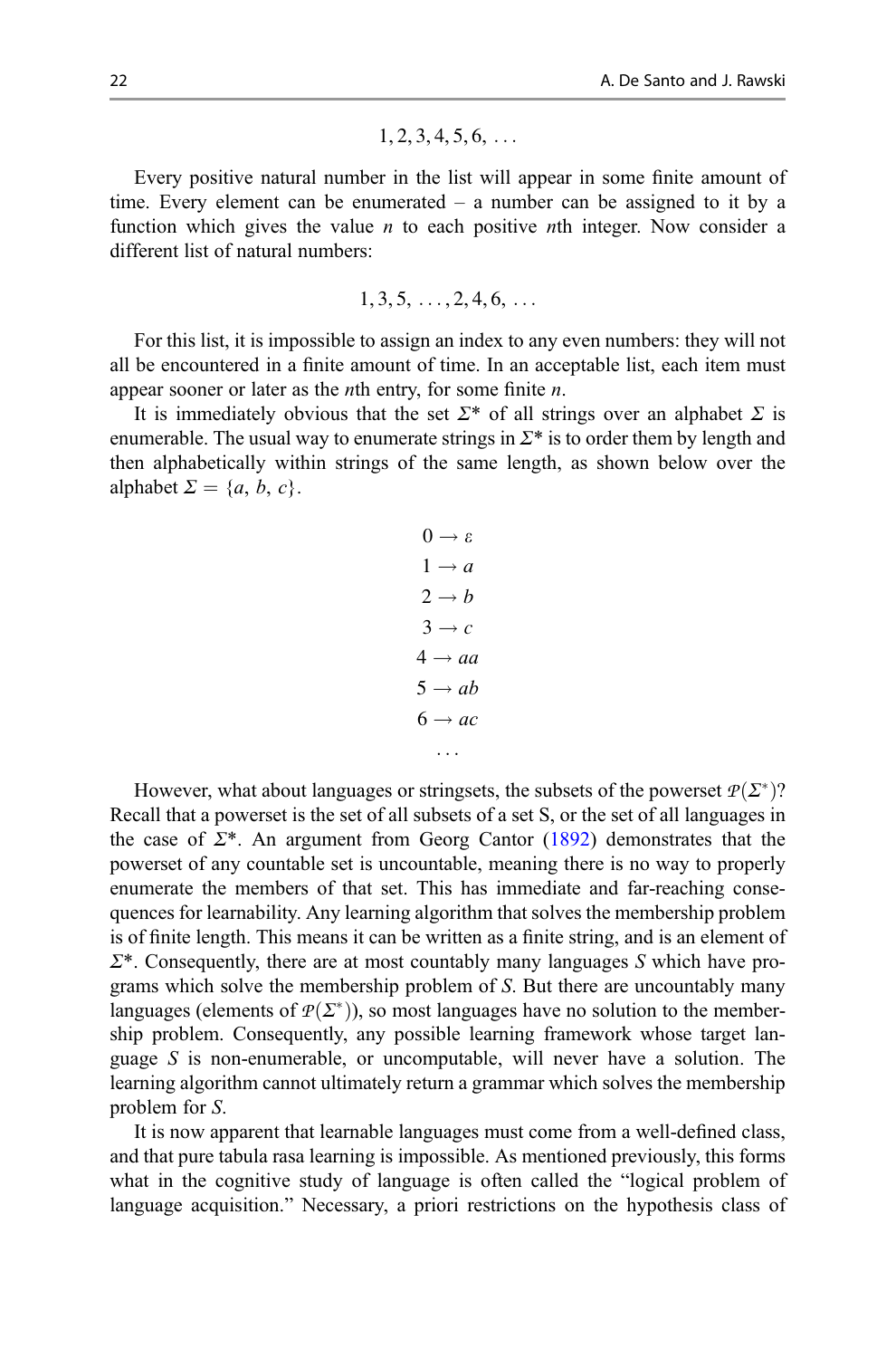candidate grammars form the requirement of a Universal Grammar. Perhaps the constraints given by the Chomsky-Schützenberger Hierarchy in the last chapter are enough of a restriction to ensure learning will succeed, given a particular formulation of the learning problem. The remainder of the chapter will consider one particularly influential inductive inference paradigm, Gold's *Identification in the Limit* framework (Gold, [1967](#page-33-0)). There are of course many other frameworks inspired by Gold, and readers are referred to the overviews mentioned earlier.

## Grammar Identification in the Limit

Gold [\(1967](#page-33-0)), inspired directly by mathematical linguists' application of the theory of computation, introduced the first inductive learnability results for a type of learner over classes of formal languages. In his framework, learning is a continuous process unfolding in time with no end. Evidence comes incrementally, and the learning algorithm incrementally outputs a grammar based on its experience thus far. As time goes on, the output grammar must be identical and must solve the membership problem for the target language in order for learning to succeed. The focus of Gold's framework squarely puts the problem on generalization: is there a successful learning strategy given generous input, time, and resources, but where the target must be met exactly?

More precisely, according to the Identification in the Limit framework there are no limits on the learner's computational resources or time, and each input is assumed to be a finite initial portion of an infinitely long data stream drawn from the target language S. Learners map the finite pieces of the data stream to grammars. A particular piece of evidence, or *positive presentation*, of the target language  $S$  is a function  $f: \mathbb{N} \to S$  such that f is onto, meaning for every string  $s \in S$ , there is some number  $n \in \mathbb{N}$  such that  $f(n) = s$ .

Gold's article also considers evidence of different forms: positive evidence, positive and negative evidence, and arbitrary/primitive recursive evidence. Positive evidence (often called positive data) for a formal language  $S$  is such that every element of S can be observed at least once. Positive and negative evidence includes every logically possible string in  $\Sigma^*$  at least once, along with a label indicating whether it belongs to the target language  $S$  or not, similar to what is today called supervised learning. Primitive recursive evidence is beyond the scope of this chapter.

Consider the case of positive evidence. The learner initially has no input evidence, no cumulative evidence, no grammar, and thus no language. At the first time point, the learner gets evidence  $e(1)$  as a positive presentation from the target language. The list of cumulative evidence  $\langle e(1) \rangle$ , or the finite portion of the data stream seen thus far, updates to include this new evidence. The grammar G- (1) updates to incorporate the new evidence according to the constraints of the grammar. Since the grammar is updated, the language (or extension) of the grammar  $L(G(1))$  may or may not change. This process continues for each new data point, so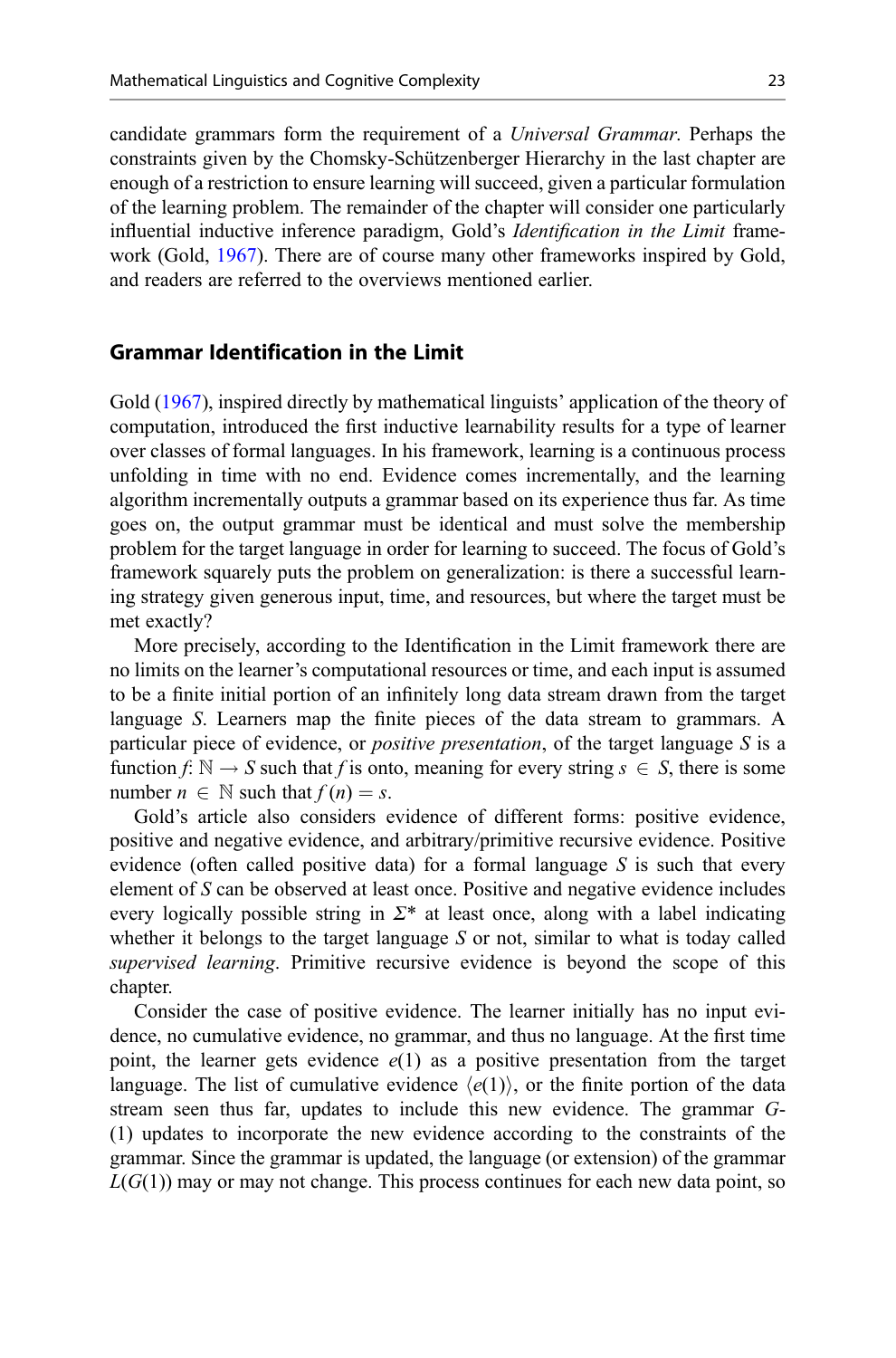evidence  $e(n)$  to time *n* results in cumulative evidence  $\langle e(1), e(2), \ldots, e(n) \rangle$  which forms Grammar  $G(n)$  whose extension is  $L(G(n))$ .

What constraints are placed on the learner by this framework? First, success for a learning algorithm means that it converges over time to a correct generalization. As the learner encounters successive data points from this stream, it generates a corresponding stream of hypothesis grammars. In this framework, a learner is said to converge to a grammar G if at some finite point, every future hypothesis it generates from new data is exactly G. The learner is said to identify a language in the limit if G generates the target language for any sequence of data from the target language. The learner is said to identify a *class* of languages if it identifies in the limit every member language of the class. Readers are referred to Niyogi [\(2006](#page-35-0)) for a description of Probably Approximately Correct (PAC) learning in this setting. In particular, at some time point  $n$ , the algorithm must output the same program and this program must solve the membership problem for the target set  $S$ . The second point, which follows naturally, is that the algorithm can make finitely many mistakes when generalizing, even though there is no bound on the number of inputs the learner receives.

When evaluating algorithms against criteria like identification in the Limit, it is important to remember that the algorithm exists independently of the evaluation criteria. Frameworks like Gold's are a way to understand the behavior of the algorithm generally. Gold's [\(1967](#page-33-0)) work derives several important results from these constraints, both positive and negative. A learner exists which identifies the class of finite languages in the limit from arbitrary positive evidence. However, this is not the case for *super*-finite classes of languages, which include all finite languages and at least one infinite language. There is no learner which can identify any super-finite class in the limit from arbitrary positive evidence. The major consequence of this result is that none of the traditional classes of the Chomsky hierarchy (Regular, Context-Free, or Context-Sensitive) as discussed before are identifiable in the limit from positive data following this paradigm. However, learners who have access to positive and negative data are able to learn any of the computable languages (see Heinz, [2016,](#page-34-0) and references therein).

Building on the work of Gold, Heinz ([2010\)](#page-34-0) considered a class of hypothesis grammars known as *string extension grammars*, which are finite subsets of some set A. This means they include the Strictly Local, Strictly Piecewise, and other subregular grammar classes. The class of languages they generate are determined by a function f which maps strings to finite subsets of A (chunks of grammars). Since the size of the canonical grammars is finite, a learner which develops a grammar on the basis of the observed forms and the function  $f$  identifies this class in the limit from positive data. Heinz called learners inducing these grammars String Extension Learners because each string in the language can be mapped or "extended" to an element of the grammar, which in every case, is conceived as a finite set of elements. Later, Heinz et al. [\(2012](#page-34-0)) generalized the finite subsets of the set A to be elements in a lattice, and showed that such "lattice-class" learners can be identified in the limit, and are incremental, globally consistent, locally conservative, and set-driven, and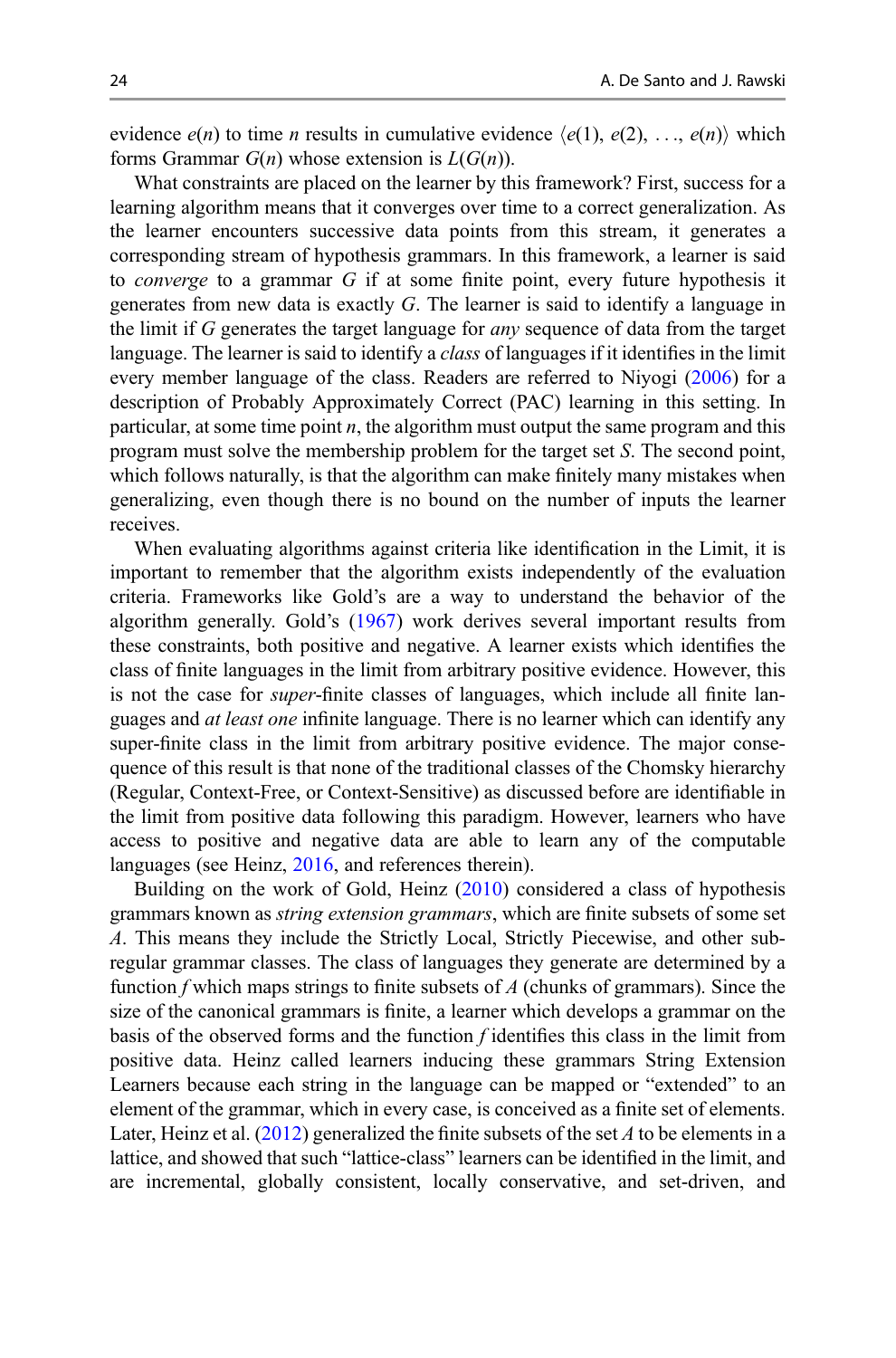strongly monotonic, making them also learnable in the Probably Approximately Correct sense.

#### Learning K-Strictly Local and K-Strictly Piecewise Languages

The failure of Identification in the Limit frameworks to learn major classes of the Chomsky-Schuützenberger Hierarchy is a major negative result. Does this mean that natural languages are not learnable in this way, or that Gold-style learning is irrelevant for language? No. Recall the previous section's lesson that the class of natural languages is often structured according to specific properties. Just as the case with computable enumeration, further structuring the hypothesis class available to a learner often enables Identification in the Limit to succeed, particularly for classes which more closely fit the types of linguistic patterns. This is the case with the  $k$ -Strictly Piecewise and k-Strictly Local classes discussed in the previous section.

The Strictly Piecewise case is easy to show with an illustrative example. Let  $\Sigma =$  ${a, b}$  and consider the positive 2-Strictly Piecewise grammar consisting of the set of allowed subsequences  $G = \{\lambda, a, b, aa, ab, ba\}$ , with  $\lambda$  being the empty string. Then the language of the grammar  $L(G) = \sum^* \langle \sum^* b \sum^* b \sum^* \rangle$ . This language allows any string which does not contain two *h*'s even when they are arbitrarily far anart any string which does not contain two  $b$ 's even when they are arbitrarily far apart, just like the sibilant harmony example discussed in section "[Formal Language](#page-8-0) [Theory and Cognitive Theories of Language.](#page-8-0)"

Intuitively, a successful learning algorithm over this language is straightforward. The learner, a priori possessing the concepts of the k-value of 2 and the notion of a subsequence, extracts the length-2 subsequences from each piece of evidence  $e(t)$ presented to it, and successively updates their grammar  $G(t)$  accordingly. Since for each Strictly k-Piecewise language there is a finitely sized grammar of  $k$ -subsequences that will identify the language, there is some point at which new evidence will not add any new subsequences to the grammar's current store for new presentations. Thus, it is guaranteed to Identify in the Limit the target  $k$ -Strictly Piecewise language from positive data. Additionally, this class is String Extension Learnable as mentioned above.

It is relatively easy to replace the subsequence concept with substring, so that the learner extracts the k-length substrings of a string, consistent with a k-Strictly Local grammar rather than Strictly Piecewise. In both cases the properties of the grammar constrain the type of the membership function the algorithm infers. The k-value is important, because it parameterizes the susbtrings/subsequences by some number  $k$  corresponding to the window size that the grammar uses to extract information from a presentation, such that the learner will eventually see all of them. It is for this reason that, while the Strictly Local and Strictly Piecewise classes are not generally identifiable in the limit from positive data, the  $k$ -Strictly Local and  $k$ -Strictly Piecewise classes are for any k. Thus, a specific set of precise constraints on the learner allows it to succeed, while other potential restrictions may not.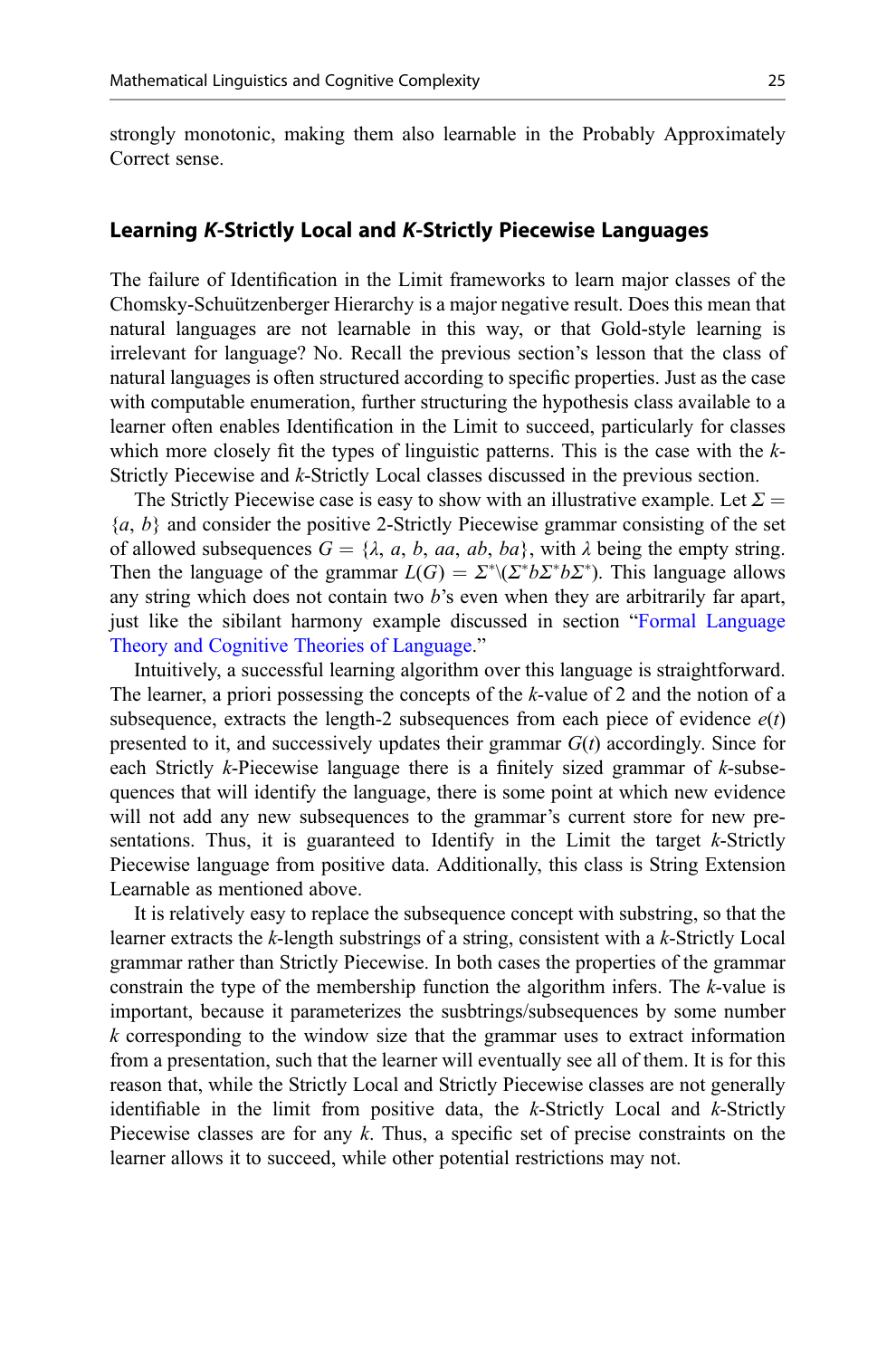#### Cognitive Lessons from Learning Theory

The preceding section described how an unrestricted learner is unable to learn any language at all, a more specific case of the logical problem of induction. Restricting the hypothesis space available to a learner has measurable effects on the learner's ability. However, the type of restriction matters. As we saw, some restrictions, like the major regions of the Chomsky hierarchy, ensure that a learner in a particular framework will not succeed. In contrast, other restrictions do ensure success, some with more feasibility than others.

The takeaway is that theoretical choices matter, and evidence matters. Is there sufficient evidence to suggest that a learner's hypothesis space necessarily conforms to some class? If so, then a learning algorithm's failure on that class under some framework is evidence that the system is not learning in that way. Conversely, if a learner demonstrates a behavior of learning consistent with some learning framework, then perhaps the learner's hypothesis space is consistent with those that the algorithm is able to learn. Perhaps there is a facet of a learning framework (say positive and negative data) that is present in a learner, but not others. In this case, it is up to the scientist to understand the precise relationship between the properties of the learner and of what is being learned. Understanding such precise relationships is the domain of computational learning theory. There are many many more learning frameworks than what is presented here, but in all cases the precision and analytic guarantees are the focus. Ignorance of the results of computational theories may not preclude language scientists from getting results, but its inclusion guarantees such results will be interpretable. The cognitive scientist studying learning of particular patterns would do well to understand these limits, as the next section demonstrates.

#### Testing Formal Predictions with Artificial Grammar Learning

Artificial Grammar Learning (AGL, also Artificial Language Learning) has been extensively used by linguists and cognitive scientists in general to investigate biases in the acquisition of complex patterns from input observations (Reber, [1967,](#page-36-0) [1969;](#page-36-0) Marcus et al., [1999;](#page-34-0) Gomez & Gerken, [1999;](#page-33-0) Gomez, [1997](#page-33-0); Goodman, [1997;](#page-33-0) Ferman et al., [2009](#page-32-0), a.o.). The core idea of an AGL experiment is to familiarize participants with an artificially constructed mini-language, representative of a specific pattern under study. As discussed above, assuming that the pattern of interest is characterized by a grammar G, the full set of strings presenting such a pattern over a controlled set of symbols (alphabet) can be called  $L(G)$ . Participants in AGL studies are presented with a finite subset of  $L(G)$ , after which they are tested on their ability to discriminate between string that present the pattern, and strings that do not (see Fig. [6\)](#page-26-0). While the specific details of the experimental paradigm vary significantly among studies and can be used to test different formal learning frameworks – depending, for instance, on whether explicit feedback is provided during an habituation phase, on what kind of observations are provided in input, or how the testing phase is set up – the general design aims at testing how the input influences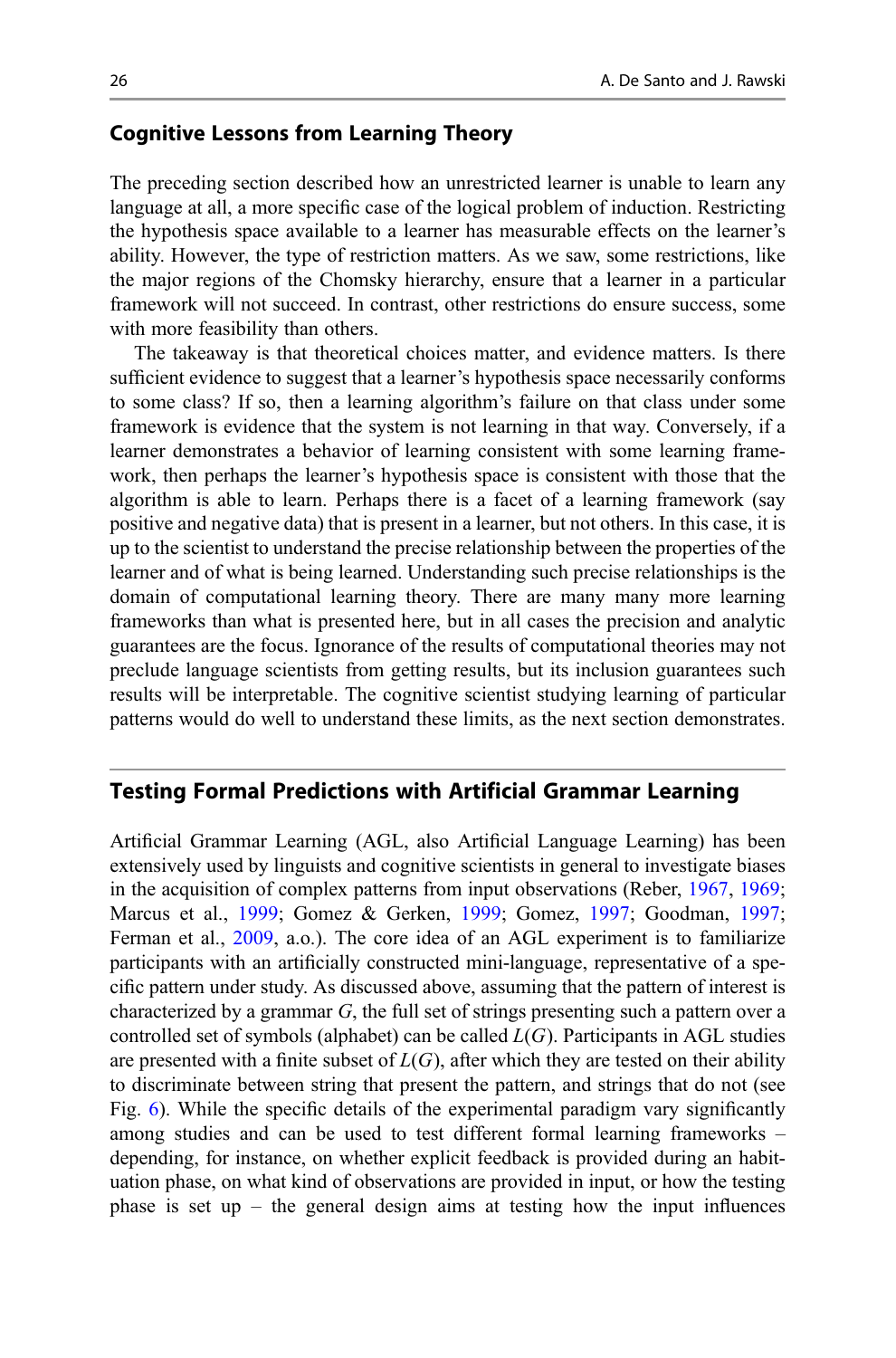<span id="page-26-0"></span>

generalization to novel strings, thus exploring the participants' ability to internalize patterns with specific properties.

A common objection to this approach to this paradigm is that the simplified set of data and the conditions of a laboratory experiment do not truly reflect the complexity of language acquisition in the real world, thus casting doubts on the usefulness of AGL results (Braine et al., [1990](#page-32-0), a.o.). While the *ecological validity* of experimental results is an important concern, it is also true that this is the price paid by any attempt to investigate human behavior under controlled conditions (DeKeyser, [1997;](#page-32-0) Ferman et al., [2009](#page-32-0)). Once again however, having a theory laid down that is precise in its assumptions and in its predictions comes to help: when the experimental contrasts are well-motivated and situated in a formal learning framework, results of AGL experiments will always have something concrete to tell us about the way participants interacted with the stimuli. In this respect, the goal of this section is not to present an in-depth overview of the abundance of work exploring how the hypotheses of formal language theory can be explored in AGL settings, both at the level of the Chomsky hierarchy, and at the more detailed level of the subregular hierarchy (Koo & Callahan, [2012](#page-34-0); Finley, [2011,](#page-33-0) [2012,](#page-33-0) [2017](#page-33-0); Lai, [2015;](#page-34-0) Finley & Badecker, [2009;](#page-33-0) McMullin & Hansson, [2019;](#page-35-0) Avcu & Hestvik, [2020](#page-32-0), and references therein). Instead, the aim is to illustrate how subregular characterizations can be used to improve the design of experiments concerned with investigating structural biases in language learning, while avoiding some common fallacies of these experiments (Rogers & Pullum, [2011](#page-36-0); Jäger & Rogers, [2012;](#page-34-0) Rogers et al., [2013](#page-36-0); De Santo, [2018;](#page-32-0) De Santo & Rawski, [2020](#page-32-0); Wilson et al., [2020](#page-37-0); Levelt, [2020](#page-34-0); Uddén et al., [2020\)](#page-36-0).

Learning Nonlocal Dependencies: The Fallacy of Generalization. Section "[Formal Language Theory and Cognitive Theories of Language](#page-8-0)" already touched on the contrast between local and nonlocal dependencies between string symbols. This kind of contrast has been focus of a variety of studies in experimental linguistics, since long-distance relations are ubiquitous in human languages. One could, for instance, be interested in investigating the ability of adults to learn such dependencies compared to children at different stages of development. Or compare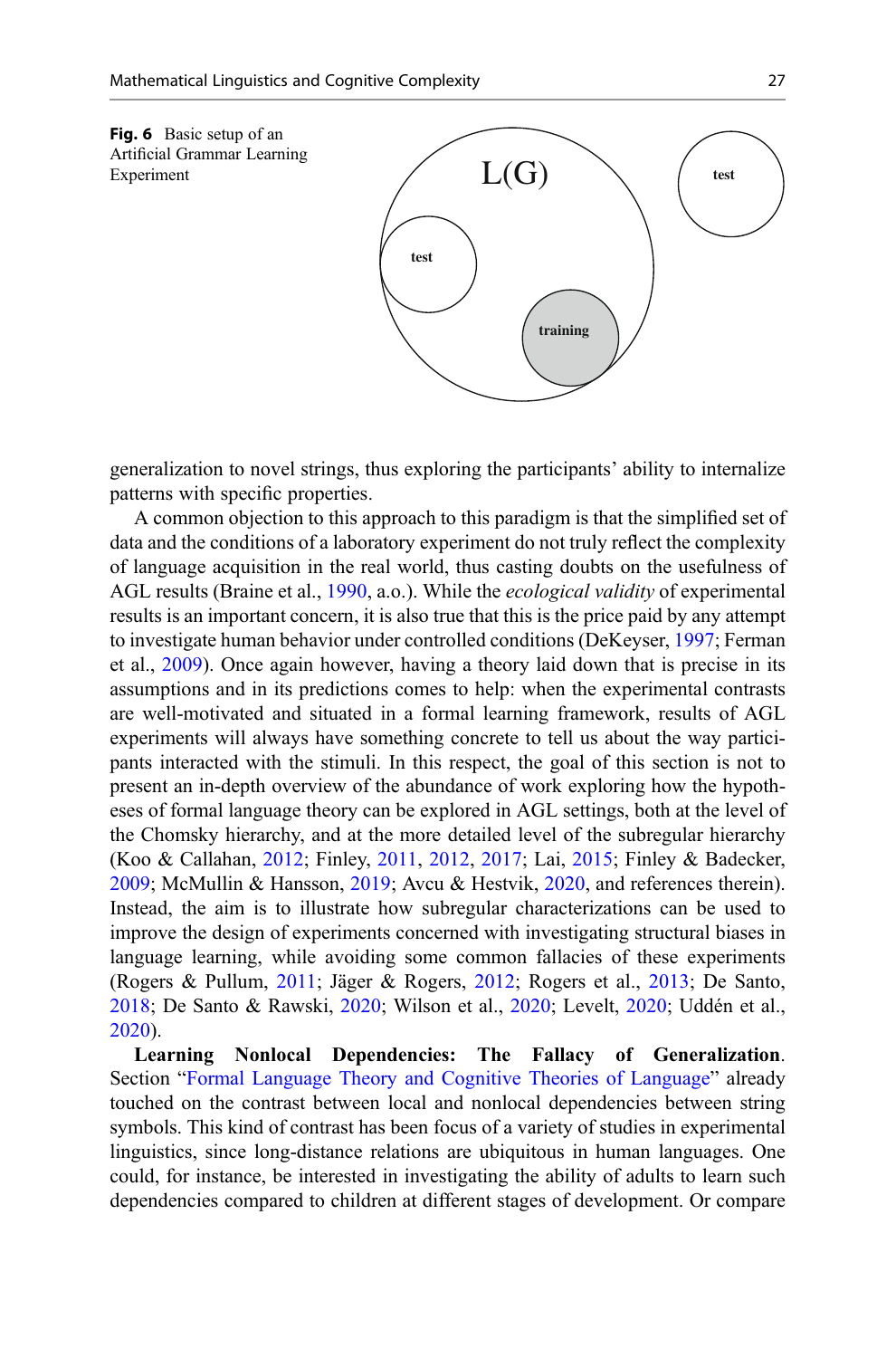human learners to other animal species. It is possible to imagine a stimulus set up comparing, for instance, strings with two immediately adjacent  $a$ 's, to strings where the two a's are separated by some other symbol. Assuming an alphabet  $\Sigma =$  ${a, b, c, d, e}$ , the training samples could look like the following:

$$
L_{loc} = \{abcd, aabcd, baacd, bcaae, ... \}
$$
  

$$
L_{dist} = \{abacd, bacad, bcada, bcaea, ... \}
$$

Note however that the pattern exemplified in  $L_{dist}$  is technically still a *local* pattern: it can be easily captured by SL trigrams. Thus, if participants to such an experiment are then tested on novel strings that just put one single symbol in between two a's, evidence of the fact that they are inferring nonlocal relations from the input would be fairly weak. The crucial point here, as in all AGL experiments, is to make sure to set up tests that allow the experimenter to evaluate whether the input is leading learner to generalize to the right kind of processes. In the case of long-distance relations, the core property to test is the fact that related symbols can be at an arbitrary distance from each other. Of course, there are practical limits to the way this can be tested in a laboratory setting. For instance, testing strings cannot be arbitrary long, as length of the string is bound to have some effects on behavioral results that are unrelated to the property under test. However, it is still possible to target the core property being investigated by increasing the distance between relevant symbols by one or two extra element with respect to the training set.

$$
L_{dist} = \{abcd, abcad, bacda, abcea, \ldots\}
$$

This setup is obviously still imperfect, and one could argue that each of the chosen examples is still a local patter by itself. Importantly though, testing over dependencies that are longer than the ones observed targets the participants' ability to generalize from a restricted input to strings containing the property of interest.

Refining the Question: What Kind of Long Distance Relation? The discussion of long-distance processes in section "[Formal Language Theory and Cognitive](#page-8-0) [Theories of Language](#page-8-0)" already showed how it is possible to use subregular characterizations to pinpoint fine-grained properties of the patterns under consideration. In the case of long-distance dependencies, for instance, it is then possible to ask not just whether learners are sensitive to nonlocal patterns, but what kind of relations characterize such patterns and not others. Recall the difference between TSL and SP languages, as outlined in before in the chapter: TSL languages capture non-locality by recasting adjacency over a subset of a language's whole alphabet, while SP languages rely on the precedence operator. Crucially, TSL and SP languages are *incomparable*: they do not stand in a precise subsumption relation with respect to each other. This means that, while there are some patterns that are both TSL and SP (e.g., the  $L_{dist}$  language from above), there are also patterns that are exclusively TSL, and patterns that are exclusively SP. The case of sibilant harmony with blocking already illustrated an exclusively TSL pattern: since SP languages rely of subsequences to discriminate between well-formed and ill-formed strings, they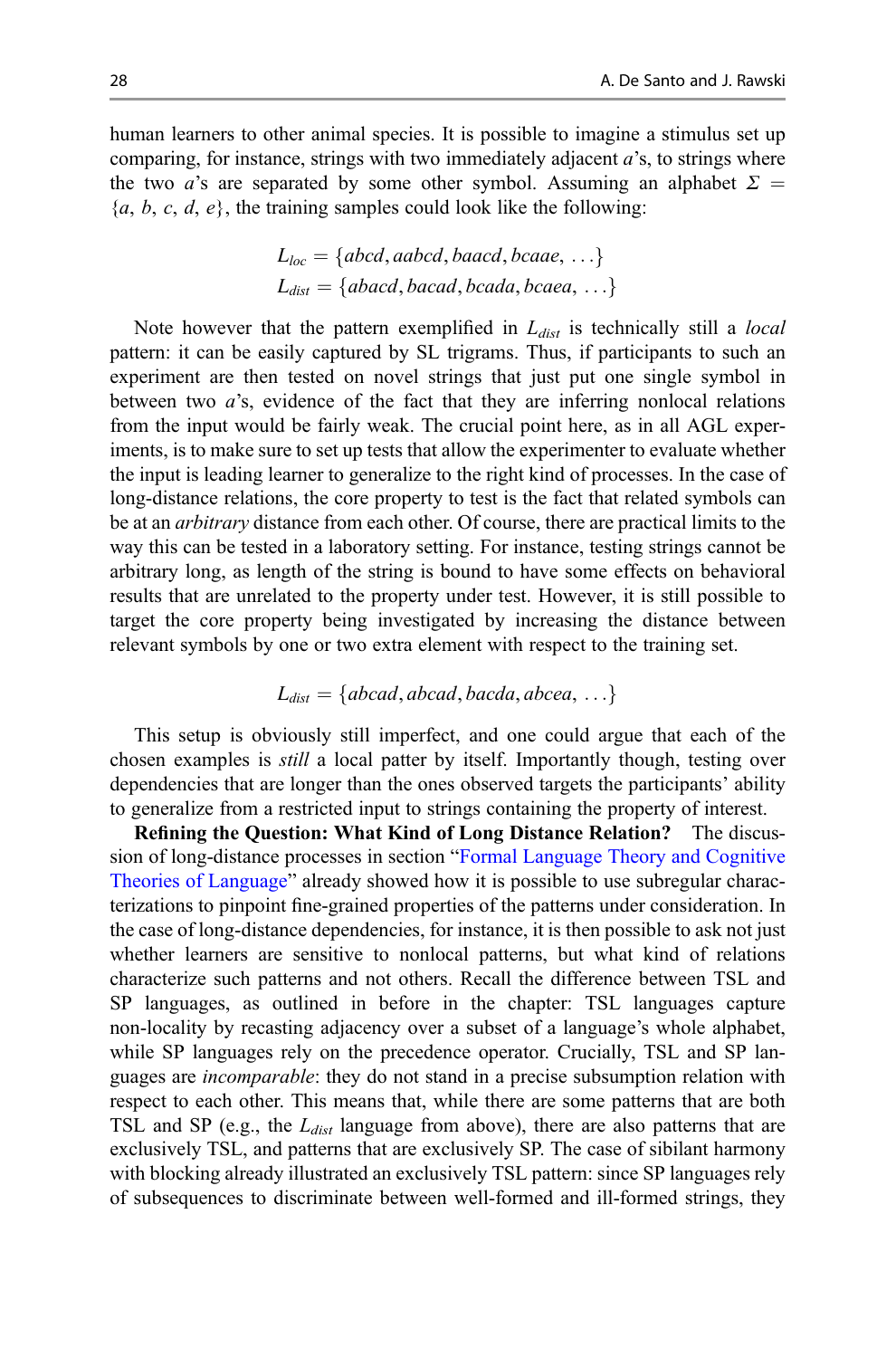<span id="page-28-0"></span>

Fig. 7 Examples of set-subset relations for (a) the  $a^n b^n$  vs  $a^m b^n$  contrast; and (b) a free word order language ( $\Sigma^*$ ) vs a language only allowing adjacent ab ( $L_{ab}$ ) given  $\Sigma = \{a, b, c, d, e\}$ 

cannot take blockers into account. For an exclusively SP pattern, consider the language L that consists of all strings over  $\Sigma = \{a, b, c, d, e\}$  that do not contain the subsequences ac or bd. For instance, cadeb,cdba,cddddbbbba are strings in L, but *abecd,abedc,addddbbbbc* are not. This language is not TSL since, in order to correctly ban both  $ac$  and  $bd$ ,  $a$ ,  $b$ ,  $c$ , and  $d$  should all be considered as tier members. But then,  $a$  and  $c$  would act as blockers for the  $bd$  constraint, and vice versa. Given this clear contrast, it should be possible to set up training sets with artificial languages that are both TSL and SP, only TSL, and only SP, and compare how each class affects the learning trajectories and classification errors of participants. In turn, this could shed light on preferences between adjacency or precedence as operators as the core of long-distance relations. An understanding of the distinctions between patterns through subregular lenses thus allows for a refinement of experimental questions even on sets on dependencies that would seem indistinguishable otherwise.

Two Cases of the Set/Subset Problem. The examples discussed so far should clarify how important it is to keep the relation between overlapping formal characterizations in mind when picking the training and test sets. In this sense, a common, crucial fallacy in the design of AGL experiments is related to what is commonly known as the set/subset problem. Assume that an experiment is set up to explore the ability of humans to learn context-free languages, and that the core of the experiment is the  $a^n b^n$  languages. As the reader might recall, this is the language of strings containing an arbitrary number of  $a$ 's, followed by a matching number of  $b$ 's. It would seem reasonable to train subjects on a subset of this language, and then test that they are able to recognize well-formed strings in the language. However, consider now the (less-powerful) regular language  $a^m b^n$  – the language of strings containing an arbitrary number of  $a$ 's, followed by an arbitrary number of  $b$ 's. The reader might notice that strings in  $a^n b^n$  are in fact a subset of the strings in  $a^m b^n$  (see Fig. 7a) – the context-free requirement being that a's and b's must match. Thus, just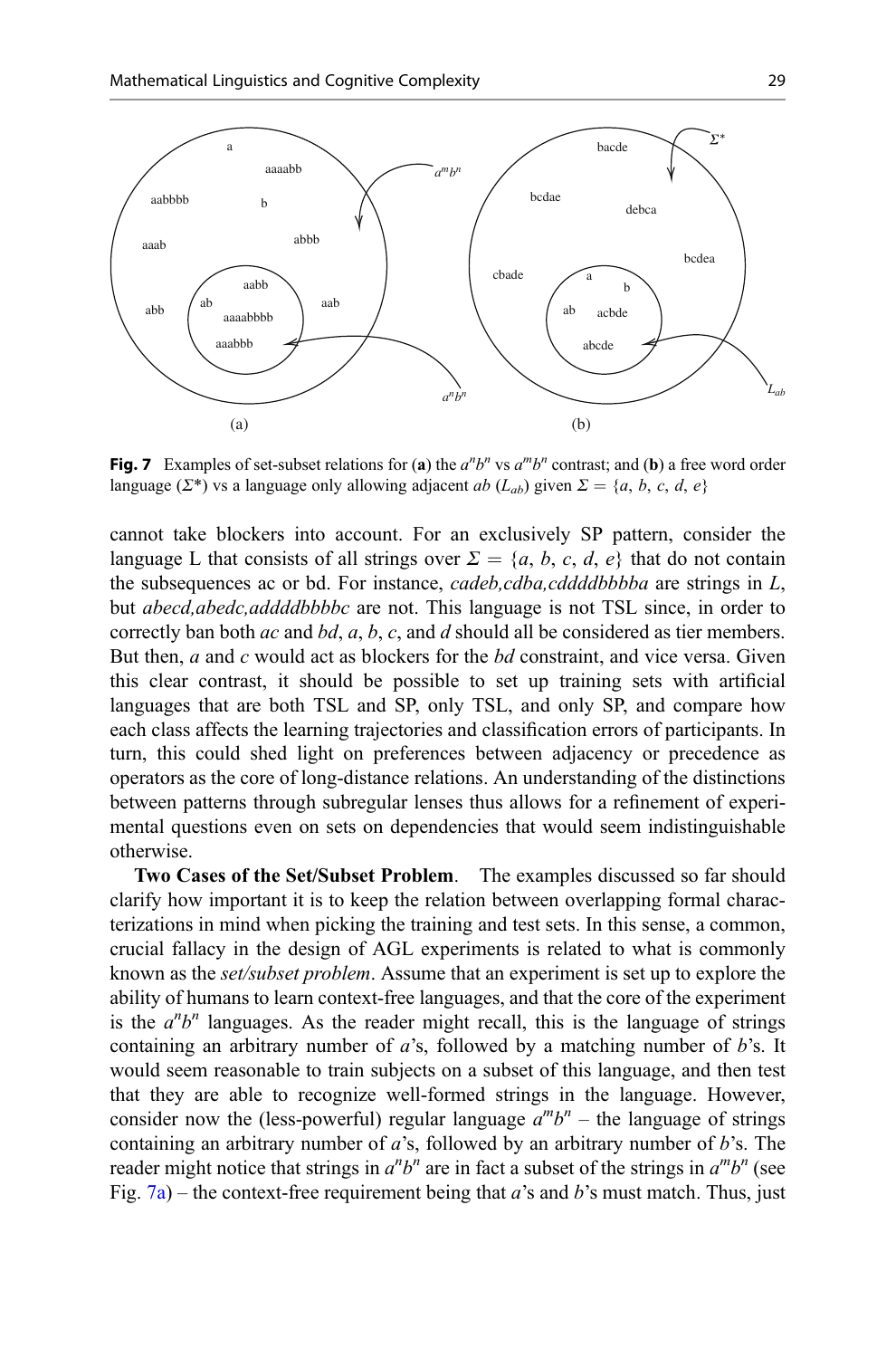observing that a participant recognizes  $a<sup>n</sup>b<sup>n</sup>$  strings as well-formed is not evidence of the fact that they internalized a context-free pattern. Setting up a contrast set that checks whether they correctly exclude  $a^m b^n$  strings is also crucial. This is a case in which the set-subset issue can be addressed by being careful about the experimental design.

Let us consider a second case now. Assume an alphabet of symbols  $\Sigma = \{a, b, \dots\}$ c, d, e}, and a language  $L_{ab}$ , which only allows b after a (but not vice versa) – thus,  $L_{ab}$  would contain strings like *ab, acb, abcde*. Imagine an experiment focusing on measuring participants' preferences for ordered versus unordered sequences (e.g., Nowak & Baggio, [2017](#page-35-0)), setting up as a contrast to  $L_{ab}$  a language where the order of the symbols is completely unrestrained (a free order language). What kind of strings would this language contain? Strings like ba, bcdea, bacd would be part of the language but, since there are no constraints on the possible order of symbols, so would all the strings in  $L_{ab}$  (see Fig. [7b\)](#page-28-0). In fact, the unordered language is exactly  $\Sigma^*$  – the collection of all possible strings generated from  $\Sigma$  – and thus there is no set of strings based on  $\Sigma$ , that is not a *proper subset* of  $\Sigma^*$ . Therefore, while it is reasonable to train participants on strings from  $L_{ab}$  and test them on the contrast between  $L_{ab}$  and the larger  $\Sigma^*$ , the opposite (training on  $\Sigma^*$ ) is by definition uninformative:  $\Sigma^*$  has no distinctive property that can be isolated in such a setting. In contrast to the previous case then, this example highlights an issue with the set/subset problem that cannot be resolved with a smart experimental design, but it instead ruled out directly following the theoretical formalizations. Note that this does not imply that there are no interesting questions to be asked about how participants would generalize over  $\Sigma^*$  (e.g., would they prefer to impose some kind of constraint over none?), but highlights how such questions would not immediately follow from the one that originally motivated the stimulus design.

Subsumption, and the Importance of Conservative Assumptions. As a specular issue to the one above, it is important to keep in mind that classes in these hierarchies stand in subsumption relations with respect to each other. For instance, every regular language is also a context-free language, and every subregular pattern is trivially also a regular one. This means that one could be tempted to classify a TSL pattern in terms of its regular characterization. However, as discussed many times in this chapter, what one should strive to keep in mind in the study of opaque cognitive abilities is the distinction between possible and necessary. Focusing on the weakest class that captures a specific pattern fully allows for clarity about which primitives are fundamental in order to distinguish such pattern from others – by formalizing the minimum necessary requirements on transparent properties of the input – consistently with a theory that strives to make the least possible number of assumptions about unobserved mechanisms.

Balancing Measures of Complexity. Formal language theoretical notions are obviously not the only conceivable way to characterize linguistic complexity. A common alternative is to evaluate patterns (and analyses of such patterns) in terms of the succinctness of their descriptions (Rissanen, [1983](#page-36-0); Grünwald, [1995;](#page-33-0) Vitányi & Li, [2000](#page-36-0); Hansen & Yu, [2001;](#page-33-0) Grünwald et al., [2005](#page-33-0)). For instance, one could examine the way TSL and SP analyze sibilant harmony based on the dimension of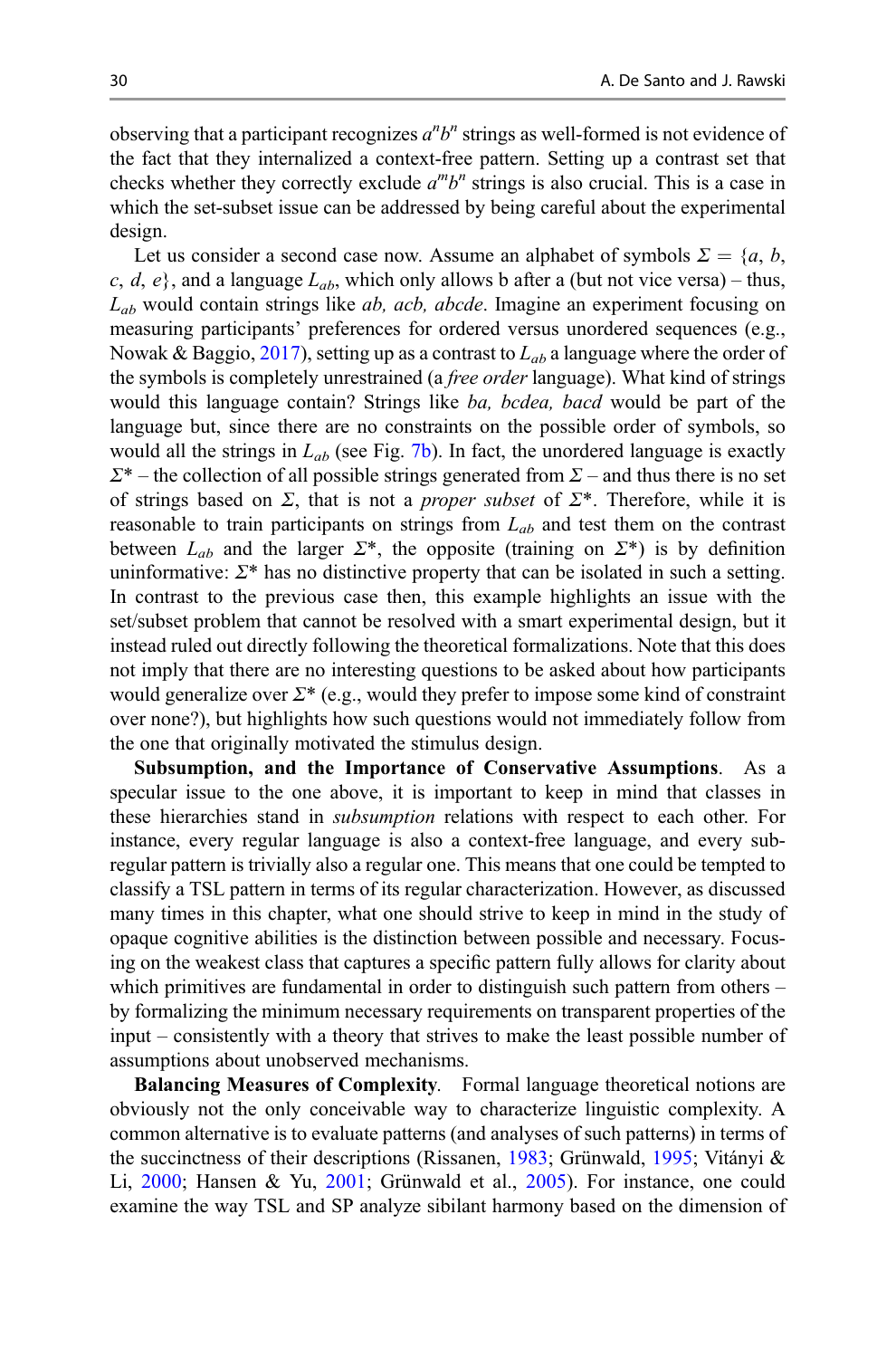the resulting grammars (e.g., measured in terms of banned tokens). While exploring how succinctness plays a role in human cognition is by itself a worthwhile enterprise, it seems important to highlight how it is not a property of the observed patterns themselves, but it once again requires assumptions about the mechanism that we use to encode such patterns – for example, it is a measure imposed on the grammars, automata, or other means of representation. Crucially then, measures of succinctness are not in contrast with language theoretical characterizations of complexity, and could benefit from examining the functional primitives highlighted by, for instance, the subregular approach.

Relatedly, recall that the characterizations described in this chapter pose as an object of inquiry an upper bound to the complexity of linguistic dependencies. This is important to remember when thinking about the intersection of multiple measures of complexity. As mentioned before, for instance, claiming that phonological dependencies are at most TSL does not imply that every possible TSL pattern should be attested (see Aksënova et al. [\(forthcoming\)](#page-31-0)). By characterizing a complexity upper bound based on what kind of operations are allowed though, this perspective then opens the road to a more informed exploration of other cognitively grounded restrictions on language learning (e.g., Heinz & Idsardi, [2013;](#page-34-0) Aksënova & Deshmukh, [2018](#page-31-0)).

## Conclusion

The overarching lesson of this chapter is that mathematical characterizations further the study of language and cognition, by forcing theoretical frameworks to be specific, analytically transparent, and unambiguous. Approaching linguistic complexity through the lens of formal language theory allowed for a discussion of different classes in the Chomsky hierarchy, and the implicit assumptions that accompany them. Importantly, the focus on sub-regular classes served to clarify how alternative characterizations, while formally equivalent, can offer different kinds of insights into cognitive mechanisms. For instance, descriptive characterizations of string languages seem to be more useful in investigating the cognitive reality of complexity distinctions over grammar or automata characterizations, since they allow for the study of necessary properties that are tied to the string patterns themselves.

As discussed, formal language theory has been used extensively to guide the design and interpretation of Artificial Grammar Learning experiments. Importantly, in order to design learnability experiments successfully and avoid critical fallacies that would obfuscate their interpretability, it is crucial to understand the relation between formal characterizations of the linguistic phenomena under study, and the formal properties of a learning system. The detailed mathematical specifications provided by formal languages and learning theory make it possible to evaluate the validity of a cognitive question as framed in an experimental set-up a-priori, before (and beyond what is allowed by) data collection (Planck,  $1936$ ; Guest & Martin, [2021\)](#page-33-0). The formal rigor guaranteed by this approach makes it possible for formal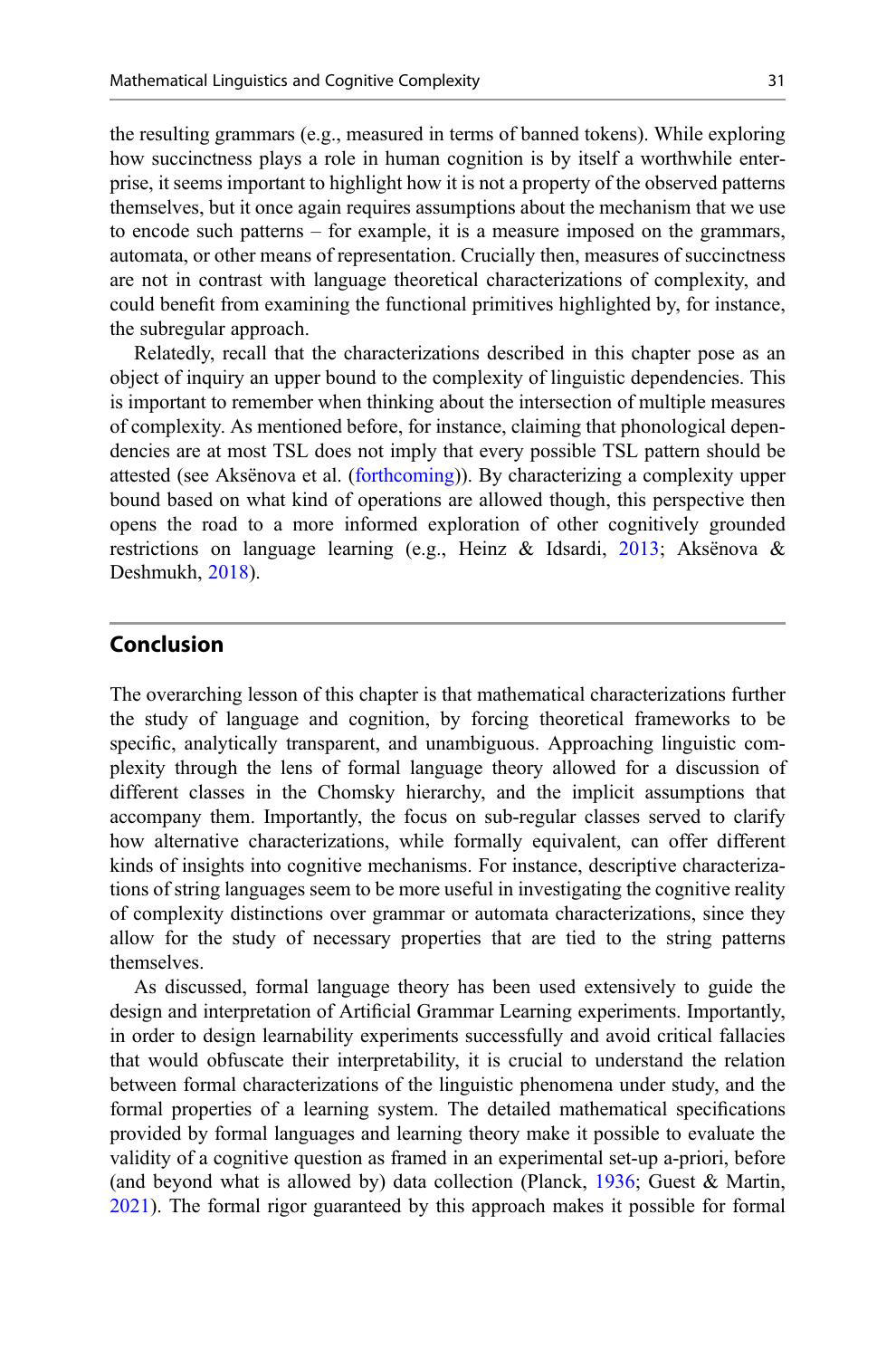<span id="page-31-0"></span>theories to reach explanatory power, beyond their ability to make correct or incorrect predictions. For instance, AGL experiments have been used in the past not only to address questions about the relevance of computational distinctions to human (and nonhuman) language learning (Fitch & Hauser, [2004;](#page-33-0) Fitch et al., [2012;](#page-33-0) Öttl et al., [2015\)](#page-35-0), but also to make claims about possible and impossible dependencies in natural languages (Moro et al., [2001,](#page-35-0) a.o.). What is that makes a language possible or impossible? The claim here is that answering this type of questions becomes possible when adopting a theoretical framework precisely formalized in all of its components.

Importantly, this chapter's focus on string languages is not meant to imply a disinterest in different types of representations. For instance, tree languages are notoriously of crucial relevance to the study of human syntax, and formal language theoretical approaches have shed light on core properties of these representations (see Hunter, [2021,](#page-34-0) a.o. for a recent overview). As briefly mentioned before, representational assumptions interact in nontrivial ways with complexity characterizations – so that, for instance, a CF string language corresponds to an  $SL_2$  tree language. This is made even more complicated when focusing on human language, as hierarchical representations are assumed to be derived from string-like input and output (i.e., they are hidden in the data). That is to say, it would not be particularly insightful to probe what kind of trees humans learn for a specific set of sentences, by training and testing on trees themselves. Thus, if one is interested in studying how the hypothesis space of specific learners (e.g. humans) is constrained with respect to the computational expressivity of tree languages, it will be necessary to design contrast string languages that isolate a specific property of target tree grammars, while also controlling for possible confounds coming from the process of deriving trees from string (Fowlie, [2017](#page-33-0)). This remark is not meant to imply that it is impossible to derive insights about syntactic representations from AGL experiments (see, for instance, Culbertson, [2021\)](#page-32-0), but that additional care has to be taken to disentangle complexity and representational biases within the learning process.

In this sense, the hope of this chapter is that providing readers with a detailed understanding of the mechanics of formal language theory and learning theory – and their relevance to the cognitive investigations into linguistic complexity – will further fruitful collaborations between cognitive scientists and mathematically inclined linguist and psychologist.

#### References

- Aksënova, A., & Deshmukh, S. (2018). Formal restrictions on multiple tiers. In Proceedings of the Society for Computation in Linguistics (SCiL) 2018, pp. 64–73.
- Aksënova, A., Graf, T., & Moradi, S. (2016). Morphotactics as tier-based strictly local dependencies. In Proceedings of SIGMorPhon 2016.
- Aksënova, A., Rawski, J., Graf, T., & Heinz, J. (forthcoming). The computational power of vowel harmony. In H. van der Hulst (Ed.), Oxford handbook of vowel harmony. Oxford University Press. Under review.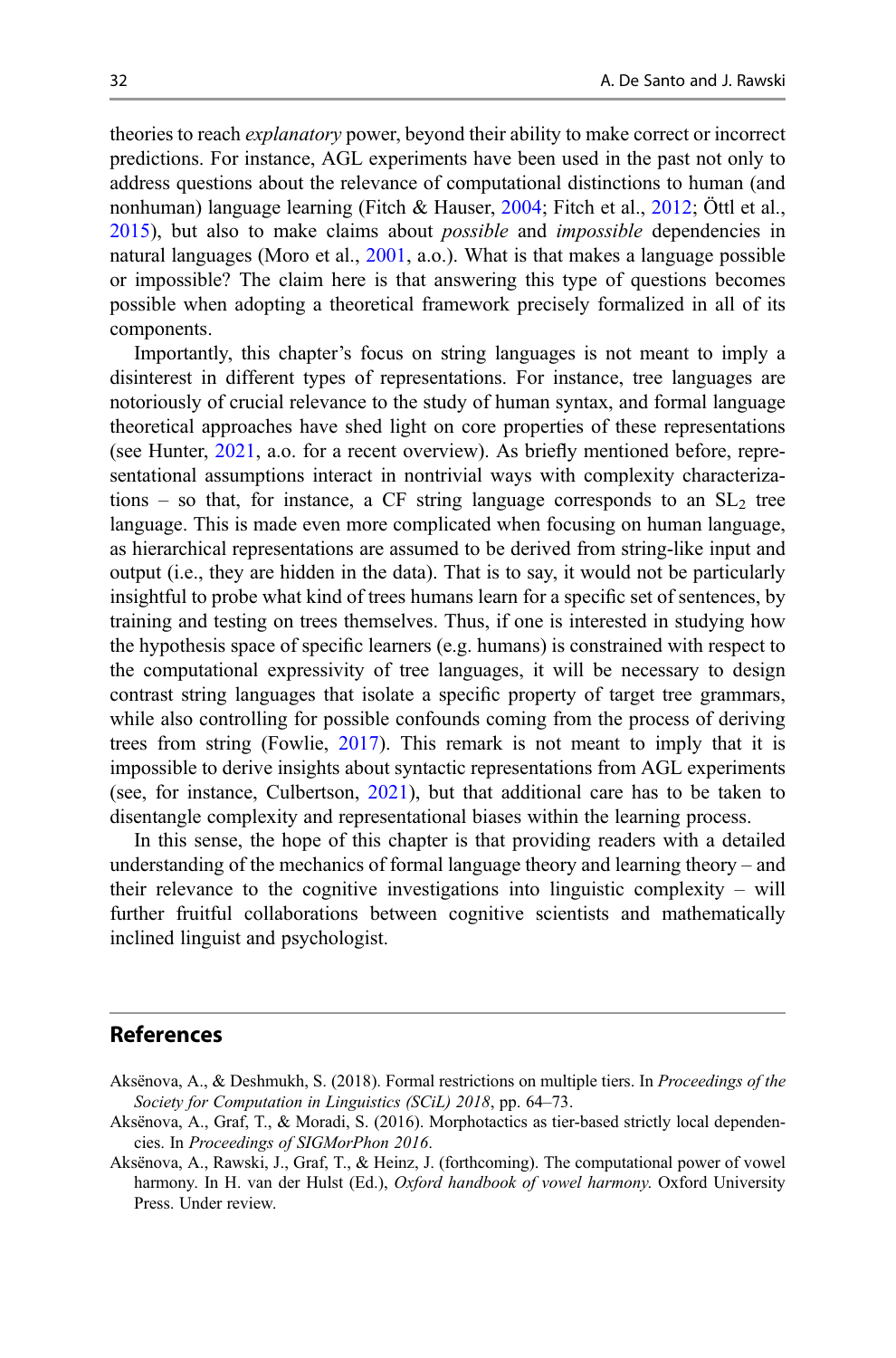- <span id="page-32-0"></span>Avcu, E., & Hestvik, A. (2020). Unlearnable phonotactics. Glossa: A Journal of General Linguistics, 5(1), 56.
- Bertinetto, P. M., & Loporcaro, M. (2005). The sound pattern of standard Italian, as compared with the varieties spoken in Florence, Milan and Rome. Journal of the International Phonetic Association, 35(2), 131–151.

Berwick, R. (1985). The acquisition of syntactic knowledge. MIT Press.

- Boone, W., & Piccinini, G. (2016). Mechanistic abstraction. Philosophy of Science, 83(5), 686–697.
- Braine, M. D., Brody, R. E., Brooks, P. J., Sudhalter, V., Ross, J. A., Catalano, L., & Fisch, S. M. (1990). Exploring language acquisition in children with a miniature artificial language: Effects of item and pattern frequency, arbitrary subclasses, and correction. Journal of Memory and Language, 29(5), 591–610.
- Brenner, S. (2012). Life's code script. Nature, 482(7386), 461–461.
- Brzozowski, J. A., & Knast, R. (1978). The dot-depth hierarchy of star-free languages is infinite. Journal of Computer and System Sciences, 16(1), 37–55.
- Cantor, G. (1892). Über eine elementare Frage der Mannigfaltigkeitslehre. Druck und Verlag von Georg Reimer.
- Carnap, R. (1928). Der logische aufbau der welt: Versuch einer konstitutionstheorie der begriffe. Welt-Kreis.
- Cauchy, A.-L. (1821). Analyse Algebrique. Debure Frères.
- Chandlee, J. (2014). Strictly local phonological processes (PhD thesis, University of Delaware).
- Chesi, C., & Moro, A. (2014). Computational complexity in the brain. In Measuring grammatical complexity (pp. 264–280). Oxford University Press.
- Chesi, C., & Moro, A. (2015). The subtle dependency between competence and performance. Angel J. Gallego & Dennis Ott (Eds.), 50, 33–45.
- Chomsky, N. (1957). Syntactic structures. Mouton.
- Chomsky, N. (1959). On certain formal properties of grammars. Information and Control, 2(2), 137–167.
- Chomsky, N., & Schützenberger, M. P. (1959). The algebraic theory of context-free languages. In Studies in logic and the foundations of mathematics (Vol. 26, pp. 118–161). Elsevier.
- Church, A. (1936a). A note on the entscheidungsproblem. Journal of Symbolic Logic, 1(1), 40–41.
- Church, A. (1936b). An unsolvable problem of elementary number theory. American Journal of Mathematics, 58(2), 345–363.
- Church, A. (1937). A. M. Turing. On computable numbers, with an application to the Entscheidungs problem. Review By Alonso Church. The Journal of Symbolic Logic, 2(1), 42–43.
- Culbertson, J. (2021). Artificial language learning. Oxford Handbook of Experimental Syntax (to appear).
- Cummins, R. (2000). How does it work? versus What are the laws?: Two conceptions of psychological explanation. In *Explanation and cognition* (pp. 117–144). MIT Press.
- Danchin, A. (2008). Bacteria as computers making computers. FEMS Microbiology Reviews, 33(1),  $3 - 26$ .
- De Santo, A. (2018). Commentary: Developmental constraints on learning artificial grammars with fixed, flexible, and free word order. Frontiers in Psychology, 9, 276.
- De Santo, A., & Graf, T. (2019). Structure sensitive tier projection: Applications and formal properties. In International conference on formal grammar (pp. 35–50). Springer.
- De Santo, A., & Rawski, J. (2020). What can formal language theory do for animal cognition studies? Royal Society Open Science, 7(2), 191772.
- DeKeyser, R. M. (1997). Beyond explicit rule learning: Automatizing second language morphosyntax. Studies in Second Language Acquisition, 19, 195–221.
- Eilenberg, S. (1974). Automata, languages, and machines. Academic.
- Ferman, S., Olshtain, E., Schechtman, E., & Karni, A. (2009). The acquisition of a linguistic skill by adults: Procedural and declarative memory interact in the learning of an artificial morphological rule. Journal of Neurolinguistics, 22(4), 384–412.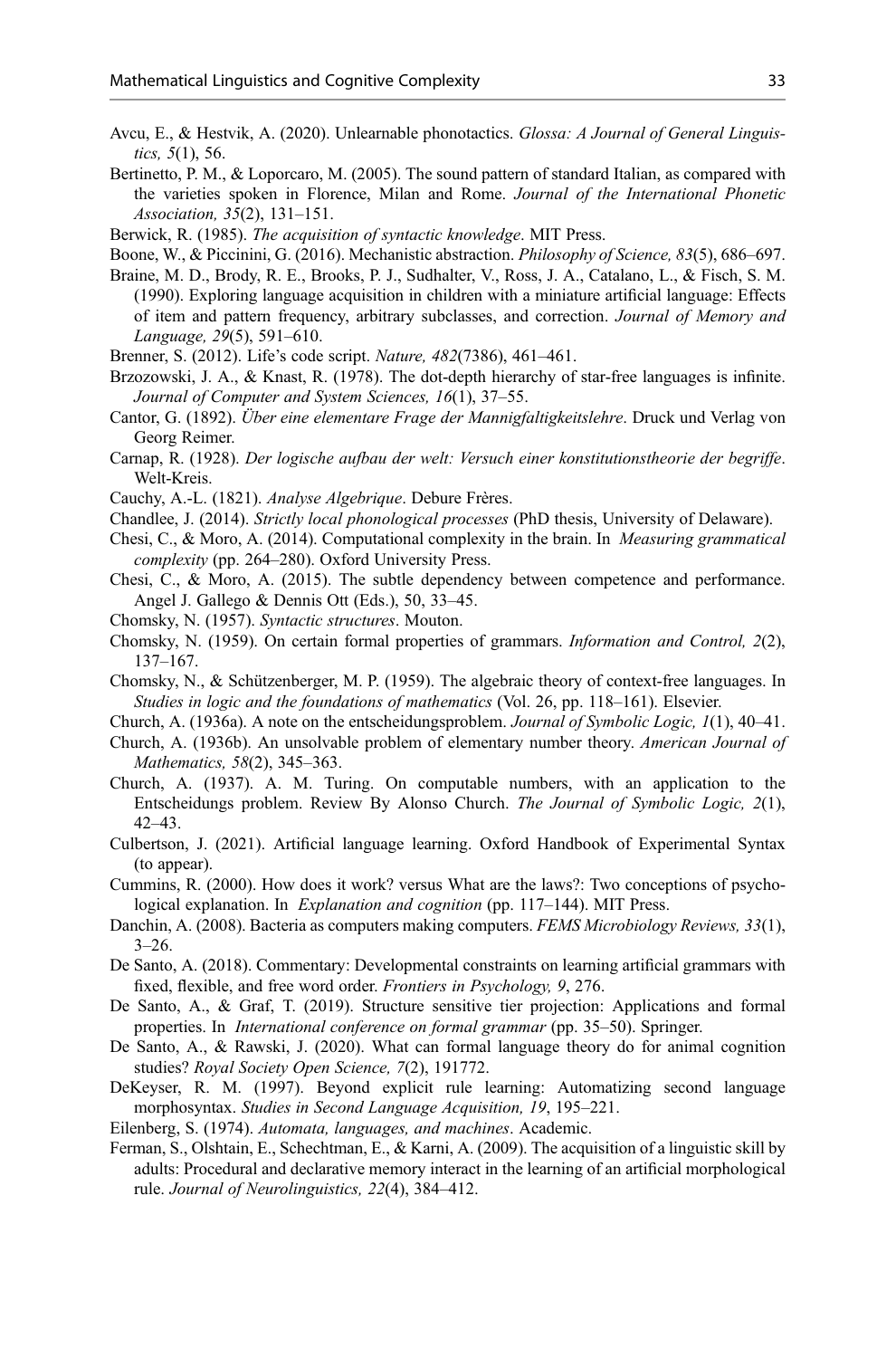- <span id="page-33-0"></span>Finley, S. (2011). The privileged status of locality in consonant harmony. Journal of Memory and Language, 65, 74–83.
- Finley, S. (2012). Testing the limits of long-distance learning: Learning beyond the three-segment window. Cognitive Science, 36(4), 740-756.
- Finley, S. (2017). Locality and harmony: Perspectives from artificial grammar learning. Language and Linguistics Compass, 11(1), e12233.
- Finley, S., & Badecker, W. (2009). Artificial language learning and feature-based generalization. Journal of Memory and Language, 61, 423–437.
- Fitch, W., & Hauser, M. (2004). Computational constraints on syntactic processing in nonhuman primates. Science, 303, 377–380.
- Fitch, W. T., Friederici, A. D., & Hagoort, P. (2012). Pattern perception and computational complexity: Introduction to the special issue. Philosophical Transactions of the Royal Society B, 367, 1925-1932.
- Fodor, J. A. (1983). The modularity of mind. MIT Press.
- Fowlie, M. (2017). Slaying the great green Dragon: Learning and modelling iterable ordered optional adjuncts (PhD thesis, UCLA).
- Frank, R., & Satta, G. (1998). Optimality theory and the generative complexity of constraint violability. Computational Linguistics, 24(2), 307–315.
- Fu, J., Heinz, J., & Tanner, H. G. (2011). An algebraic characterization of strictly piecewise languages. In International conference on theory and applications of models of computation (pp. 252–263). Springer.
- Gallistel, C. R. (1999). The replacement of general-purpose learning models with adaptively specialized learning modules. In *The new cognitive neurosciences* (pp. 1179–1191). MIT Press.
- Gleitman, L. (1990). The structural sources of verb meanings. Language Acquisition,  $I(1)$ , 3–55.
- Gold, E. (1967). Language identification in the limit. *Information and Control*, 10, 447–474.
- Gomez, R. L. (1997). Transfer and complexity in artificial grammar learning. Cognitive Psychology, 33(2), 154–207.
- Gomez, R. L., & Gerken, L. (1999). Artificial grammar learning by 1-year-olds leads to specific and abstract knowledge. Cognition, 70(2), 109–135.
- Goodman, E. B. J. C. (1997). On the inseparability of grammar and the lexicon: Evidence from acquisition, aphasia and real-time processing. Language and Cognitive Processes,  $12(5-6)$ , 507–584.
- Graf, T. (2017). The power of locality domains in phonology. *Phonology*, 34(2), 385–405.
- Graf, T., & De Santo, A. (2019). Sensing tree automata as a model of syntactic dependencies. In Proceedings of the 16th meeting on the mathematics of language (pp. 12–26). Association for Computational Linguistics.
- Griffiths, T., Kemp, C., & Tenenbaum, J. B. (2008). Bayesian models of cognition. In R. Sun (Ed.), The Cambridge handbook of computational cognitive modeling. Cambridge University Press.
- Grünwald, P. (1995). A minimum description length approach to grammar inference. In International joint conference on artificial intelligence (pp. 203–216). Springer.
- Grünwald, P. D., Myung, I. J., & Pitt, M. A. (2005). Advances in minimum description length: Theory and applications. MIT Press.
- Guest, O., & Martin, A. E. (2021). How computational modeling can force theory building in psychological science. Perspectives on Psychological Science, 16, 789, 1745691620970585. PMID: 33482070.
- Hansen, M. H., & Yu, B. (2001). Model selection and the principle of minimum description length. Journal of the American Statistical Association, 96(454), 746–774.
- Hauser, M. D., Chomsky, N., & Fitch, W. T. (2002). The faculty of language: What is it, who has it, and how did it evolve? Science, 298, 1569–1579.
- Hayward, R. J. (1990). Notes on the Aari language. In R. J. Hayward (Ed.), Omotic language studies (pp. 425–493). University of London.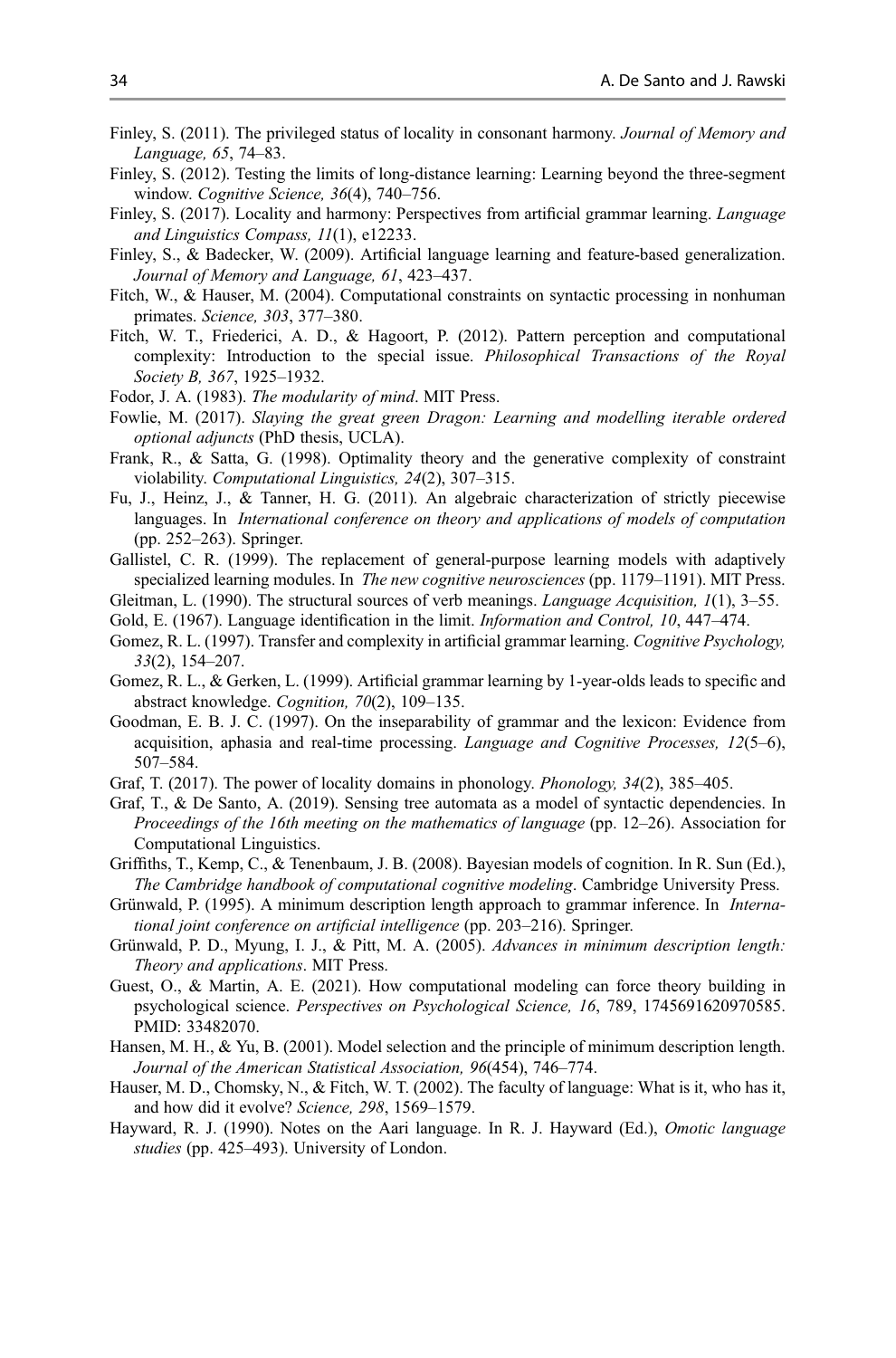- <span id="page-34-0"></span>Heinz, J. (2010). String extension learning. In *Proceedings of the 48th annual meeting of the* association for computational linguistics (pp. 897–906). Association for Computational Linguistics.
- Heinz, J. (2016). Computational theories of learning and developmental psycholinguistics, chapter 27. In J. Lidz, W. Synder, & J. Pater (Eds.), The Oxford handbook of developmental linguistics (pp. 633–663). Oxford University Press.
- Heinz, J. (2018). The computational nature of phonological generalizations, chapter 5. In L. Hyman & F. Plank (Eds.), Phonological typology, phonetics and phonology (pp. 126–195). De Gruyter Mouton.
- Heinz, J., & Idsardi, W. (2013). What complexity differences reveal about domains in language. Topics in Cognitive Science, 5(1), 111–131.
- Heinz, J., & Rawski, J. (forthcoming). History of phonology: Learnability, chapter 32. In E. Dresher & H. van der Hulst (Eds.), Oxford handbook of the history of phonology. Oxford University Press.
- Heinz, J., Rawal, C., & Tanner, H. (2011). Tier-based strictly local constraints for phonology. In Proceedings of the 49th annual meeting of the Association for Computational Linguistics: Human language technologies: Short papers – volume 2, HLT '11 (pp. 58–64). Association for Computational Linguistics.
- Heinz, J., Kasprzik, A., & Kötzing, T. (2012). Learning with lattice-structured hypothesis spaces. Theoretical Computer Science, 457, 111–127.
- Hilbert, D. (1928). Die grundlagen der mathematik. In Die Grundlagen der Mathematik (pp. 1–21). Springer.
- Hopcroft, J. E., Motwani, R., & Ullman, J. D. (2001). Introduction to automata theory, languages, and computation. ACM SIGACT News, 32(1), 60-65.
- Hornstein, N., & Lightfoot, D. (1981). Explanation in linguistics. In *The logical problem of* language acquisition. Longman.
- Hunter, T. (2021). The Chomsky hierarchy. In A companion to Chomsky (pp. 74–95). Wiley Online Library.
- Jäger, G., & Rogers, J. (2012). Formal language theory: Refining the Chomsky hierarchy. Philosophical Transactions of the Royal Society B: Biological Sciences, 367(1598), 1956–1970.
- James, W. (1910). The principles psychology (Vol. 1). Holt.
- Jardine, A. (2015). Computationally, tone is different. Phonology. to appear.
- Kaplan, R. M. (1995). Three seductions of computational psycholinguistics. In Formal issues in lexical-functional grammar (Vol. 47). CSLI Publications.
- Kaplan, D. M. (2011). Explanation and description in computational neuroscience. Synthese, 183(3), 339–373.
- Kaplan, R. M., & Kay, M. (1994). Regular models of phonological rule systems. Computational Linguistics, 20(3), 331–378.
- Karttunen, L., Kaplan, R. M., & Zaenen, A. (1992). Two-level morphology with composition. In COLING 1992 Volume 1: The 14th international conference on computational linguistics.
- Kleene, S. C. (1952). Introduction to metamathematics (Vol. 483). van Nostrand.
- Kobele, G. M. (2006). Generating copies: An investigation into structural identity in language and grammar (PhD thesis, University of California, Los Angeles).
- Koo, H., & Callahan, L. (2012). Tier-adjacency is not a necessary condition for learning phonotactic dependencies. Language and Cognitive Processes, 27(10), 1425–1432.
- Lai, R. (2015). Learnable vs. unlearnable harmony patterns. Linguistic Inquiry, 46(3), 425–451.
- Lenneberg, E. (1967). Biological foundations of language. Wiley.
- Levelt, W. J. (2020). On empirical methodology, constraints, and hierarchy in artificial grammar learning. Topics in Cognitive Science, 12(3), 942–956.
- Levy, A., & Bechtel, W. (2013). Abstraction and the organization of mechanisms. Philosophy of Science, 80(2), 241-261.
- Marcus, G. F., Vijayan, S., Rao, S. B., & Vishton, P. M. (1999). Rule learning by seven-month-old infants. Science, 283(5398), 77–80.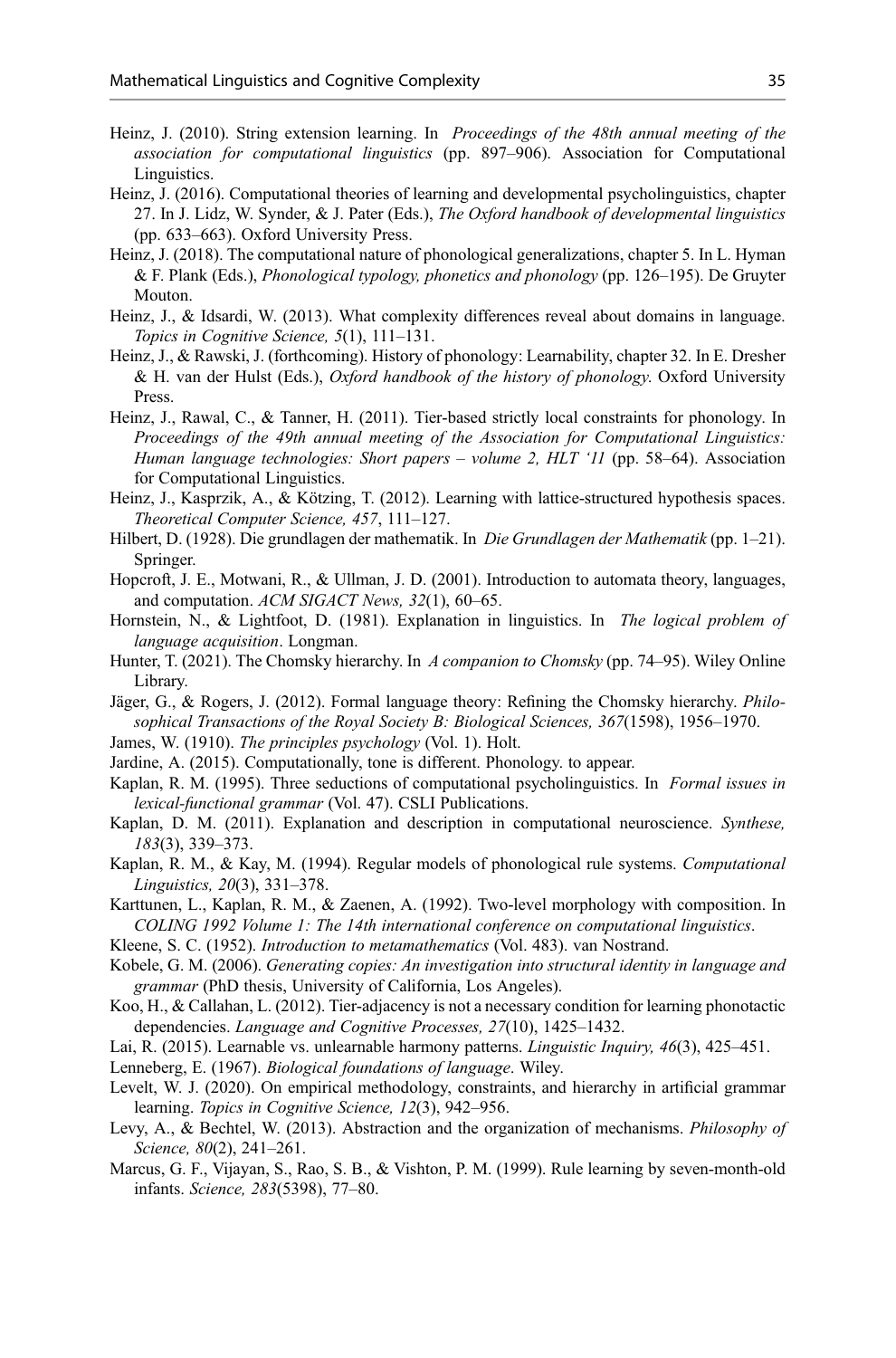- <span id="page-35-0"></span>Marr, D. (1982). *Vision: A computational investigation into the human representation and pro*cessing of visual information. W.H. Freeman.
- Marr, D., Poggio, T., Hildreth, E. C., & Grimson, W. E. L. (1991). A computational theory of human stereo vision. In From the retina to the neocortex (pp. 263–295). Springer.
- Martin, A., & Baggio, G. (2019). Modelling meaning composition from formalism to mechanism. Philosophical Transactions of the Royal Society of London Series B, Biological Sciences, 375(1791), 20190298.
- McCollum, A. G., Bakovi'c, E., Mai, A., & Meinhardt, E. (2020). Unbounded circumambient patterns in segmental phonology. Phonology, 37(2), 215–255.
- McCulloch, W. S., & Pitts, W. (1990). A logical calculus of the ideas immanent in nervous activity. Bulletin of Mathematical Biology, 52(1–2), 99–115.
- McGregor, D. C., Padovan, A., Georges, A., Krockenberger, A., Yoon, H.-J., & Youngentob, K. N. (2020). Genetic evidence supports three previously described species of greater glider, petauroides volans, p. minor, and p. armillatus. Scientific Reports, 10(1), 1–11.
- McMullin, K. J. (2016). Tier-based locality in long-distance phonotactics?: Learnability and typology (PhD thesis, University of British Columbia).
- McMullin, K., & Hansson, G. Ó. (2019). Inductive learning of locality relations in segmental phonology. Laboratory Phonology: Journal of the Association for Laboratory Phonology,  $10(1)$ , 14.
- McNaughton, R., & Papert, S. (1971). Counter-free automata. MIT Press.
- Miller, G. A. (2003). The cognitive revolution: A historical perspective. Trends in Cognitive Sciences, 7(3), 141–144.
- Mitchell, T. (2017). Key ideas in machine learning. In Machine Learning: Second Edition. (forthcoming) <http://www.cs.cmu.edu/~tom/mlbook/keyIdeas.pdf>
- Moro, A., Tettamanti, M., Perani, D., Donati, C., Cappa, S., & Fazio, F. (2001). Syntax and the brain: Disentangling grammar by selective anomalies. NeuroImage, 13(1), 110–118.
- Newell, A. (1973). You can't play 20 questions with nature and win: Projective comments on the papers of this symposium. Carnegie Mellon University, Dept. of Computer Science.
- Niyogi, P. (2006). The computational nature of language learning and evolution. MIT Press.
- Niyogi, P., & Berwick, R. (1996). A language learning model for finite parameter spaces. Cognition, 61, 161–193.
- Nowak, I., & Baggio, G. (2017). Developmental constraints on learning artificial grammars with fixed, flexible and free word order. Frontiers in Psychology, 8, 1816.
- Núñez, R., Allen, M., Gao, R., Rigoli, C. M., Relaford-Doyle, J., & Semenuks, A. (2019). What happened to cognitive science? Nature Human Behaviour, 3(8), 782-791.
- Nurse, P. (2008). Life, logic and information. Nature, 454(7203), 424–426.
- Osherson, D., & Weinstein, S. (1983). Formal learning theory. In M. Gazzaniga & G. Miller (Eds.), Handbook of cognitive neurology. Plenum.
- Osherson, D., Weinstein, S., & Stob, M. (1986). Systems that learn. MIT Press.
- Öttl, B., Jäger, G., & Kaup, B. (2015). Does formal complexity reflect cognitive complexity? Investigating aspects of the Chomsky hierarchy in an artificial language learning study. PLoS One, 10(4), e0123059.
- Piccinini, G., & Bahar, S. (2013). Neural computation and the computational theory of cognition. Cognitive Science, 37(3), 453–488.
- Pin, J. E. (1986). Varieties of formal languages. Plenum Publishing.
- Planck, M. (1936). The philosophy of physics. W. W. Norton.
- Post, E. L. (1944). Recursively enumerable sets of positive integers and their decision problems. Bulletin of the American Mathematical Society, 50(5), 284–316.
- Putnam, H. (1967). Psychological predicates. In Art, mind, and religion (pp. 37–48). University of Pittsburgh Press.
- Pylyshyn, Z. W. (1984). Computation and cognition. MIT Press.
- Rawski, J., & Heinz, J. (2019). No free lunch in linguistics or machine learning: Response to pater. Language, 95(1), e125–e135.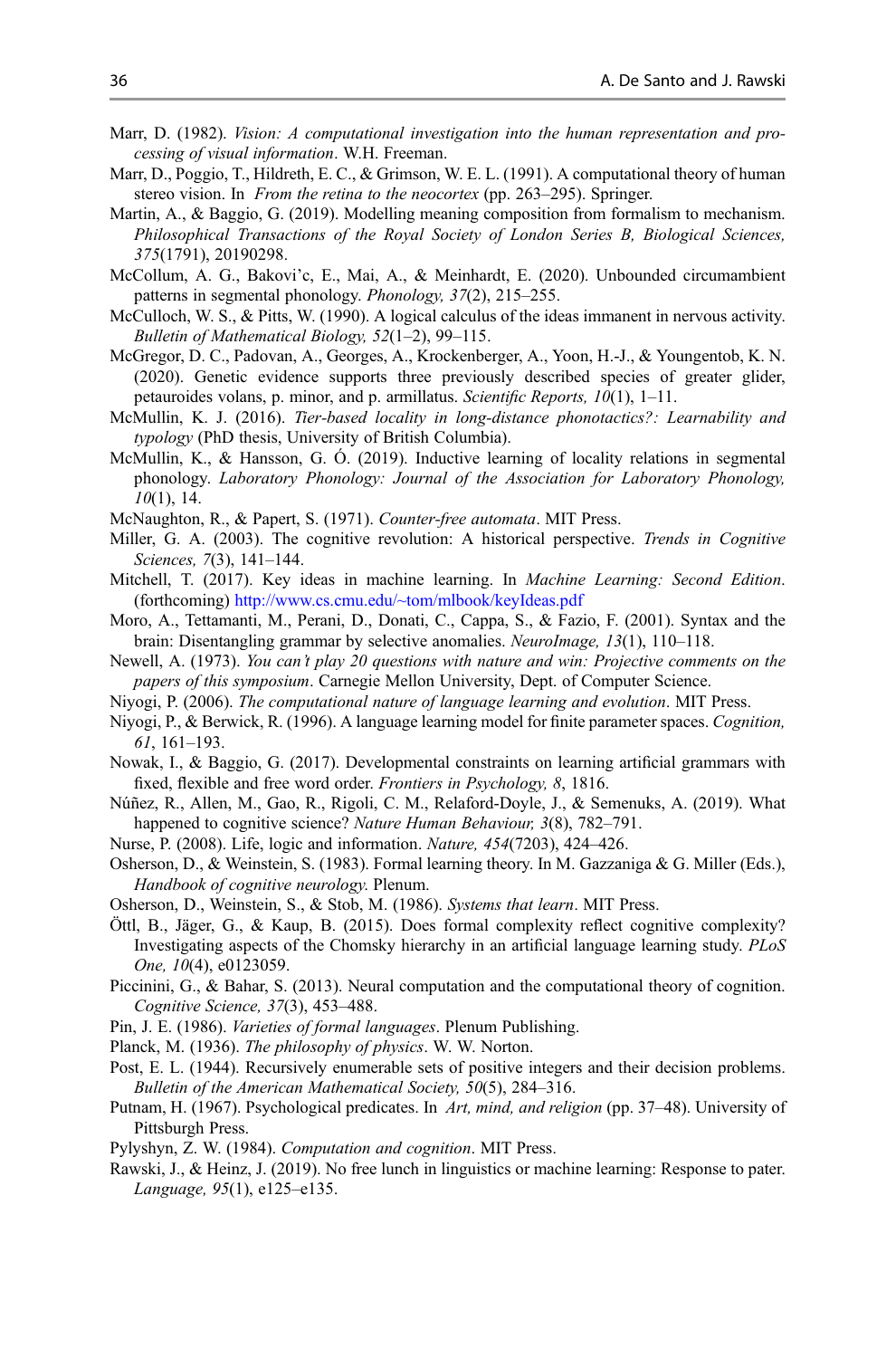- <span id="page-36-0"></span>Reber, A. S. (1967). Implicit learning of artificial grammars. Journal of Verbal Learning and Verbal Behavior, 6(6), 855–863.
- Reber, A. S. (1969). Transfer of syntactic structure in synthetic languages. Journal of Experimental Psychology, 81(1), 115.
- Rissanen, J. (1983). A universal prior for integers and estimation by minimum description length. The Annals of Statistics, 11, 416–431.
- Rogers, J., & Hauser, M. (2009). The use of formal languages in artificial language learning: A proposal for distinguishing the differences between human and nonhuman animal learners, chapter 12. In H. van der Hulst (Ed.), Recursion and human language (pp. 213–232). De Gruyter Mouton.
- Rogers, J., & Pullum, G. K. (2011). Aural pattern recognition experiments and the subregular hierarchy. Journal of Logic, Language and Information, 20(3), 329–342.
- Rogers, J., Heinz, J., Fero, M., Hurst, J., Lambert, D., & Wibel, S. (2013). Chapter. Formal grammar. In Cognitive and sub-regular complexity (pp. 90–108). Springer.
- Rumelhart, D. E., & McClelland, J. L. (1986). On learning the past tenses of English verbs. In J. McClelland & D. E. Rumelhart (Eds.), Parallel distributed processing (Vol. 2, pp. 216–271). MIT Press.
- Schmidhuber, J. (2002). The speed prior: A new simplicity measure yielding near-optimal computable predictions. In International conference on computational learning theory (pp. 216–228). Springer.
- Searls, D. B. (2002). The language of genes. Nature, 420(6912), 211–217.
- Shieber, S. M. (1985). Evidence against the context-freeness of natural language. *Linguistics and* Philosophy, 8(3), 333–343.
- Sprevak, M. (2010). Computation, individuation, and the received view on representation. Studies in History and Philosophy of Science Part A, 41(3), 260–270.
- Strother-Garcia, K. (2019). Using model theory in phonology: A novel characterization of syllable structure and syllabification (PhD thesis, University of Delaware).
- Thomas, W. (1997). Chapter. Languages, automata, and logic. In Handbook of formal languages (Vol. 3, pp. 389–455). Springer.
- Turing, A. M. (1937). On computable numbers, with an application to the entscheidungsproblem. Proceedings of the London Mathematical Society, 2(1), 230–265.
- Turing, A. (1938). On computable numbers, with an application to the entscheidungs problem. A correction. Proceedings of the London Mathematical Society, 2(1), 544–546.
- Turing, A. M. (1954). Solvable and unsolvable problems. Science News, 31, 7-23.
- Udden, J., Araujo, S., Forkstam, C., Ingvar, M., Hagoort, P., & Petersson, K. M. (2009). A matter of time: Implicit acquisition of recursive sequence structures. In N. A. Taatgen & H. van Rijn (Eds.), Proceedings of the 31st annual conference of the Cognitive Science Society (pp. 2444–2449). Cognitive Science Society.
- Uddén, J., de Jesus Dias Martins, M., Zuidema, W., & Tecumseh Fitch, W. (2020). Hierarchical structure in sequence processing: How to measure it and determine its neural implementation. Topics in Cognitive Science, 12(3), 910–924.
- Valiant, L. (2013). Probably approximately correct: Nature's algorithms for learning and prospering in a complex world. Basic Books (AZ).
- van Rooij, I., & Baggio, G. (2021). Theory before the test: How to build high-verisimilitude explanatory theories in psychological science. Perspectives on Psychological Science, 16, 682.
- van Rooij, I., & Blokpoel, M. (2020). Formalizing verbal theories. Social Psychology, 51, 285.
- Vitányi, P. M., & Li, M. (2000). Minimum description length induction, bayesianism, and kolmogorov complexity. IEEE Transactions on Information Theory, 46(2), 446–464.
- Vu, M. H. (2020). A quantifier-based approach to NPI-licensing typology: Empirical and computational investigations (PhD thesis, University of Delaware).
- Weizenbaum, J. (1976). Computer power and human reason: From judgment to calculation. Freeman.